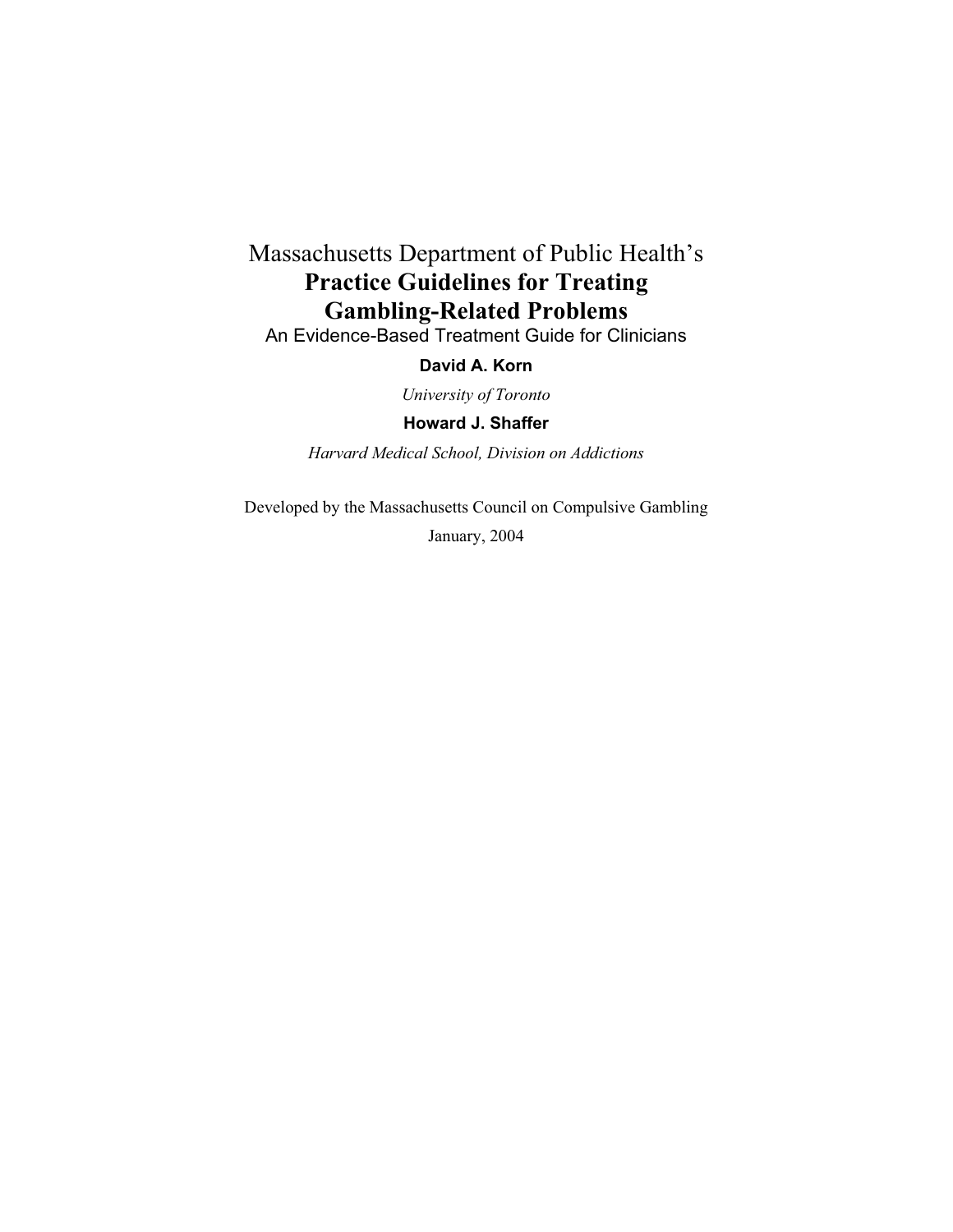# **Table of Contents**

| PRACTICE GUIDELINES FOR THE TREATMENT OF GAMBLING-RELATED PROBLEMS 5   |  |
|------------------------------------------------------------------------|--|
| PRACTICE GUIDELINES FOR THE TREATMENT OF GAMBLING-RELATED PROBLEMS 5   |  |
|                                                                        |  |
|                                                                        |  |
|                                                                        |  |
|                                                                        |  |
| GAMBLING, GAMBLING DISORDERS AND GAMBLING TREATMENT: AN INTRODUCTION 6 |  |
|                                                                        |  |
|                                                                        |  |
|                                                                        |  |
|                                                                        |  |
|                                                                        |  |
|                                                                        |  |
|                                                                        |  |
|                                                                        |  |
|                                                                        |  |
|                                                                        |  |
|                                                                        |  |
|                                                                        |  |
|                                                                        |  |
|                                                                        |  |
|                                                                        |  |
|                                                                        |  |
|                                                                        |  |
|                                                                        |  |
|                                                                        |  |
|                                                                        |  |
|                                                                        |  |
|                                                                        |  |
|                                                                        |  |
|                                                                        |  |
|                                                                        |  |
|                                                                        |  |
|                                                                        |  |
|                                                                        |  |
|                                                                        |  |
|                                                                        |  |
|                                                                        |  |
|                                                                        |  |
|                                                                        |  |
|                                                                        |  |
|                                                                        |  |
|                                                                        |  |
|                                                                        |  |
|                                                                        |  |
|                                                                        |  |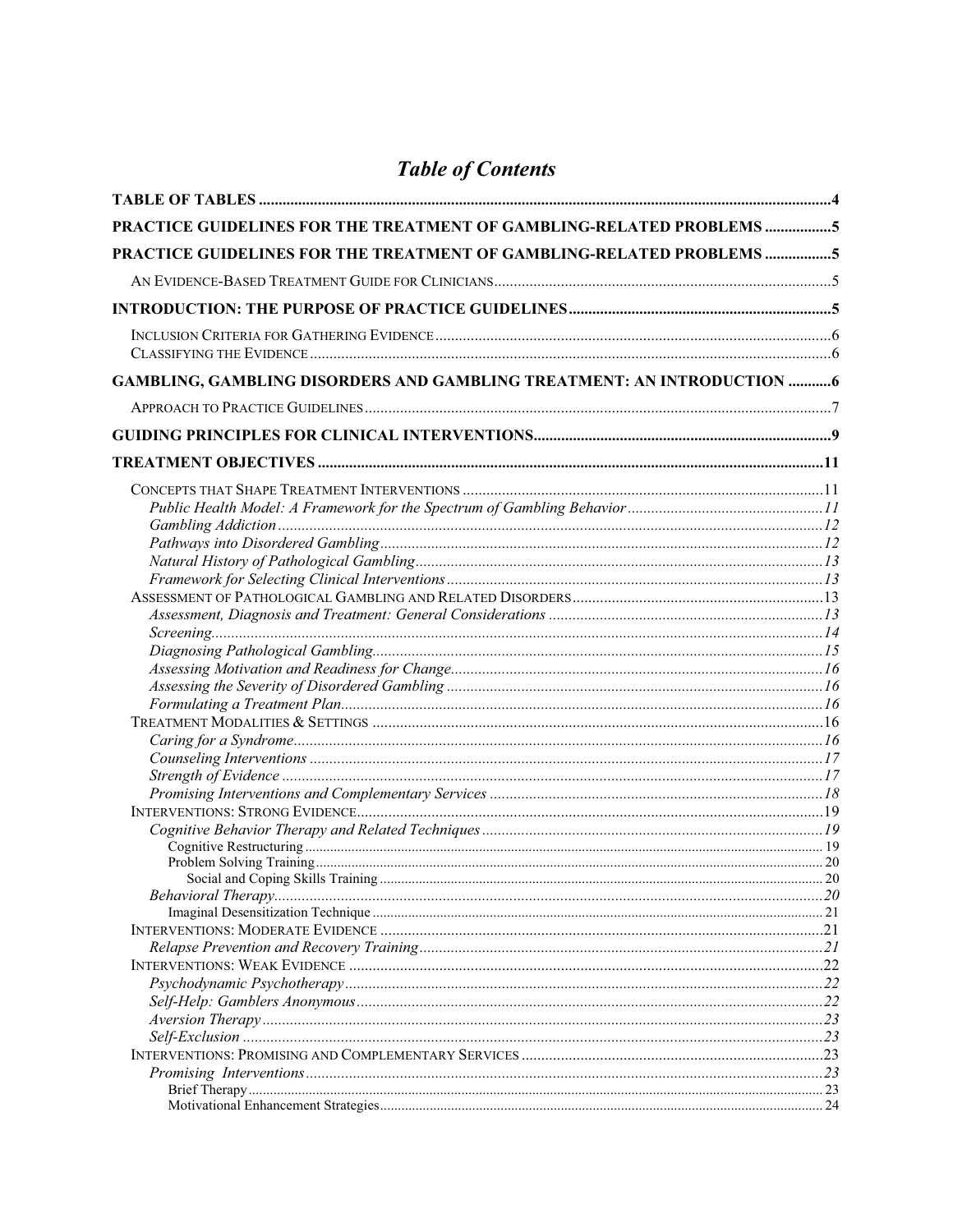| Integrated Treatment Strategies: Combining Psychotherapy and Pharmacotherapy30 |  |
|--------------------------------------------------------------------------------|--|
|                                                                                |  |
|                                                                                |  |
|                                                                                |  |
|                                                                                |  |
|                                                                                |  |
|                                                                                |  |
|                                                                                |  |
|                                                                                |  |
|                                                                                |  |
|                                                                                |  |
|                                                                                |  |
| THE NATURAL HISTORY OF GAMBLING TREATMENT: STAGES OF EVENTS AND ACTIVITIES.33  |  |
|                                                                                |  |
|                                                                                |  |
|                                                                                |  |
|                                                                                |  |
|                                                                                |  |
| APPENDIX 1: PRINCIPLES OF DRUG ADDICTION TREATMENT: A RESEARCH-BASED GUIDE 46  |  |
|                                                                                |  |
|                                                                                |  |
|                                                                                |  |
|                                                                                |  |
|                                                                                |  |
|                                                                                |  |
|                                                                                |  |
|                                                                                |  |
|                                                                                |  |
|                                                                                |  |
|                                                                                |  |
| SUICIDALITY                                                                    |  |
|                                                                                |  |
|                                                                                |  |
|                                                                                |  |
|                                                                                |  |
|                                                                                |  |
|                                                                                |  |
|                                                                                |  |
|                                                                                |  |
|                                                                                |  |
|                                                                                |  |
|                                                                                |  |
|                                                                                |  |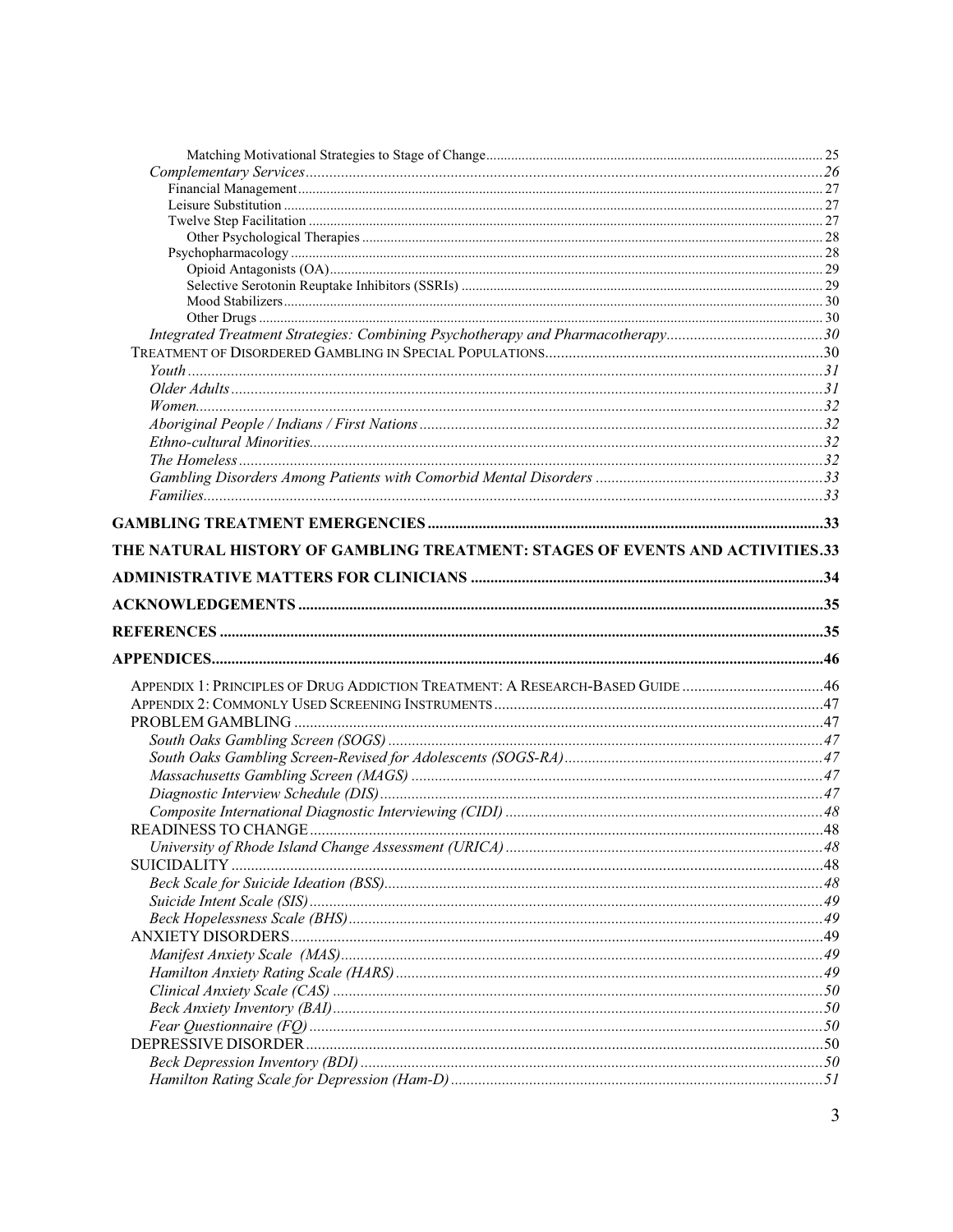| APPENDIX 3: SERVICES OF THE MASSACHUSETTS COUNCIL ON COMPULSIVE GAMBLING 54         |  |
|-------------------------------------------------------------------------------------|--|
|                                                                                     |  |
|                                                                                     |  |
|                                                                                     |  |
|                                                                                     |  |
|                                                                                     |  |
|                                                                                     |  |
|                                                                                     |  |
|                                                                                     |  |
| APPENDIX 5: CERTIFICATION FOR TREATMENT PROVIDERS: RECOMMENDATIONS AND RESOURCES 57 |  |
| AMERICAN ACADEMY OF HEALTH CARE PROVIDERS IN THE ADDICTIVE DISORDERS57              |  |
|                                                                                     |  |
|                                                                                     |  |
|                                                                                     |  |
|                                                                                     |  |
|                                                                                     |  |
|                                                                                     |  |
|                                                                                     |  |

# **Table of Tables**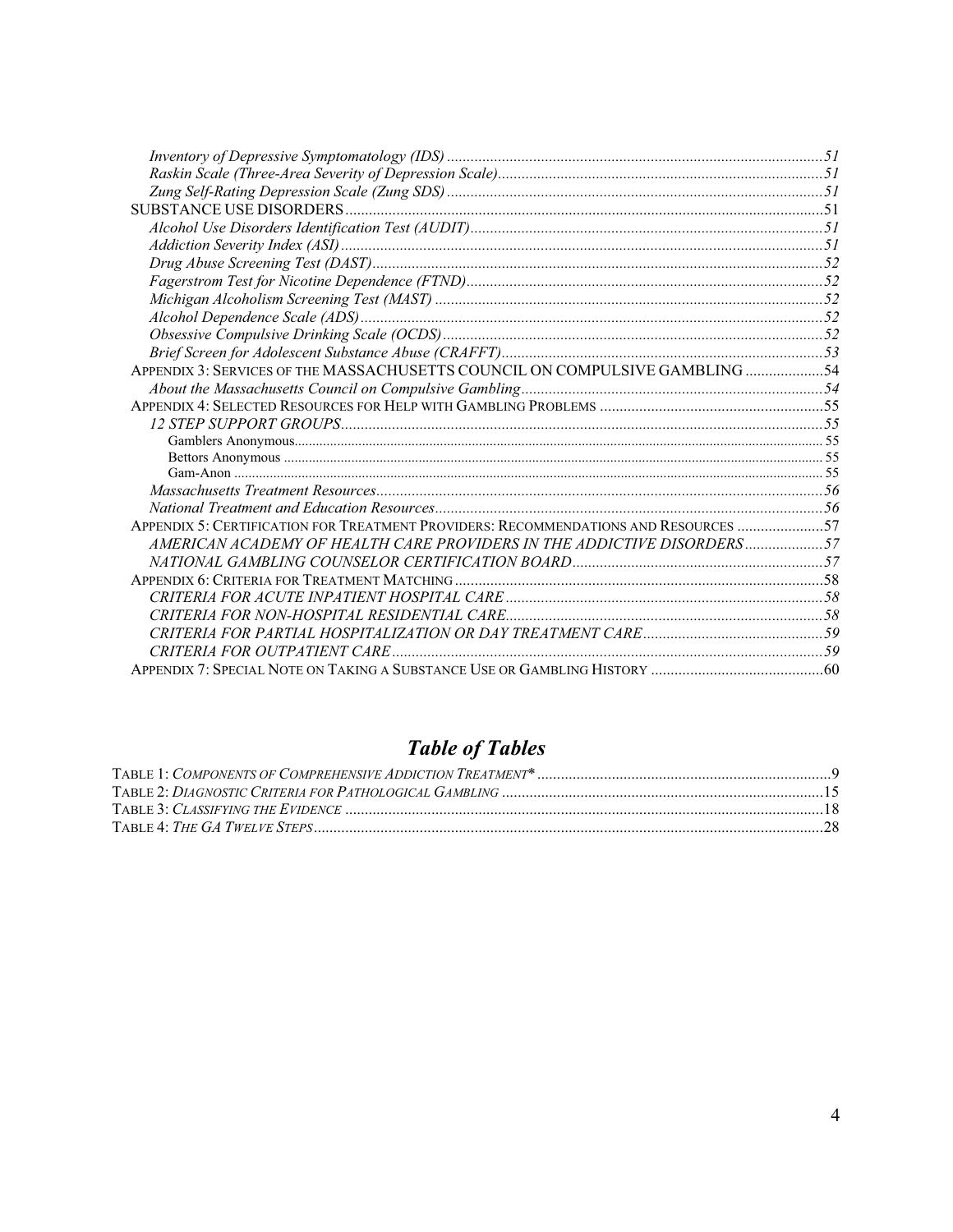# *Practice Guidelines for the Treatment of Gambling-Related Problems*  An Evidence-Based Treatment Guide for Clinicians

# *Introduction: The Purpose of Practice Guidelines*

Sackett reminds us that evidence-based practice is the conscientious, explicit, and judicious use of current "best evidence" in making decisions about delivering care to an individual (e.g., patient/client) or group (e.g., family). Working in an evidence-based practice means that clinicians integrate personal clinical expertise with the best available external clinical evidence from systematic research (Sackett, Rosenberg, Grey, Haynes, & Richardson, 1996).

This treatment guide is intended to assist clinicians with the *identification, assessment and treatment* of disordered gambling. Specifically, we have developed this set of practice guidelines for professionals within the Commonwealth of Massachusetts who provide counseling for adults at-risk, affected by, or suffering from health-related gambling problems. In addition, this document addresses the following three areas of clinical concern: (1) **counseling issues with special populations**, (2) **intervention strategies in differing practice settings**, and (3) the **role of pharmacotherapy** in the treatment of gambling disorders.

While clinical investigators search for the most effective and specific clinical techniques for dealing effectively with gambling-related problems, it is essential to remind readers that non-specific or common factors account for a considerable amount of treatment outcome (e.g., Frank, 1961; Hubble, Duncan, & Miller, 1999). For example, Hubble et al. (1999) advise that common factors significantly influence treatment outcome. In addition to the specific effects associated with the treatment model or techniques, they suggest that non-specific to treatment technique factors include: (1) the extra-therapeutic attributes that clients bring with them to treatment (e.g., education, family support, etc.); (2) relationship factors displayed by the treatment provider (e.g., empathy, caring, warmth, etc.); and (3) the hope, expectancies and placebo effects that often associate with the start of treatment. A full discussion of the non-specific factors that influence treatment outcome is beyond the scope and intent of this guide. However, there are many useful resources for readers interested in the factors common to successful treatment (e.g., Frank, 1961; Havens, 1989; Hubble et al., 1999; Imhof, Hirsch, & Terenzi, 1984; Maltsberger & Buie, 1974; Miller, 2000; Miller et al., 1995; Polanyi, 1967; Schon, 1983; Shaffer, 1994; Shaffer & Robbins, 1991, 1995). We encourage clinicians to review this material, cultivate their non-specific treatment skills and examine these skills within the context of clinical supervision and consultation. Integrating non-specific treatment skills with gambling-specific treatment strategies holds the potential to maximize treatment benefits.

We also encourage readers to remember that this document represents practice guidelines and not agency program standards for professional service administration. Practice guidelines are designed for clinicians working with individuals or groups during a clinical encounter. Alternatively, program standards provide a framework for accountability between agency program managers and their funding sources through compliance measurement of a range of financial, personnel, and service indicators. Program standards also provide a vehicle for program quality improvement.

It is important to note that practice guidelines represent only one available tool to promote and shape optimal treatment. For example, in addition to program standards previously mentioned, other structural influences that shape the conduct of clinical practice include society's conceptualization of illness, ethical frameworks often promulgated by professional organizations, funding support, professional credentialing and continuing education. Practice guidelines provide a foundation for more multifaceted and knowledgeable clinical interventions, and thus have the potential to improve the quality of care and health recovery outcomes for people seeking help for their gambling and its adverse consequences.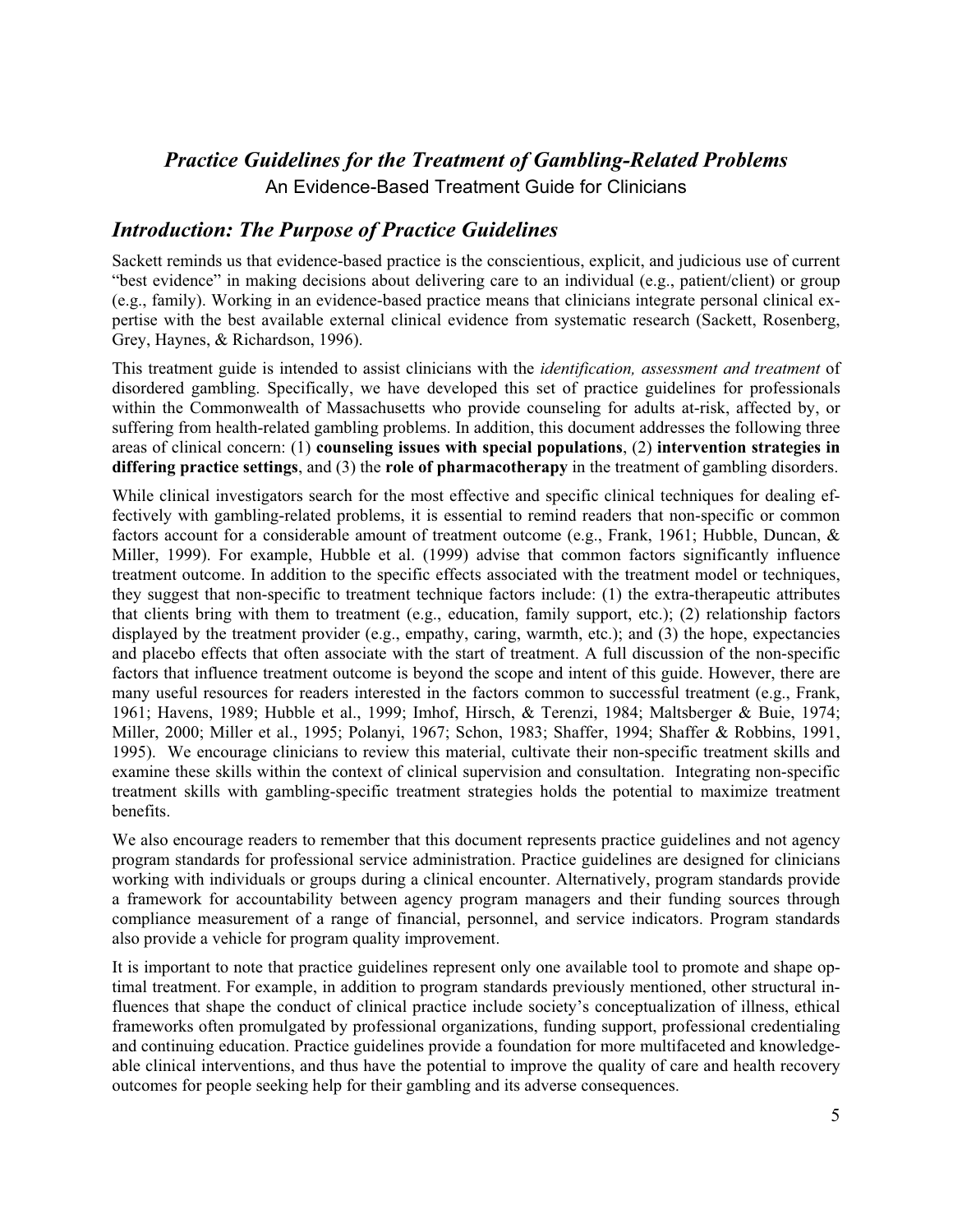Further, this document represents an evidence-based approach to practice guidelines for gambling-related problems. Consequently, it reflects contemporary efforts throughout health care to integrate the art and science of therapy (Sackett, Strauss, Richardson, & Haynes, 2000). A central feature of evidence-based practice is the identification and appraisal of original systematic research related to the specific clinical condition. With respect to treating gambling-related disorders, the situation is particularly challenging and complex because this is a nascent field of research; consequently, there is a paucity of gambling treatment outcome studies available to guide clinical practice. In addition, there is the strong temptation to extrapolate clinical outcome evidence from the broader, more mature and rigorously investigated addictions and mental health domains.

### **Inclusion Criteria for Gathering Evidence**

Under this condition of uncertain and developing research, to evaluate the effectiveness of an intervention and compare treatments to determine those most worthwhile for clinical practice, the authors considered research criteria in four primary areas: (1) types of studies; (2) participants; (3) interventions; and (4) outcome measures (Oakey-Browne, Adams, & Mobberley, 2001). In general, studies eligible for inclusion in this report were published in peer-reviewed journals, reports from prominent agencies and only occasionally conference proceedings. **Randomized trials** were weighed with maximum importance. Randomized clinical trials of gambling treatments are few in number but engender a high degree of confidence to guide clinical practice because this study design minimizes systematic bias due to design influences, sample selection biases, or sample attributes. Despite these methodological advantages, randomized clinical trials can reflect unrealistic clinical circumstances. Therefore, this review also incorporates published gambling **case reports** and **case control studies** that offer a moderate degree of confidence. Participants in these studies were predominately adults; the instruments for diagnosis in these studies were those based on one of the recent editions of the Diagnostic and Statistical Manual of the American Psychiatric Association (e.g., American Psychiatric Association, 2000). The eligible interventions were psychological and pharmacological treatments. Treatment outcomes included gambling abstinence or moderation and a range of associated psychological and social behaviors. Finally, these guidelines include research that focused on substance use disorders. Although these substance abuse and dependence studies are well regarded in the broader addiction field, it is possible that research on treatment for substance use disorders does not apply to gambling treatments. Therefore, this body of research must be viewed with a certain level of skepticism as to the value of this research for gambling treatment providers; consequently, this evidence requires further gambling-specific study.

### **Classifying the Evidence**

The guidelines that follow reflect a broad framework for clinical decision-making; this framework organizes supporting research by *classifying evidence into strong, moderate or weak categories*. In addition, we synthesized this body of evidence with advice from clinicians and researchers who are expert in the treatment and study of treatment outcomes of gambling-related problems. Consequently, the latter exercise incorporated clinical material only where strongly advised, judged to be appropriate and footnoted in the text. Taken together, these criteria strike the right balance at this stage of maturity in the gambling treatment field, and have the potential to strengthen clinical decision-making and enhance clinical care.

# *Gambling, Gambling Disorders and Gambling Treatment: An Introduction*

During recent years, there has been a relatively rapid and profound expansion of legalized gambling within Massachusetts and throughout the United States and Canada. Residents of Massachusetts have access to a wide range of gambling opportunities. Although not all forms of gambling are licit in the Com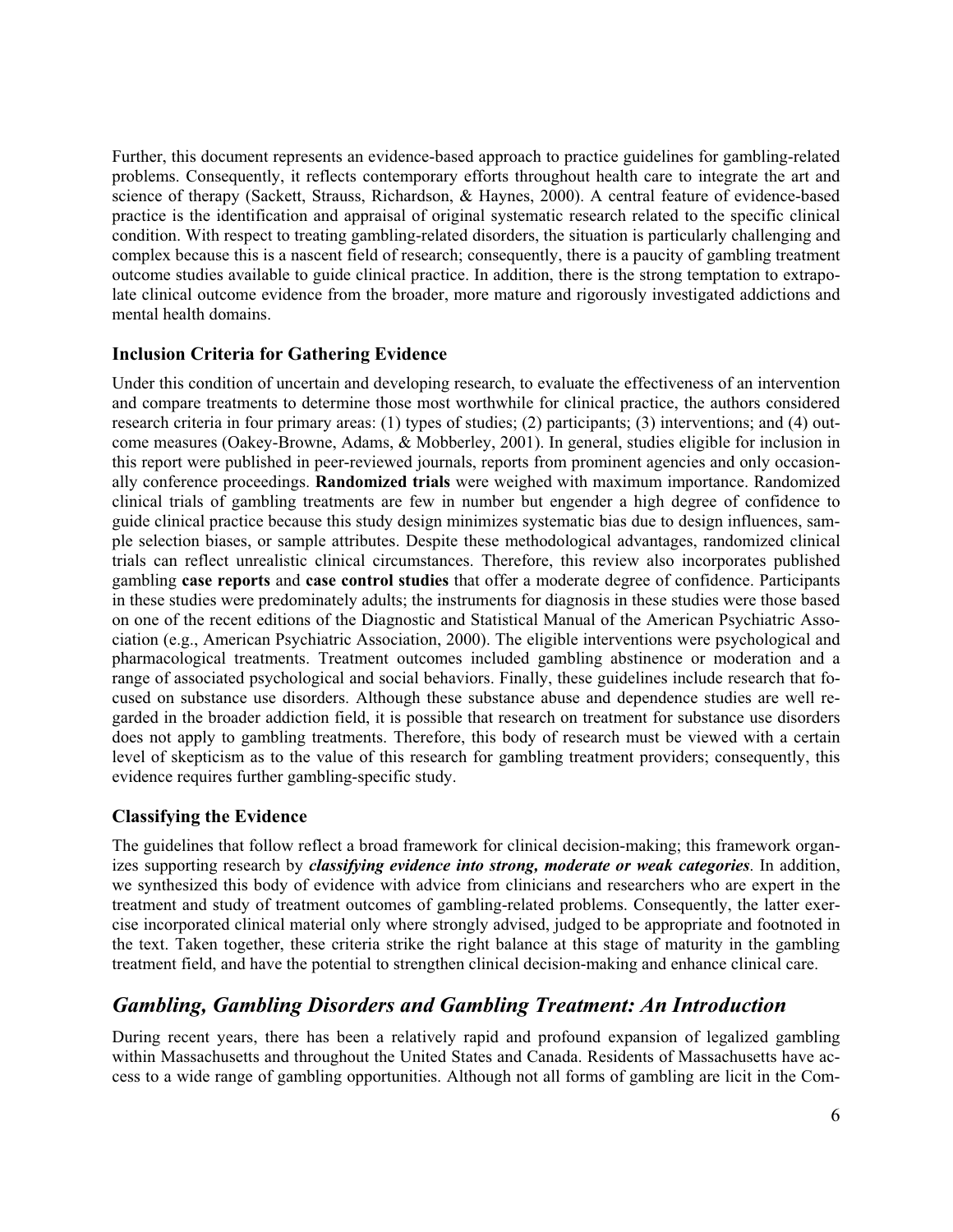monwealth of Massachusetts (e.g., casinos or video slot machines are not currently licit), these other games of chance are legal in abutting states. Consequently, residents of Massachusetts have relatively easy access to casinos, slot machines, video lottery terminals (VLTs), pari-mutuel wagering, bingo and lotteries.<sup>1</sup> By using the Internet, Massachusetts' residents also have ready access to gambling in virtual casinos that also provide them with the opportunity to bet on sports. Massachusetts' citizens have access to risky day-trading in financial markets. Each type of gambling opportunity presents its own special and shared risks. Consequently, while the level of possibility varies, individuals who gamble are at some risk for a variety of physical health problems. For example, patients with gambling problems can suffer from repetitive movement disorders, other orthopedic problems, sexual dysfunction, gastro-intestinal distress, and circulatory difficulties or other physical maladies (e.g., Daghestani, 1987a; Pasternak & Fleming, 1999; Petry, 2000a).

Throughout this document, the term *disordered gambling* is intended to describe the spectrum of gambling-related health problems that can present in clinical practice; the word *disorder* reflects the status of gambling within the psychiatric nomenclature (i.e., the Diagnostic and Statistical Manual of Mental Disorders, American Psychiatric Association, 1994, 2000). These conditions deserve the attention of mental health and addiction clinicians as well as primary care practitioners (e.g., Daghestani, 1987b). The terms *problem and pathological gamblers* are widely used, though problem gambling is not currently identified as a disorder within the diagnostic nomenclature. Nevertheless, disordered gambling is a term that reflects both pathological gambling and its subclinical counterpart, problem gambling.

The estimated prevalence rates in the general adult population are stable throughout the world. Regardless of research strategy and researcher, the prevalence of the most serious form of gambling disorder (i.e., pathological gambling) is about  $1\%$  throughout the world (Shaffer & Korn, 2002). However, this prevalence has evidenced a slow but upward trend. For example, comparing Shaffer and Hall's prevalence estimates for studies up to 1999 with their earlier estimates up to 1997, past year mean prevalence estimates of level 3 gambling, clinically termed pathological gambling, rose from 1.14 to 1.46, a 28% increase (Shaffer & Hall, 2001). However, when outliers were removed from this analysis, the estimated rate remained at 1.1%. Among youth, college and institutional groups the estimated prevalence is significantly higher than their general population adult counterparts, but it has held steady during the past several decades (Shaffer & Hall, 2001; Shaffer, Hall, & Vander Bilt, 1997; Shaffer, Hall, & Vander Bilt, 1999; Shaffer & Korn, 2002). Given the considerably higher prevalence rates among certain population segments, Korn and Shaffer have noted the need for concern about the impact of gambling on vulnerable groups and populations with special needs (David A. Korn, 2000; Korn & Shaffer, 1999; Korn & Skinner, 2000). Later in this paper, in the section focusing on special populations, we will examine in more detail a variety of population segments that evidence increased vulnerability to gambling-related problems or distinctive treatment needs. For now, clinicians should note that there is a potential higher risk for gambling disorders among those seeking treatment for a variety of mental disorders—even if the treatment seeking is apparently unrelated to gambling.

### **Approach to Practice Guidelines**

The development of clinical strategies for the effective treatment of disordered gambling is in its very early stages. The National Research Council noted the lack of available clinical research to inform clinical decisions (National Research Council, 1999). Many questions remain to be answered. What treatment modalities are effective, for which group of people, in what combination, by which practitioners, for what length of time, in which setting and at what cost? Despite the paucity of answers, we believe, and this

<sup>&</sup>lt;sup>1</sup> Although casino and video lottery gambling is not legal in Massachusetts at this time, Massachusetts' residents are proximate to states with these forms of gambling holding legal status.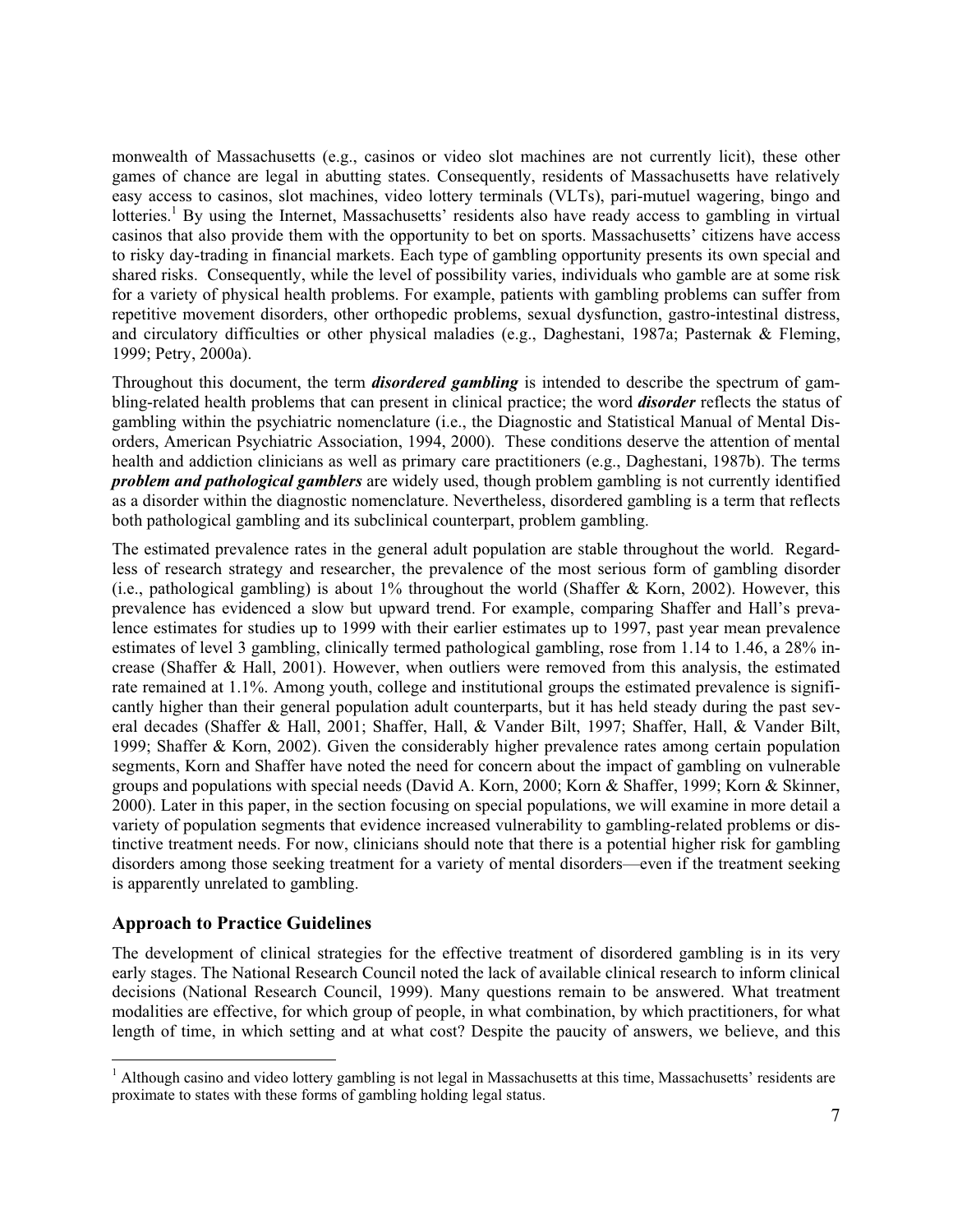documents reflects, that Nathan (1998) was correct when he noted that we will not return to the preguideline era and "...efforts are best spent on establishing as firmly as possible the empirical base for psychosocial practice guidelines" (p. 290). Despite Nathan's view that practice guidelines are not yet ideal, many clinicians and health care organizations are requiring their programs to use guiding principles for practice. During a think tank meeting held during 2000, representatives from programs that were statefunded to deliver gambling-related treatment gathered in Boston. At this meeting, there was agreement on the need for practice guidelines despite the youthful nature of the field (Massachusetts Council on Compulsive Gambling, The Massachusetts Department of Public Health, & The Division on Addictions at Harvard Medical School, 2001). Consequently, it is likely that practice guidelines are here to stay, even if they are not mature or well-developed. The guidelines included in this monograph represent the first review of evidence based clinical suggestions for gambling treatment; therefore, these guidelines should be considered preliminary and are subject to change as the rapidly emerging evidence in gambling studies evolves.

Even in very basic areas of practice, guidelines can serve a useful purpose. For example, most clinicians working in the addictions do not have access to weekly clinical supervision or in-service training (Hall, Amodeo, Shaffer, & Vander Bilt, 2000; Hall, Shaffer, & Bilt, 1997; Vander Bilt, Hall, Shaffer, & Higgins-Biddle, 1997; Vander Bilt, Hall, Shaffer, Storti, & Church, 1997a, 1997b); practice guidelines can suggest that supervision and training are regular aspects of clinical settings. We agree with Nathan that it is unlikely that we will return to the pre-guideline era. Consequently, it seems to make sense to begin the process of developing guidelines with a conservative and critical perspective on practice, recognizing that today's truths can become tomorrow's myths.

Given the increasing demand for treatment guidelines, but keeping Nathan's caveat in mind, we offer these practice guidelines only as a starting point, based upon the current state of empirical knowledge and clinical experience in the gambling treatment field. As noted previously, these guidelines rest upon:

- 1. Research on gambling treatment efficacy, effectiveness, efficiency and impact<sup>2</sup>;
- 2. Advice of recognized experts in gambling treatment that have influenced the usual and customary standards of practice;
- 3. Evidence-based practices (EBP) from related domains of substance abuse and mental disorders.

Finally, despite our intention to support the following guidelines with the best available, though evolving, body of evidence, there is a lure to consider this work as the "best" practice guidelines—as if the current evidence provided enduring insight into what is best for clinical practice. The field of science in general (e.g., Casti, 1989; Cohen, 1985; Kuhn, 1970) and health care for addictive disorders in particular is filled with a history of surprising twists and turns (e.g., Gambino & Shaffer, 1979; Havens, 1982; Levine, 1978; Shaffer, 1986b, 1991; Shaffer & Gambino, 1979; Shaffer & Robbins, 1991). Therefore, rather than smugly assume that we have arrived at our destination for guiding treatment, like Nathan, we believe that it is premature to consider these guidelines as *best* practices. Consequently, the following guidelines represent a current starting point for a developmental process that likely will evolve for many years to come.

 $2^{2}$  Efficacy answers the question "can it work?" Treatment efficacy refers to the net positive effects and duration of treatment. Effectiveness answers the question "Does it work with individuals in clinical settings?" Efficiency examines the economic questions of unit cost of intervention and cost effectiveness. Impact addresses the public health matter of which intervention has the more significant outcome on a disorder in a defined population or community. Treatment impact is a function of efficacy and patient participation numbers.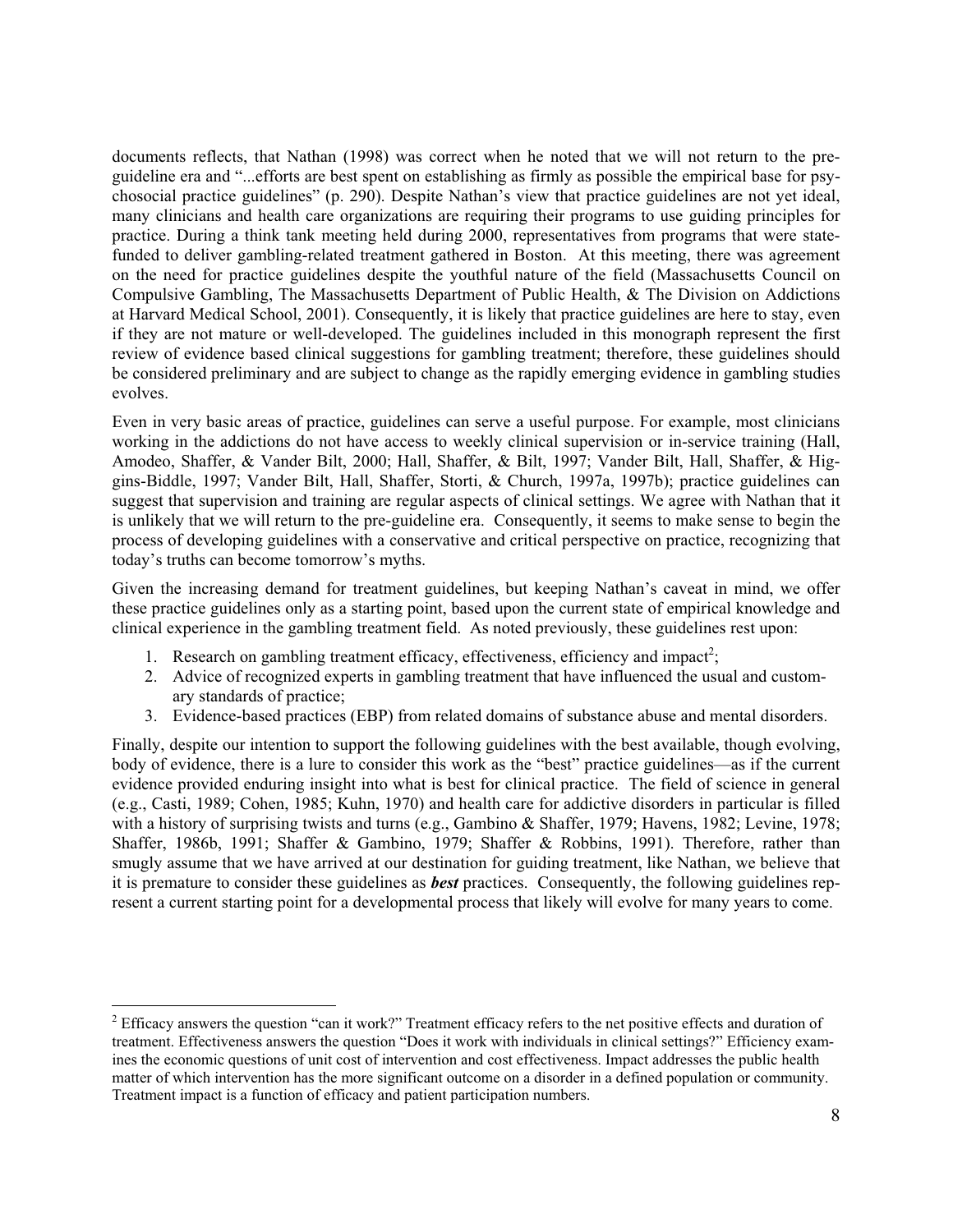# *Guiding Principles for Clinical Interventions*

"The general approach to addiction treatment can be described as breaking a big task into manageable bits, each tailored to the needs of the individual patient. Because of addiction's complexity and pervasive consequences, treatments typically involve many components. Effective treatments must attend to the multiple needs of the individual…" (Leshner, 1999, p.1315). While this general statement is straightforward, fulfilling this goal is more complex. For example, Leshner suggests that there are core activities that are integral to comprehensive addiction treatment. In addition to the non-specific factors described briefly at the beginning of this article, Table 1 below describes the clinical care components that might be provided during the course of treatment.

**Table 1:** *Components of Comprehensive Addiction Treatment***\***

| <b>Core Elements</b>                                                                                   |  |  |
|--------------------------------------------------------------------------------------------------------|--|--|
| Intake processing and/or assessment<br>$\bullet$<br>Treatment plan                                     |  |  |
| Pharmacotherapy                                                                                        |  |  |
| Behavioral therapy and counseling                                                                      |  |  |
| Substance use monitoring                                                                               |  |  |
| Self-help and peer support groups                                                                      |  |  |
| Clinical and case management                                                                           |  |  |
| Continuing care                                                                                        |  |  |
|                                                                                                        |  |  |
| <b>Associated Services</b>                                                                             |  |  |
| Mental health services                                                                                 |  |  |
| Medical services                                                                                       |  |  |
| Educational services                                                                                   |  |  |
| Acquired Immunodeficiency Syndrome (AIDS)                                                              |  |  |
| & human immunodeficiency virus (HIV) ser-                                                              |  |  |
| vices                                                                                                  |  |  |
| Legal services                                                                                         |  |  |
| <b>Financial services</b>                                                                              |  |  |
| Housing and/or transportation services                                                                 |  |  |
| <b>Family services</b>                                                                                 |  |  |
| Child care services                                                                                    |  |  |
| <b>Vocational services</b>                                                                             |  |  |
| *Derived from Leshner (1999) and modified from Etheridge                                               |  |  |
| RM, Hubbard RL. Conceptualizing and assessing treatment                                                |  |  |
| structure and process in community-based drug treatment pro-<br>grams. Substance Use Misuse, in press. |  |  |
|                                                                                                        |  |  |

In addition to the core activities of addiction treatment, there are fundamental principles that guide clinical work. For example, the National Institute on Drug Abuse (NIDA) published an important and widely distributed document entitled *Principles of Drug Addiction Treatment: A Research-Based Guide* (National Institute on Drug Abuse, 1999). This document outlines 13 principles of effective treatment for drug addiction (see Appendix 1). Several of these NIDA principles have direct relevance for the treatment of gambling problems. These include:

**• TREATMENT NEEDS TO BE READILY AVAILABLE**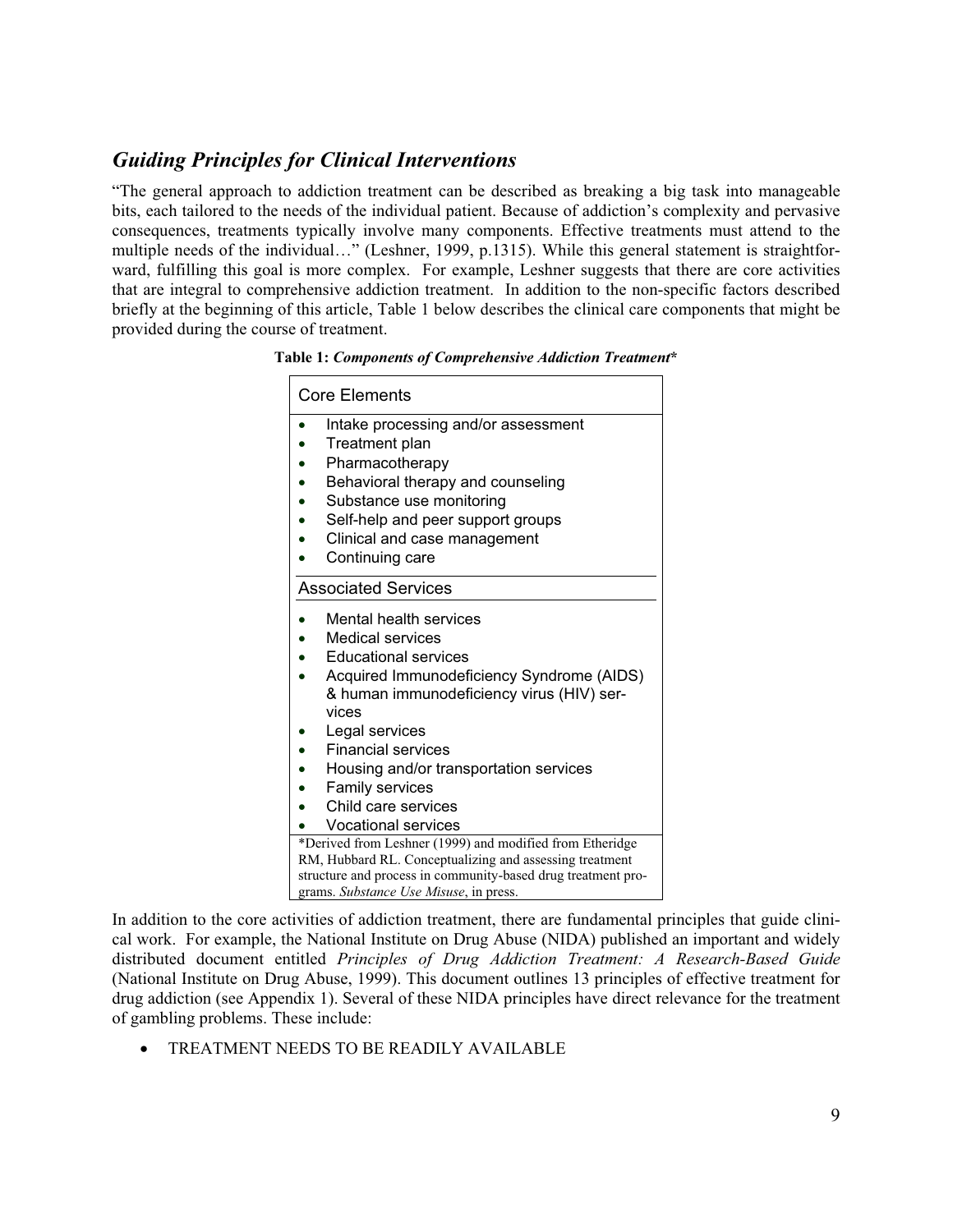- x AN INDIVIDUAL'S TREATMENT PLAN MUST BE ASSESSED CONTINUALLY AND MODIFIED AS NECESSARY TO ENSURE THAT THE PLAN MEETS THE PERSON'S CHANGING NEED
- x ADDICTED OR DRUG-ABUSING INDIVIDUALS WITH COEXISTING MENTAL DISOR-DERS SHOULD HAVE BOTH DISORDERS TREATED IN AN INTEGRATED WAY

In the following discussion, we will consider six primary principles to guide clinical interventions in the gambling field.

- 1. RESPONSIBILITY: Individuals are encouraged to accept personal responsibility for their choices and actions appropriate to their level of impairment and stage of recovery. Professional efforts focus on seeking solutions to problems that have arisen. A therapeutic partnership between the individual and clinician that fosters shared responsibility is encouraged.
- 2. HARM REDUCTION: These interventions are directed towards minimizing or decreasing the adverse health, social, and economic consequences of gambling behavior on individuals, their family, and their community (Single et al., 1996). Harm reduction efforts target individuals with mild, moderate and severe problems. Treatment goals include, but are not limited to the moderation of the gambling behavior. Harm reduction recognizes the perspective that total abstinence from gambling is not the only therapeutic option (G. A. Marlatt, 1998).
- 3. PREVENTION: Preventive programs and services are can target a variety of levels (U.S. Preventive Services Task Force, 1996). Professional awareness and early identification of gambling problems in a range of clinical and community settings broadens the base of treatment. Primary prevention efforts enhance both professional and public awareness; primary prevention efforts focus on people not experiencing gambling-related health problems. Secondary prevention strategies focus on screening people for gambling problems and offering assistance, including referral to specialized resources, in order to minimize these problems. Tertiary prevention refers to measures undertaken during gambling treatment (e.g., mental health, financial and family services) to prevent complications arising from the disorder.
- 4. STAGES OF CHANGE: Quinn (1891) and Custer (e.g., Custer, 1981; Custer, 1982) were early proponents of a stage change approach to understanding the emergence of gambling problems. More recently, stage change has emerged as a ubiquitous transtheoretical model for understanding behavior change and recovery from a variety of addictive disorders (G. Alan Marlatt, Baer, Donovan, & Kivlahan, 1988; Miller & Rollnick, 1991; Prochaska, Di-Clemente, & Norcross, 1992; Prochaska, Norcross, & DiClemente, 1994; Rollnick & Morgan, 1995; Shaffer, 1992, 1997; Shaffer & Robbins, 1995). Stage change strategies that have been utilized in smoking and substance abuse treatment can be adapted to the gambling field. This approach to treatment conceptualizes different stages through which individuals progress to initiate and sustain new health behaviors (Prochaska et al., 1992; Prochaska et al., 1994; Shaffer, 1997; Shaffer & Robbins, 1995). Once an individual's stage of change has been identified, then appropriate intervention strategies for that stage can be implemented (e.g., Prochaska et al., 1994; Shaffer & Robbins, 1995).
- 5. TREATMENT MATCHING<sup>3</sup>: Clients have a range of problems, preferences, expectations and recovery needs that should be taken into consideration in deciding the most appropriate

 $3$  To date, there is a shortage of empirical research suggesting the extent to which treatment matching actually works. For example, in a comprehensive comparison of interventions in the alcohol field, project MATCH found that all three interventions (i.e., motivational counseling, cognitive behavioral therapy, and twelve step facilitation) yielded similar outcomes (Project Match Research Group, 1997). However, psychiatric severity was associated with treatment outcome; those with more severe disorders had poorer outcomes than those who were healthier at the outset of treatment. Since comorbidity is a commonly observed circumstance among gambling treatment seekers pre-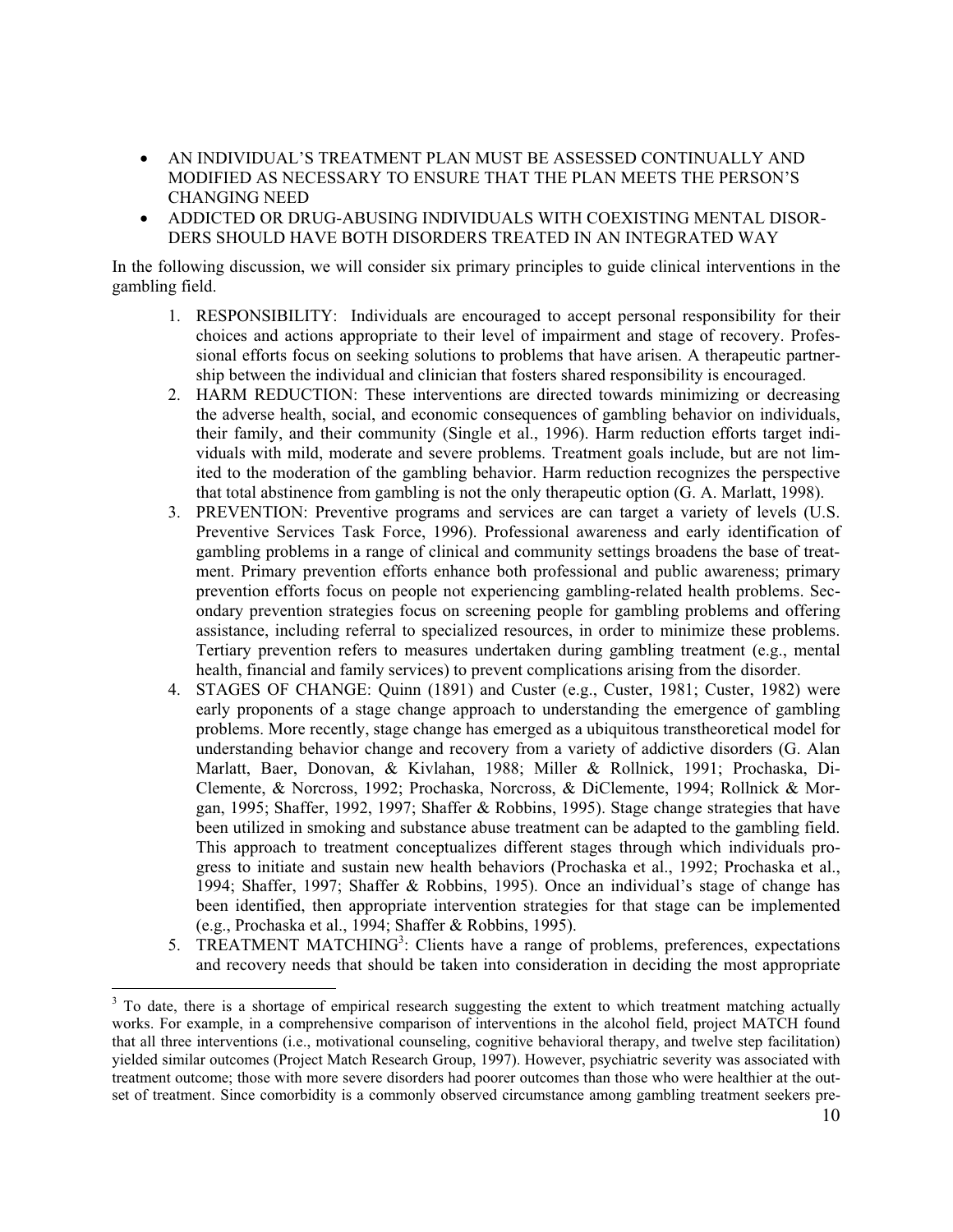treatment plan. Individuals can be matched to stage of change, problem severity and associated comorbidity. At the same time, it must be acknowledged that treatment choices are ultimately guided by the availability of resources within the community and the accessibility to the individual.

6. INFORMED AND SHARED DECISION-MAKING: One of the major challenges for clinicians in the gambling field is negotiating common ground regarding clinical management issues. It requires engaging the treatment seeking person in the complex process of treatment planning. We believe that finding common ground is the crux of client-centered care. The clinician's challenge is to offer the best evidence for treatment benefit so that clients can utilize it to make their decisions. This paradigm requires that the treating professional accepts the client as an equal partner in the treatment process and respects the experiences and preferences of every patient (e.g., Hubble et al., 1999; Taber, 1985; Weston, 2001).

These six broad principles serve as the strategic landscape against which the tactics of treatment are juxtaposed. These tactics reflect treatment objectives and conceptual models that guide our understanding of the etiology, maintenance and resolution of addiction in general and gambling disorders in particular.

# *Treatment Objectives*

Health recovery is usually the stated primary goal for individuals seeking help for gambling problems. The World Health Organization (World Health Organization, 1984, 1986) defines health as the extent to which an individual is able, on the one hand, to change and cope with their environment and, on the other hand, to satisfy needs and realize aspirations.

For disordered gamblers this goal means ceasing or reducing gambling. The specific intent of treatment interventions is fourfold:

- a) Minimize the harmful consequences of gambling to the gambler and others (e.g., family, friends, colleagues);
- b) Avoid or reduce the risks associated with gambling environments (e.g., opportunities, associates and venues);
- c) Cope effectively with negative mental states (e.g., anxiety, depression, loneliness, stress) through new strategies and life skills; and
- d) Satisfy needs for entertainment, social connectedness and excitement through less destructive and more balanced leisure activities.

# **Concepts that Shape Treatment Interventions**

A variety of conceptual perspectives shape the strategies and tactics of gambling treatment. These models provide the foundation against which clinicians judge the efficacy and impact of clinical practice. The following discussion will consider five commonly held perspectives that influence the treatment process.

# **Public Health Model: A Framework for the Spectrum of Gambling Behavior**

People's gambling behavior can range from none to a great deal and observers can characterize this activity as ranging from healthy to unhealthy. At many points along this continuum, people can experience

senting for treatment (Crockford & el-Guebaly, 1998b; National Research Council, 1999; Shaffer & Korn, 2002), we suggest that it is essential to treatment planning considerations. Perhaps, the empirical evidence is weak simply because tactically we have not yet learned how to do this matching with sufficient precision.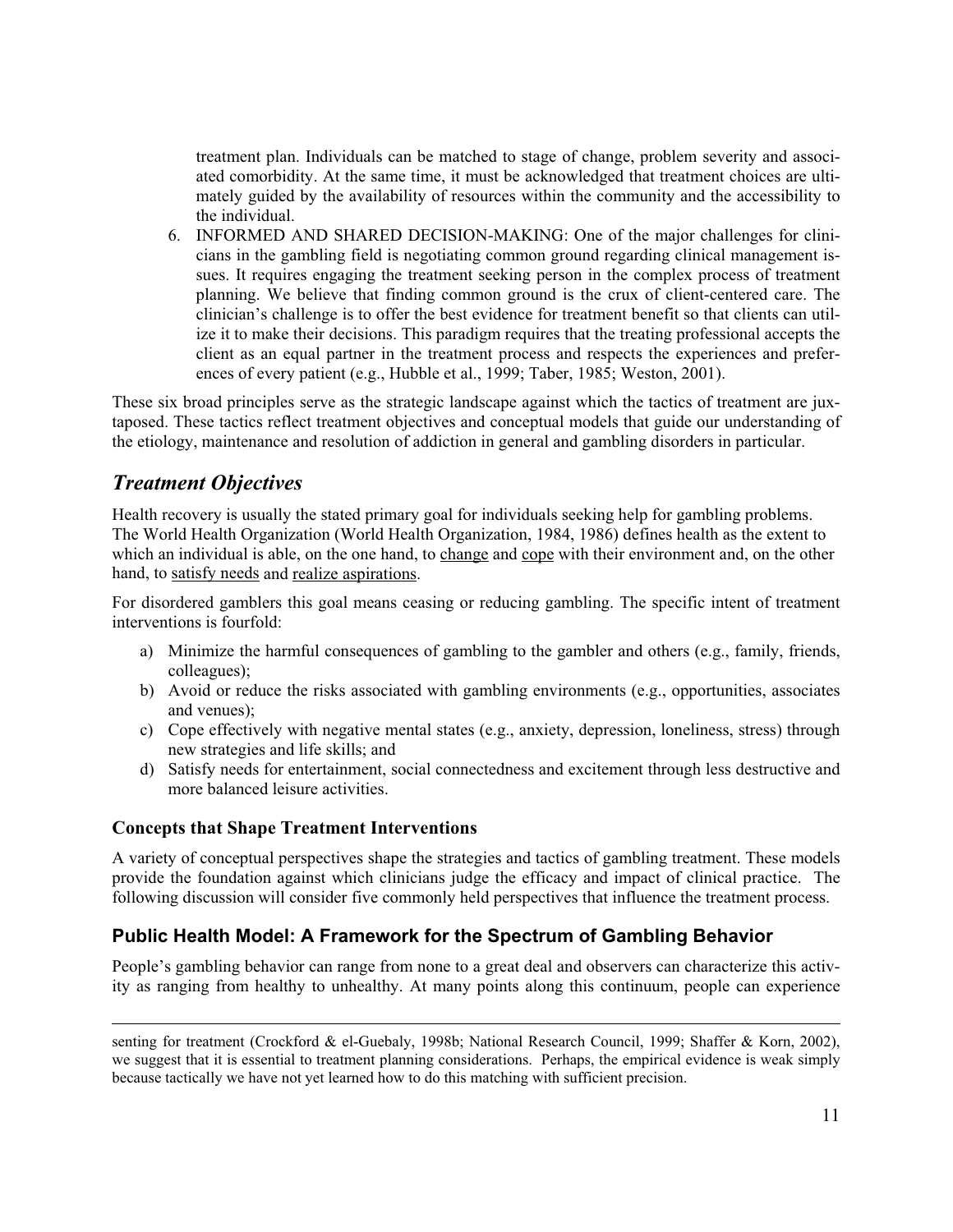problems associated with their gambling, though these difficulties tend to emerge more among frequent gamblers who wager at higher levels and for longer periods of time. Figure 1 reflects the s*pectrum of gambling behavior* and illustrates a gambling problem continuum (Figure 1 is derived from, Korn & Shaffer, 1999; Shaffer & Korn, 2002). The point of demarcation between mild, moderate and severe prob-

lems is not precise and reflects cultural variation and individual attributes. In addition, this figure shows where the range of prevention, harm reduction and treatment interventions reside on the spectrum. By understanding the full range of gambling and its potential consequences, health professionals can develop and implement treatment systems that can optimize resource utilization and clinical care.



**Figure 1: Public Health Framework for Gambling and Gambling-related Problems** 

# **Gambling Addiction**

While there are a variety of perspectives on intemperate gambling, the

consideration of excessive gambling as an addictive disorder has a long history and considerable following (Korn & Shaffer, 1999). An addiction perspective considers gambling disorders as characterized by a continuous or periodic feeling of loss of control over gambling, preoccupation with gambling and money with which to gamble, irrational thinking about odds and winning, and continuation of gambling despite adverse consequences to self, family, and work.<sup>4</sup>

# **Pathways into Disordered Gambling**

The determinants of disordered gambling reflect a complex interaction among the biological, behavioral and psychological profile of the individual, the characteristics of the games themselves, as well as the gambling setting and local environment (Korn & Shaffer, 1999). *Money or something of value is the vehicle that transforms gaming into gambling*. People can develop gambling problems through a variety of pathways. These trajectories are influenced by genetic predisposition, maladaptive coping strategies to unpleasant thoughts, feelings or events, psychiatric comorbidity (e.g., associated with depression, substance abuse or other mental disorders), education, and financial status. Social environmental factors such as family, community, and cultural beliefs, values and attitudes also can influence peoples' relationship to gambling and affect their risk of developing gambling problems (Blaszczynski, 2000; National Research Council, 1999; Shaffer & Korn, 2002).

<sup>&</sup>lt;sup>4</sup> This definition is a modification derived from the policy document of the Canadian Centre on Substance Abuse (Topp et al., 1998).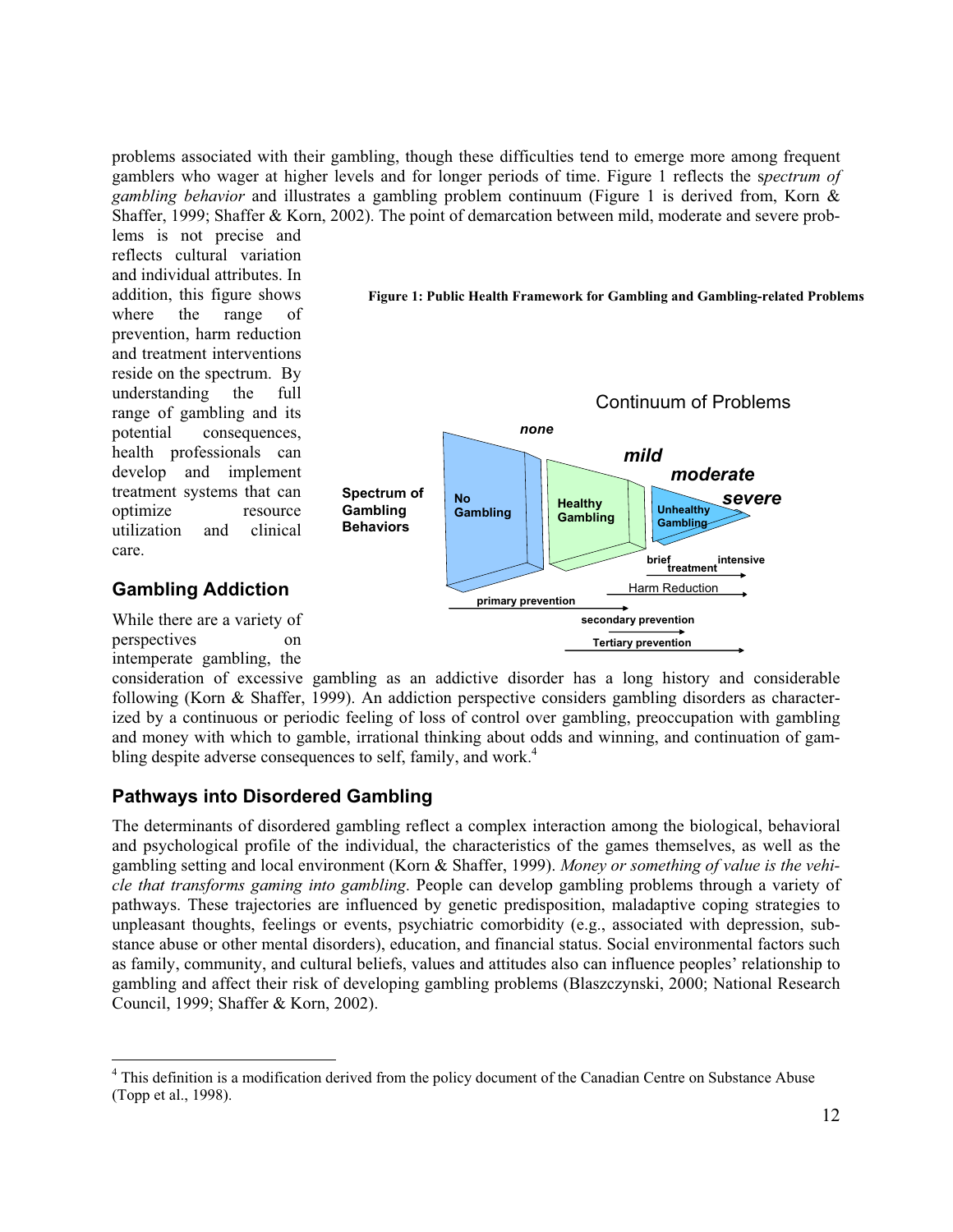# **Natural History of Pathological Gambling**

Pathological gamblers have been described as moving through a linear sequence of phases as the gambling behavior becomes increasingly problematic over time (Custer, 1982; Quinn, 1891). This view suggests that disordered gamblers initially experience a winning or positive consequences phase that reinforces gambling involvement. This experience is followed by the statistical inevitability of a losing phase. Prolonged losing yields a phase of desperation and hopelessness. Recent empirical and prospective research suggests that patterns of gambling are more dynamic than previously thought: there is considerable movement across the categories of pathological, problem, and non-problematic gambler even among those with full access and exposure to gambling (e.g., Shaffer & Hall, 2002).

# **Framework for Selecting Clinical Interventions**

Choosing a treatment strategy can be a complex task. When clinicians select the level and type of treatment for an individual, they should make this decision within the context of a broad public health framework. This paradigm offers an array of treatment options by integrating the notion of healthy and unhealthy gambling behavior, a problem severity continuum reflecting mild, moderate and severe problems, as well as a range of prevention, harm reduction and treatment strategies (Korn & Shaffer, 1999; Shaffer & Korn, 2002). For example, healthy gambling represents informed choice on the probability of winning, a pleasurable gambling experience in low risk situations and wagering in sensible amounts. Healthy gambling sustains or enhances a gambler's state of well-being. Along with non-gamblers, healthy gamblers are a target group for primary prevention. Conversely, unhealthy gambling refers to the various levels of gambling problems experienced by some gamblers resulting in adverse consequences. The latter group of unhealthy gamblers benefits from brief or intensive treatment, secondary and tertiary prevention as well as harm reduction interventions.

# **Assessment of Pathological Gambling and Related Disorders**

The following section will discuss the process of assessment and the tools often used for screening and diagnosing gambling disorders. In addition, this section of the guidelines will consider four related components that are central to the assessment process. These include an evaluation of 1) a person's readiness to change, 2) co-occurring mental health and substance use disorder(s), 3) severity of gambling problems, and 4) suicidality. Finally, we will examine the nature of treatment planning within the context of assessment.

# **Assessment, Diagnosis and Treatment: General Considerations5**

Treatment for a gambling disorder begins at first contact with a clinician. Assessment is the critical and complex initial step in the process and involves both the art and science of clinical practice. Assessment has a number of components and is an ongoing and dynamic element in the treatment process (Shaffer & Freed, in press). Although it is seemingly straightforward, assessment reflects a complex set of multidimensional activities that both drives the formulation phase of treatment and informs the entire treatment process. The assessment process provides a foundation for developing an alliance with the individual, an understanding of the gambling problem and the person, a blueprint for treatment planning, and a reference point for treatment monitoring and continuing care. Assessment is a broad concept that represents screening, evaluation and diagnostic activities.

Conceptually, one important issue for clinicians to consider is whether they are assessing problems or people (Shaffer, 1986a). For example, is the evaluative task to identify excessive gambling patterns and

 $<sup>5</sup>$  See Appendix 8, Special Notes on Taking Drug & Gambling Histories.</sup>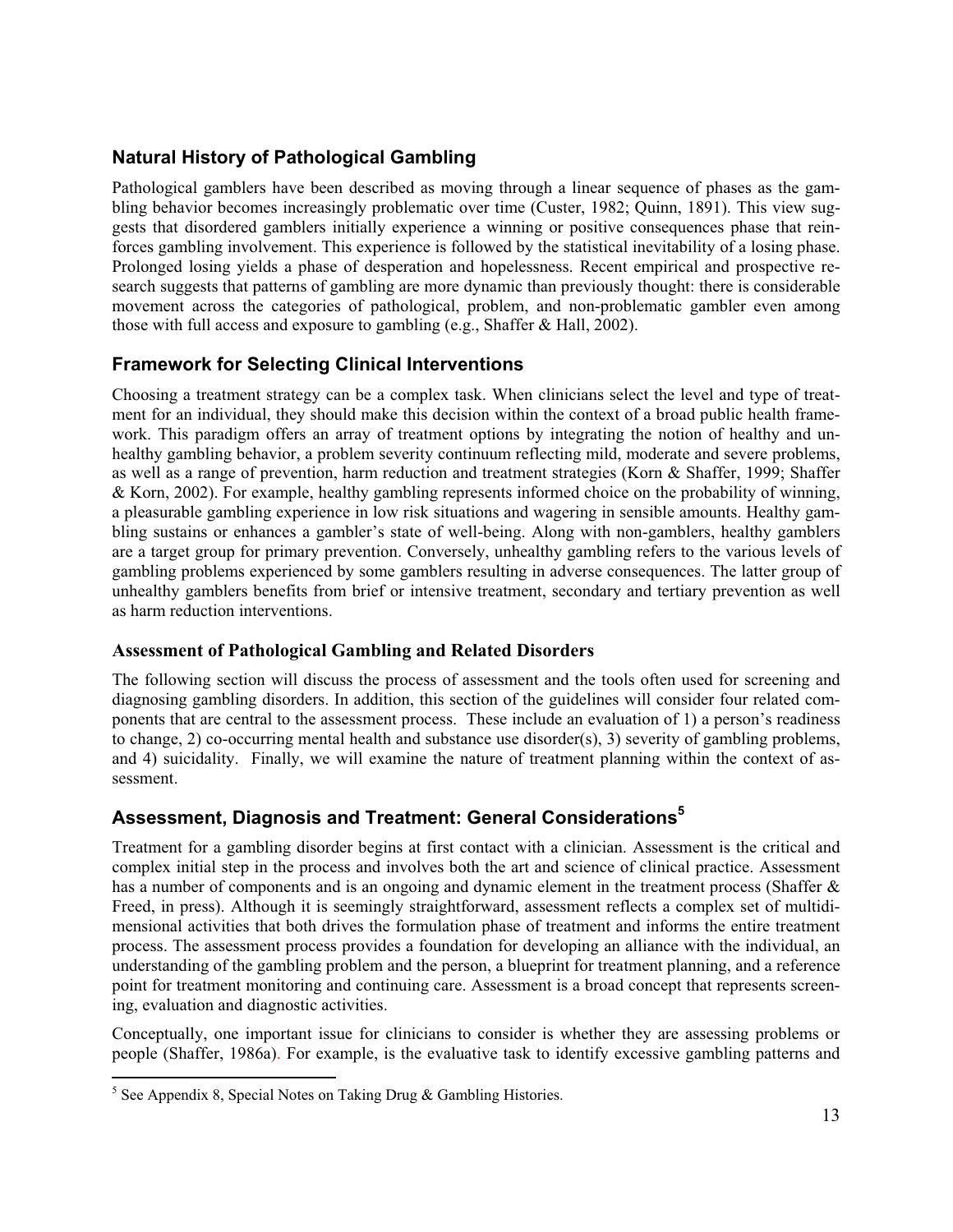the consequences of these activities or is it to understand the nature and dynamics of the excessive gambler? As one moves from screening to problem assessment to personal assessment, the extent of information developed is greater but the costs of assessment also increase. Performing a sequential assessment ensures that further information is actually necessary to the treatment process and its outcome goals and justifies the increased cost and time (Institute of Medicine, 1990, p. 250).

In the case of disordered gambling, a clinical assessment process explores the history of gambling behavior including current gambling activity; the impact of gambling on individual, interpersonal and social functioning; educational background; financial circumstances; individuals' readiness to change; their mental and physical health status including risk of suicide; past and present mental disorders including addiction, medication and substance use patterns as well as their relevant family history and social environment. Information can be gathered through a variety of formal and informal methods including free form interviews, structured interviews and screening tools (e.g., Shaffer & Freed, in press; Taber, 1985).

# **Screening**

Screening is a form of secondary prevention that identifies individuals with mild to moderate gambling problems. It represents a self or other analysis of gambling patterns to identify gambling problems. Screening typically involves responding to a series of brief, often self-administered, questions for people not in gambling treatment to determine if they might have the disorder. By screening groups of asymptomatic people in the community or health care settings, health care professional try to identify the problem or disorder so that early intervention is possible. In health care settings, routine gambling screening of all patients/clients (i.e., case finding) provides an efficient opportunity to identify individuals for further evaluation and a consideration of options. Typically, in an optimal clinical system, once someone has screened positive for a gambling-related problem, the screener refers the person to a gambling clinician for more extensive evaluation. Ultimately, people can address their circumstance through self-help, professional assistance, a combination of these or other resources.

There are a variety of clinical tools available to mental health and substance abuse treatment providers that identify gambling-related problems. New assessment instruments for gambling disorders are appearing regularly. The most common clinical screening instrument is the South Oaks Gambling Screen (SOGS) for adults introduced in 1987 for use with clinical populations (Lesieur & Blume, 1987). The SOGS is based upon the DSM-III-R. The Massachusetts Gambling Screen (MAGS) is the first instrument introduced that was based wholly on DSM-IV criteria (Shaffer, LaBrie, Scanlan, & Cummings, 1994). Further, this is the first instrument to introduce weighted items to gambling assessment; that is the MAGS recognizes that some symptoms are more important than others. Consequently, the MAGS is responsive to growing criticisms of the DSM-IV (Beutler & Malik, 2002). It includes a short and long form: the short form (i.e., MAGS 7) and was validated on a sample of adolescents. These screening devices have demonstrated reliability<sup>6</sup> and validity; in addition, these screens are readily interpretable. However, each of these instruments is valid only within certain parameters. In addition, Gamblers Anonymous has available a self-assessment questionnaire (GA 20) based on 12 step principles and practices (Gamblers Anonymous, 2001). However, it has not been well validated nor widely used in clinical settings.

There are many new instruments that have been used for general population screening; in 1997, 27 different screening instruments had been identified (Shaffer et al., 1997). More are in the development stages. However, most of these instruments have not been subject to peer review and their psychometric charac-

<sup>&</sup>lt;sup>6</sup> The MAGS was designed to evidence lower Chronbach's alpha than most other scales since its short form requires that each question efficiently burden independent evaluative dimensions; longer scales inherently evidence higher internal consistency since multiple questions measure the same underlying dimensions.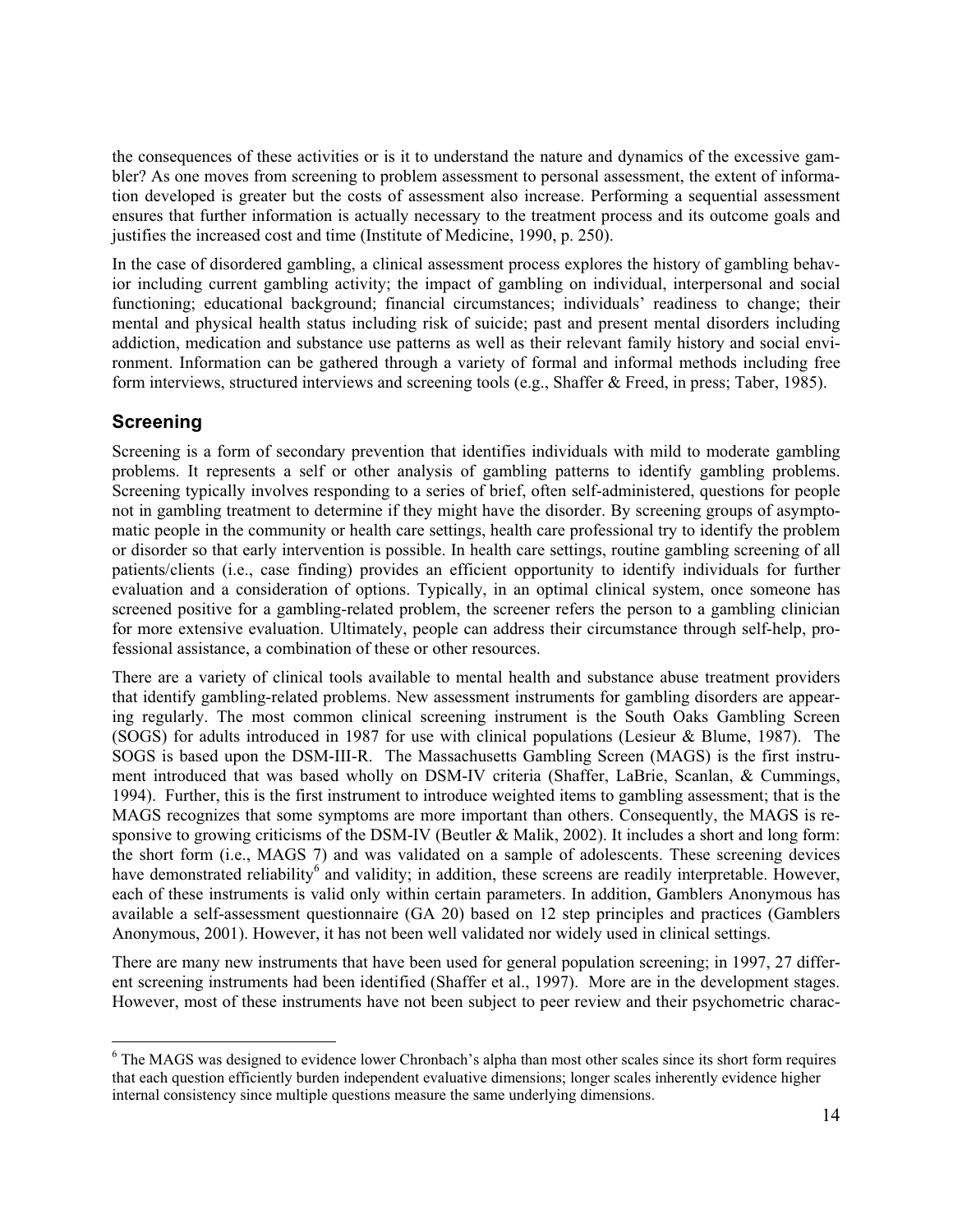teristics remain uncertain. One of the most promising of the new instruments for identifying gambling and comorbid psychiatric disorders is the Composite International Diagnostic Interview (CIDI) (Kessler, 2000); this measure is endorsed by the World Health Organization and is now part of a United States national comorbidity survey.

Pathological gambling can coexist with substance abuse, mental illness and other addictive disorders, although these relationships and the pathogenesis are incompletely understood. Nevertheless, it is prudent for clinicians to consider and screen for other mental disorders such as alcohol and drug problems, mood, anxiety and stress disorders as well as suicide risk. A referral to an appropriate mental health specialist for in-depth clinical assessment of a possible comorbid condition may be required. Appendix 2 contains a resource for some commonly used screening instruments.

# **Diagnosing Pathological Gambling**

In 1980, the American Psychiatric Association incorporated "pathological gambling" into its diagnostic and statistical manual (American Psychiatric Association, 1980). This development legitimated disordered gambling as a psychiatric illness within the mainstream mental health field. DSM-IV requires 5 of 10 criteria to be satisfied for clinicians to make a diagnosis of pathological gambling (American Psychiatric Association, 1994). In addition to making a diagnosis of pathological gambling, DSM-IV requires that the presence of a manic condition not provide a better explanation of the gambling behavior. Table 2 below summarizes these 10 diagnostic criteria. The DSM-IV emphasizes impaired ability to control gambling-related behaviors, adverse social consequences of gambling, as well as tolerance and withdrawal.

#### Table 2: *Diagnostic Criteria for Pathological Gambling*

A. Persistent and recurrent maladaptive gambling behavior as indicated by five (or more) of the following:

(1) is preoccupied with gambling (e.g., is preoccupied with reliving past gambling experiences, handicapping or planning the next venture, or thinking of ways to get money with which to gamble)

(2) needs to gamble with increasing amounts of money in order to achieve the desired excitement

- (3) has repeated unsuccessful efforts to control, cut back, or stop gambling
- (4) is restless or irritable when attempting to cut down or stop gambling

(5) gambles as a way of escaping from problems or of relieving a dysphonic mood (e.g., feelings of helplessness, guilt, anxiety, depression)

- (6) after losing money gambling, often returns another day to get even ("chasing" one's losses)
- (7) lies to family members, therapists, or others to conceal the extent of involvement with gambling
- (8) has committed illegal acts such as forgery, fraud, theft, or embezzlement to finance gambling
- (9) has jeopardized or lost a significant relationship, job, or educational or career opportunity because of gambling
- (10) relies on others to provide money to relieve a desperate financial situation caused by gambling
- B. The gambling behavior is not better accounted for by a Manic Episode.

Although the Diagnostic and Statistical Manual (DSM-IV) includes pathological gambling, it does provide an unusual *cautionary statement*. This statement notes that "...inclusion here, for clinical and research purposes, of a diagnostic category such as Pathological Gambling or Pedophilia does not imply that the condition meets legal or other non-medical criteria for what constitutes mental disease, mental disorder, or mental disability. The clinical and scientific considerations involved in categorization of these conditions as mental disorders may not be wholly relevant to legal judgments, for example, that take into account such issues as individual responsibility, disability determination, and competency" (American Psychiatric Association, 1994, p. xxvii). This statement is confusing. Although this perspec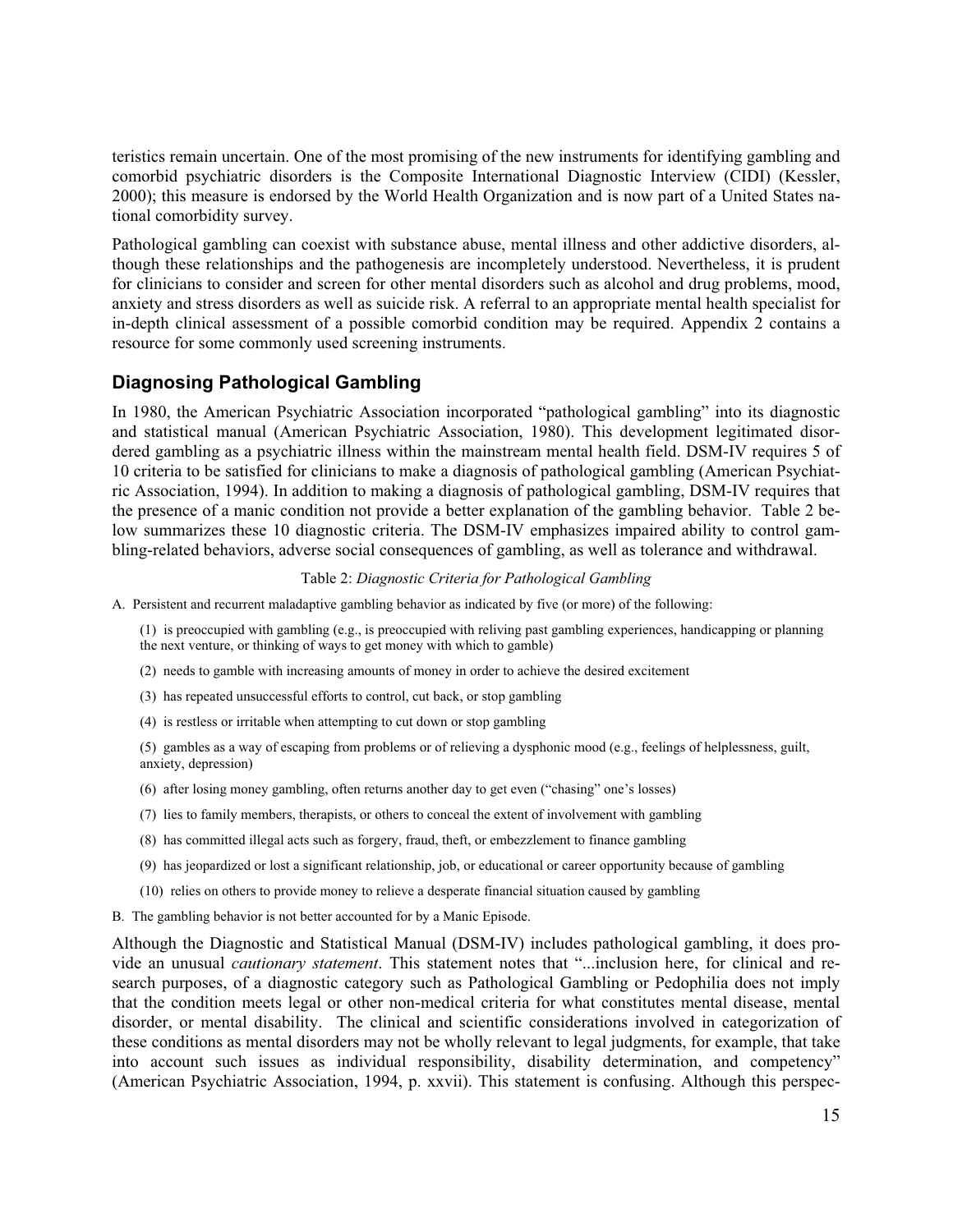tive implies that this diagnosis might not be wholly relevant to certain judgments, the use of "wholly" also suggests that it might be partly relevant. This perspective of the American Psychiatric Association raises a number of conceptual, ethical and professional issues but nonetheless is important to acknowledge.

# **Assessing Motivation and Readiness for Change**

Motivational assessment gives the clinician conceptual and practical tools to identify the person's *readiness for change* (e.g., not ready, unsure or ready). It also can be used to determine and score individuals' perception as to the *importance of changing* and their *confidence in their ability* (i.e., self-efficacy) to initiate and carry out the challenge (Prochaska, 1996; Prochaska et al., 1992; Prochaska et al., 1994; Shaffer, 1997; Shaffer & Robbins, 1995; Shaffer & Simoneau, 2001; Skinner, 2001). However, it should be noted that the majority of research on readiness to change has been carried out in the tobacco and alcohol fields; consequently, there is considerable need for more gambling-specific research with longitudinal follow-up.

# **Assessing the Severity of Disordered Gambling**

To reflect the underlying continuum of gambling problem behavior, Shaffer and Hall have suggested a universal system for clinicians to assess problem severity beyond a simple dichotomy (Shaffer & Hall, 1996). In addition to avoiding pejorative and often misleading language, this system also is consistent with a public health perspective on population prevalence and resource allocation. In this system, level 0 represents the prevalence of non-gamblers; level 1 represents respondents who do not report any gambling-related symptoms (i.e., not experiencing any gambling problems). Level 2 represents respondents who are experiencing sub-clinical levels of gambling problems and level 3 represents respondents who meet diagnostic criteria for having a gambling disorder. It is important to note that level 2 gamblers can move in two directions: they can progress to a more disordered state (i.e., level 3), or they can move to a less disordered state (i.e., level 1). New research suggests that these gamblers progress to level 3 less than expected and move toward level 1 more than the conventional wisdom would predict (Shaffer & Hall, 2002).

# **Formulating a Treatment Plan**

Treatment plan development should be a joint undertaking between the client and clinician. The treatment plan reflects their shared understanding of the nature of the problem, the desired outcomes and the preferred interventions. Since clients are heterogeneous in a number of clinically significant ways, treatment plans should differ according to the client's goals, psychobiology and social context. Because expectancy is an important predictor of successful outcome, clinical interventions should be congruent with the client's informed beliefs about the likely effectiveness of treatment (e.g., Frank, 1961; Havens, 1982; Havens, 1989; Hubble et al., 1999; Menninger, 1963; Miller, 2000; Rollnick & Morgan, 1995; Shaffer & Robbins, 1991; Silver & Shaffer, 1996; Walitzer, Dermen, & Connors, 1999; Weiner, 1975). Ultimately, treatment plans must address the goal and specific objectives of treatment, the psychological interventions and particular modalities, medications where appropriate, other supportive strategies, length of treatment, setting and cost.

### **Treatment Modalities & Settings**

# **Caring for a Syndrome**

Gambling disorders have both unique and shared elements (Shaffer & Korn, 2002). For example, pathological gambling has unique elements (e.g., betting increasing amounts of money); it also shares signs and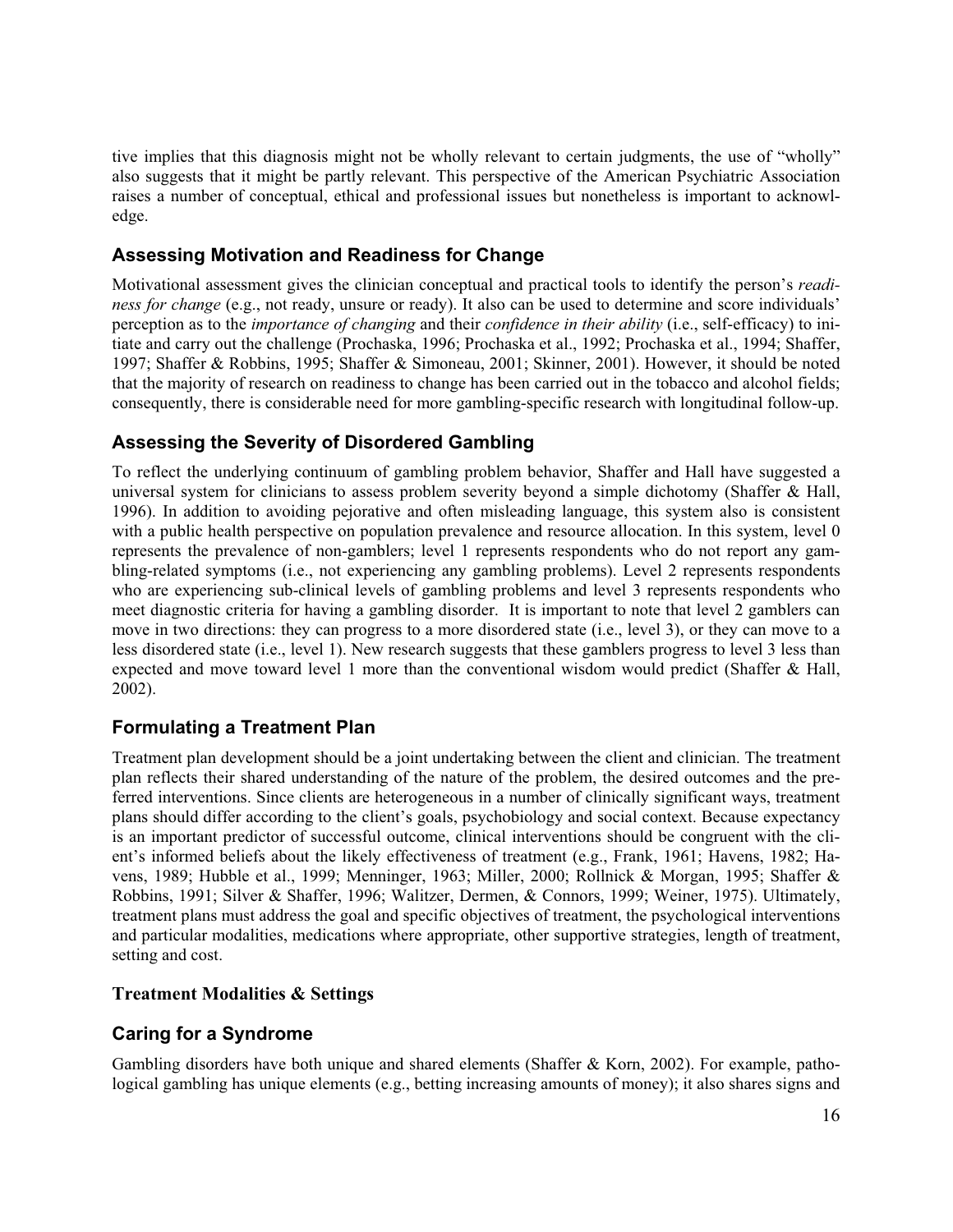symptoms with other disorders (e.g., anxiety, depression, impulsivity, substance abuse). Consequently, pathological gambling is best thought of as a syndrome. Since syndromes are multidimensional, these disorders typically do not respond favorably to a single treatment modality. From this perspective, the most effective treatments for gambling problems reflect a multimodal approach that rests upon patienttreatment matching. Multidimensional treatments include various combinations of psychotherapy, psychopharmacology, financial, educational and self-help interventions. These various treatment elements within a continuum of care model are both additive and interactive, a circumstance necessary to deal with the multifaceted nature of gambling disorders.

Treatment settings include primary care, residential (e.g., hospital and non-hospital), day programs and outpatient treatment (i.e., hospital and non-hospital) as well as community counseling clinics. These settings most often are associated with mental health and addiction services. The variety of settings provides an array of service modalities that vary in cost, professional expertise, therapeutic resources, and treatment philosophy. Not all settings offer all treatment modalities. For example, primary care settings tend to offer broad contact for screening, early identification, brief treatment and referral. Alternatively, residential or comprehensive day treatment settings often provide multimodal programming. Severely disordered gamblers might initially require in-patient care for psychiatric stabilization and safety during period of initiating cessation from their gambling activities. Outpatient settings, (e.g., community mental health, social service and addiction treatment clinics) are the most accessible but might have limited options, relying on careful selection of appropriate counseling interventions. Further, outpatient settings often require linkages with other community resources. Because of the complex relationship between clinical setting and modality, treatment planning requires careful matching of these care components.<sup>7</sup>

# **Counseling Interventions**

Counseling for individuals with gambling problems is the most common clinician intervention. The widespread use of counseling in the addictions suggests that it is central to achieving the goal of health recovery. In the mental health and addiction field, there is a spectrum of psychological interventions potentially available in an individual, family or group format. Based on the clinical research literature, we will highlight empirically supported psychotherapeutic treatments for disordered gambling; in addition, we will describe interventions that derive from relevant addiction and mental health research.

As we described before in the section on gathering evidence, the research criteria for including evidence in this guide were derived generally from the model developed by The Cochrane Library, which addresses four methodological areas: 1) types of studies, 2) participant profile and numbers, 3) interventions utilized, and 4) outcome measurements (Oakey-Browne, Adams, & Mobberley, 2001).

# **Strength of Evidence**

To help evaluate the efficacy of specific counseling modalities, techniques and strategies, the following discussion classifies counseling approaches by the strength of the scientific evidence that is available to support the use of these methods (Chambless & Ollendick, 2001). Although randomized clinical trials have long represented the "gold standard" of treatment outcome studies and the strongest form of evidence regarding the efficacy of treatment, in the field of gambling studies, randomized clinical trials are few. In addition, the existing randomized clinical trials have limited their focus to cognitive and behavioral therapies; further, these studies have tended to include small samples. Finally, the absence of a randomized clinical trial does not mean that other treatment approaches have little or no utility. Rather, this evidence simply is the best available research supporting these methods. Given the nascent state of gam-

<sup>&</sup>lt;sup>7</sup> See Appendix 7 Criteria for Patient Placement, Adapted from Giulliani and Schnoll (1985).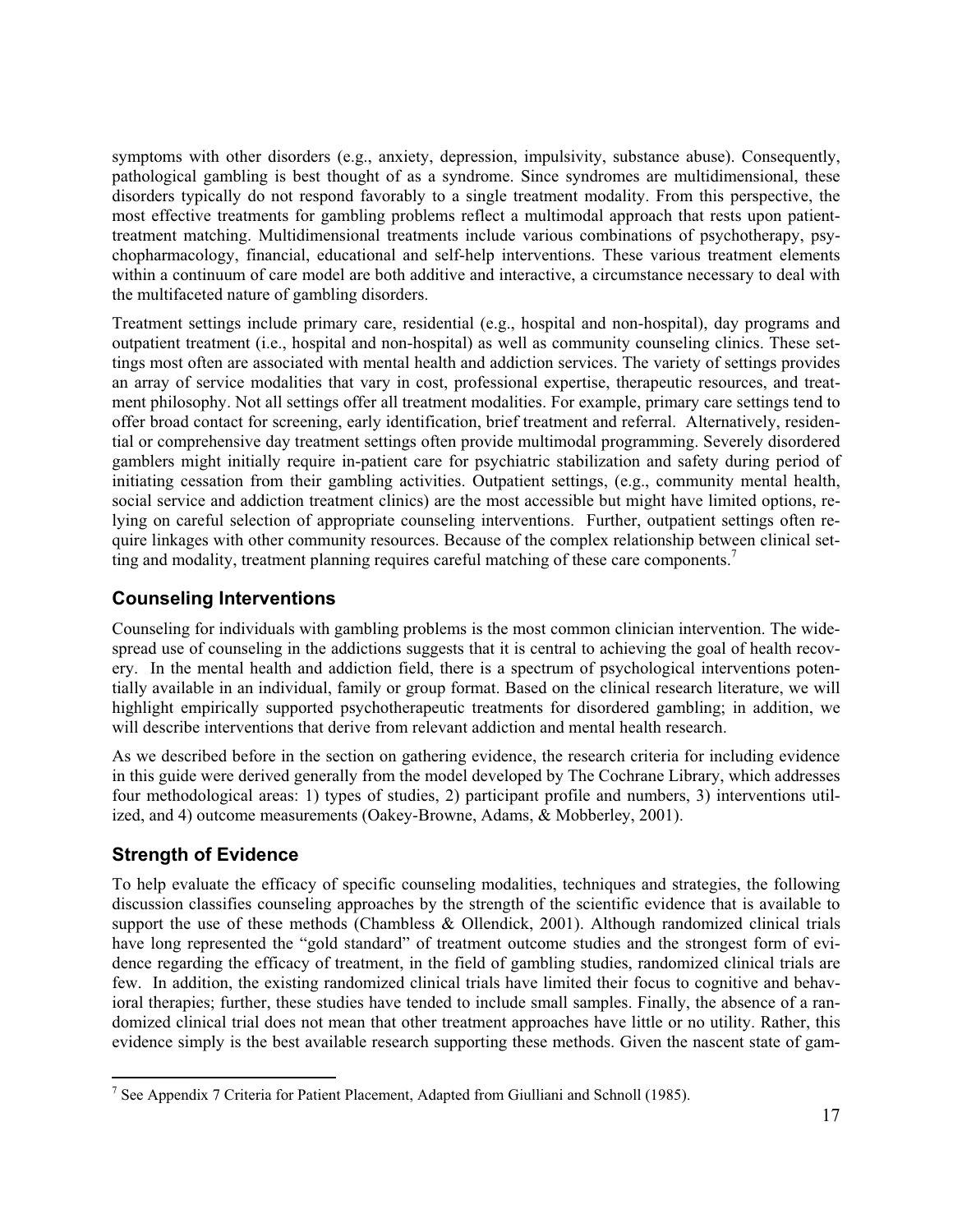bling research, currently, the shortage of clinical trials usually suggests that investigators simply have not yet studied most available clinical methods.

There are a variety of ways to classify evidence (Chambless & Ollendick, 2001). This document organizes the evidence into three general categories: strong, moderate and weak. S*trong evidence* reflects the availability of randomized clinical trials, typically with 6 to 12 month follow-up period, clear outcome measures and adequate sample sizes. *Moderate evidence* represents interventions and treatment protocols that are fully documented and tested within a strong research design that includes a control group, adequate subject follow-up and carefully measured treatment outcomes. *Weak evidence* reflects the absence of studies or studies with poor designs, weak methods, small samples, the absence of control or comparison groups, and inadequate periods of follow-up. Unpublished reports, manuscripts of clinical efficacy that have not been subject to peer review, conference presentations and proceedings are considered weak evidence. In addition, controversial techniques reflecting questionable ethics have been classified as having weak evidence to support their use—not necessarily because empirical treatment efficacy is absent, but instead simply because the clinical methods are questionable on ethical grounds. Using this sorting system, Table 3 summarizes counseling and self-help intervention methods by the nature and extent of the available evidence.<sup>8</sup> With respect to the strong evidence category, the Cochrane Library review (Oakey-Browne, Adams, & M., 2001) noted that until the year 2000, they identified only seventeen gambling outcome studies, and merely four were randomized clinical trials (Echeburua, Baez, & Fernandez-Montalvo, 1996; McConaghy, Armstrong, Blaszczynski, & Allcock, 1988; McConaghy, Blaszczynski, & Frankova, 1991; Sylvain, Ladouceur, & Boisvert, 1997).

|  |  | Table 3: Classifying the Evidence |
|--|--|-----------------------------------|
|--|--|-----------------------------------|

| <b>Strength of Evidence</b> | <i><u><b>Interventions</b></u></i>                                                                                                                 |
|-----------------------------|----------------------------------------------------------------------------------------------------------------------------------------------------|
| <b>Strong Evidence</b>      | <b>Cognitive Behavioral Therapy</b><br><b>Behavioral Therapy</b>                                                                                   |
| <b>Moderate Evidence</b>    | <b>Relapse Prevention</b>                                                                                                                          |
| <b>Weak Evidence</b>        | Psychodynamic Psychotherapy<br><b>Aversion Therapy</b><br>12-step (e.g., Gamblers Anonymous; self-help)<br>$\bullet$<br>Self-Exclusion (self-help) |

### **Promising Interventions and Complementary Services**

Before examining each of the interventions described in the table above, it is useful to consider the promise evidenced by empirically supported interventions from related mental health and addiction fields (Chambless & Ollendick, 2001) that have been widely transported to gambling treatment. These applications appear theoretically attractive, are widely used by the gambling treatment practitioners. Although they show great potential to the gambling field, to date, this adaptation phenomenon has occurred without research into their efficacy and effectiveness for disordered gamblers. Brief therapy, strategies to enhance motivation, stage change matching and twelve-step facilitation are promising interventions included in this document and the following discussion because these four methods have significant implications for future research and represent promising applications to gambling practice. In addition, financial counseling and the use of leisure programs serve as complementary treatment strategies that hold promise for the treatment of gambling disorders.

<sup>&</sup>lt;sup>8</sup> Readers should note that weak evidence does not mean that the existing evidence fails to support the efficacy of these interventions; rather, it most likely indicates that there is little evidence available.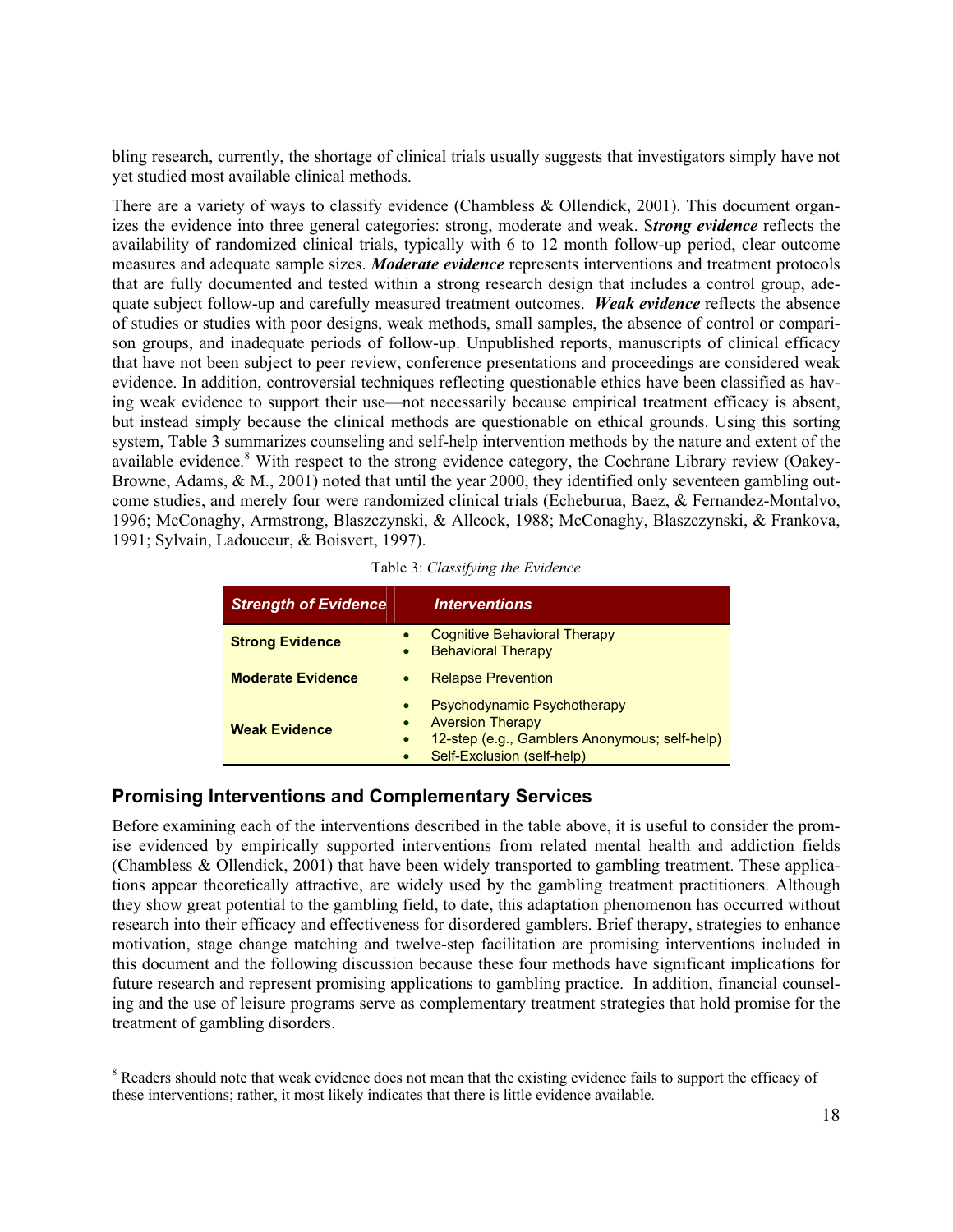# **Interventions: Strong Evidence**

# **Cognitive Behavior Therapy and Related Techniques**

Cognitive Behavioral Therapy (CBT) is based on the principles of social learning theory (Bandura, 1986; Bujod, LaDouceur, Sylvain, & Boisvert, 1994; Ladouceur, Sylvain, Boutin, & Doucet, 2002; Ladouceur, Sylvain, Letarte, Giroux, & Jacques, 1998; Ladouceur & Walker, 1998; Sylvain et al., 1997). This type of psychotherapy attempts to change the thoughts and behaviors that are fundamental to maintaining a disorder. Disordered gambling is a highly cognitive condition. Despite the need for additional treatments and the likelihood that these will emerge, based upon current empirical evidence, CBT is the primary psychotherapeutic modality for the treatment of disordered gambling; currently, it also is the most broadly utilized primary counseling modality that is supported by randomized controlled clinical trials demonstrating efficacy and improved clinical outcomes (Bujod et al., 1994; Sylvain et al., 1997). Despite the strength of evidence that is available to support the use of CBT, it is important for readers to note that this research often has limited subjects that complete the course of treatment (Montori & Guyatt, 2001).

The goal of CBT for gambling is to *identify and change "cognitive distortions and errors" that are associated with intemperate gambling and its adverse sequelae.* For example, beliefs in an eventual big win, being unrealistically lucky, superstitious behavior, as well as selective and distorted memory are characteristics of cognitive distortions that often are associated with disordered gambling (e.g., Ladouceur et al., 2002; Ladouceur & Walker, 1998). Perceptions of self include how money links to self-esteem, social status and power. *The "illusion of control" over gambling outcomes is a core cognition that influences disordered gamblers.* This sense that *one has the "omnipotent skill" necessary to beat the odds* is an enduring characteristic of pathological gamblers. Finally, CBT attends to the effect of gambling on others and attempts to minimize the negative impact on family, work and personal finance.

Ladouceur and colleagues at Laval University in Quebec (Bujod et al., 1994; Ladouceur et al., 2002; Ladouceur et al., 1998; Ladouceur & Walker, 1998; Sylvain et al., 1997) have developed a treatment program model based on cognitive behavioral principles that includes four components: (a) correcting cognitive distortions about gambling; (b) developing problem solving skills; (c) teaching social skills; and (d) teaching relapse prevention. These key CBT techniques central to gamblers are outlined below.

### Cognitive Restructuring

Cognitive restructuring for gambling disorders reflects interventions that are directed toward changing unhealthy gambling behavior by correcting distorted thoughts, beliefs and attitudes about playing and winning games of chance. It begins by enhancing gamblers' awareness of specific gambling thought distortions and errors in judgment so that they can begin to make better decisions and choices. This goal can be achieved by thoroughly reviewing a person's gambling experiences, strategies and expectations as well as by monitoring their current gambling behavior. This will provide clinicians with the opportunity to describe, assess and evaluate a gambler's cognitive pattern of activities. For example, one of the commonly observed distortions among disordered gamblers is known as the "Gambler's Fallacy." This cognitive distortion represents a gambler's belief that they can predict future randomly determined gambling outcomes based on their observations and analysis of past random gambling events.

By examining the specific gambling thought processes that support distorted ideas, beliefs, reasoning and decisions and then correcting and reframing them, clinicians can effect change in disordered gambling behavior. Cognitive restructuring interventions correct distortions in thinking regarding numeracy, games played, betting systems, superstition, selective memory, attribution and causality.

For example, through a process of hypothesis testing the problem gambler in treatment can validate their predictions in a variety of gambling simulated or actual scenarios that test mathematical and logical think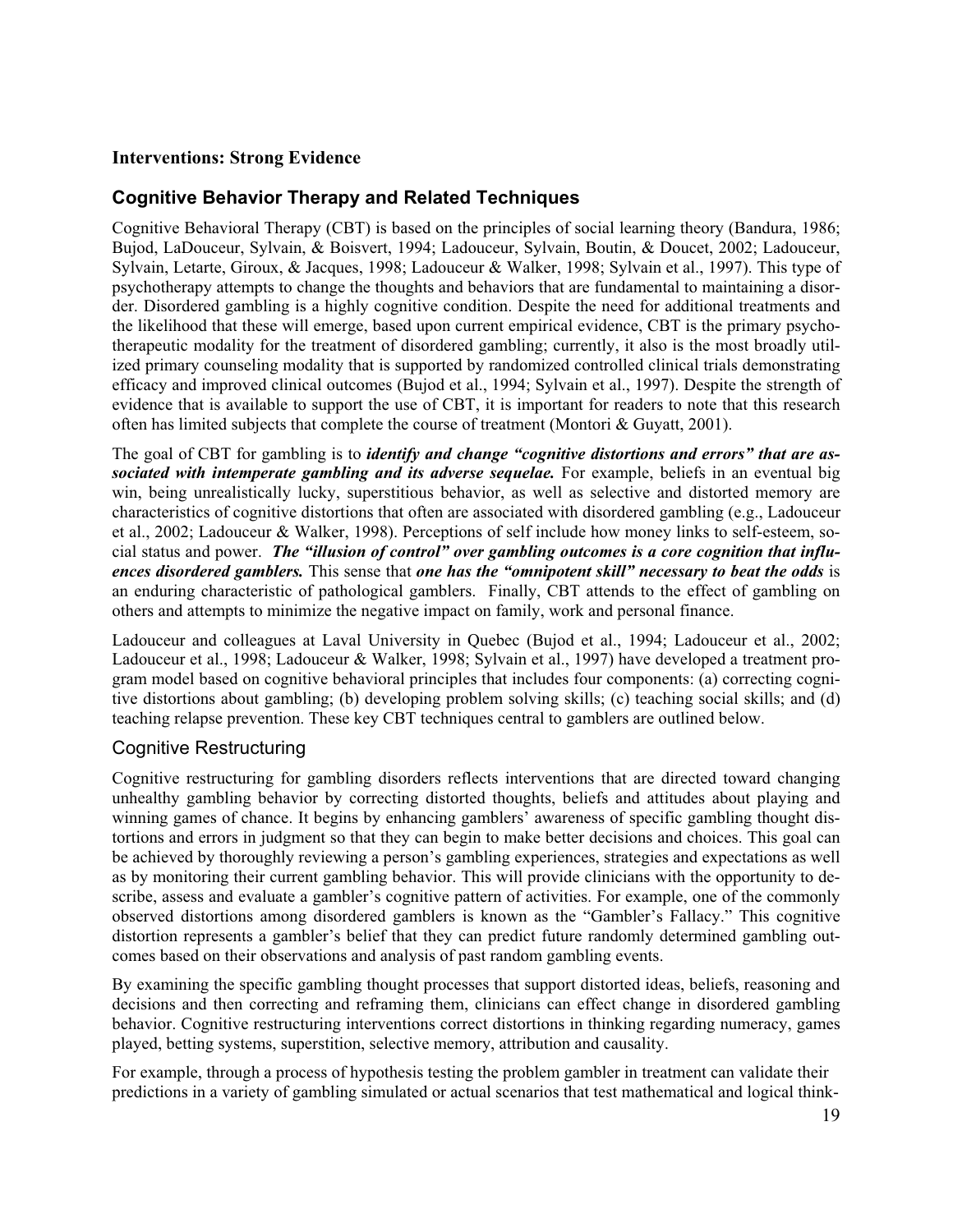ing. Subsequently, they can evaluate their outcome predictions of coin tosses, picking lottery numbers, as well as slot and electronic gaming machines patterns. The new learning focuses on understanding and applying concepts of randomness, probability, luck and skill to gambling situations and decisions.

We encourage interested readers to review the following resources for additional information for a more detailed description of cognitive problems, treatments and restructuring strategies (Ladouceur, Paquet, & Dube, 1996; Ladouceur et al., 2002; Ladouceur et al., 1998; Ladouceur & Walker, 1998).

# Problem Solving Training

The development of problem solving skills can assist individuals struggling against their impulses to gamble excessively to feel improved control over their gambling risks and consequences. Problem solving strategies address therapeutic themes that include dealing with gambling urges, deciding about limits on the time and money spent gambling, resolving difficulties with family members and finding suitable solutions to gambling debts.

The problem solving process involves a number of steps: identifying the problem accurately, collecting specific information about the problem, generating different options, exploring consequences by listing advantages and disadvantages for each, and then implementing and evaluating the preferred solution (e.g., Goldfried & Davison, 1976).

# Social and Coping Skills Training

There is a range of social and life skills that can benefit a gambler in recovery. These include communication, assertiveness, numeracy skills, refusal skills, as well as the self-management of stress, anger, and anxiety. Therapeutic life skills training also includes relaxation, physical activity and meditation. CBT tactics applied to disordered gamblers often incorporate **role play** (e.g., practicing refusal skills), **imaging** (e.g., anticipating an effective coping sequence, re-experiencing a disastrous gambling event and creating a more acceptable outcome), **goal setting** (e.g., deciding limits on gambling occasions, time & amount of money spent), **psycho-education** (e.g., learning the signs and symptoms of problem and pathological gambling), **impulse management** (e.g., controlling urges to gamble), and **self-monitoring** (e.g., money and time spent gambling).

A detailed discussion of this broad area is beyond the scope of these guidelines. Interested practitioners are encouraged to examine relevant materials from the alcohol field (e.g., Project MATCH manual) and the cocaine literature (e.g., NIDA's cognitive behavioral manual for cocaine addiction) as a basis for exploring specific topic areas and selected exercises (Monti, Abrams, Kadden, & Cooney, 1989; National Institute of Drug Abuse, 1998; National Instituted on Alcohol Abuse and Alcoholism, 1995).

# **Behavioral Therapy**

A variety of behavioral therapeutic approaches have been applied to problem and pathological gamblers. These methods include: 1) aversion (e.g., Barker & Miller, 1968; Koller, 1972; Seager, 1970), 2) individual stimulus control and cue exposure with response prevention (Echeburua et al., 1996), 3) systematic imaginal desensitization strategies incorporating both imaginal relaxation (IR) and imaginal desensitization (ID) techniques (McConaghy, Armstrong, Blaszczynski, & Allcock, 1983; McConaghy et al., 1988; McConaghy et al., 1991), as well as 4) self-exclusion or avoidance strategies (Ladouceur, Jacques, Giroux, Ferland, & Lebond, 2000).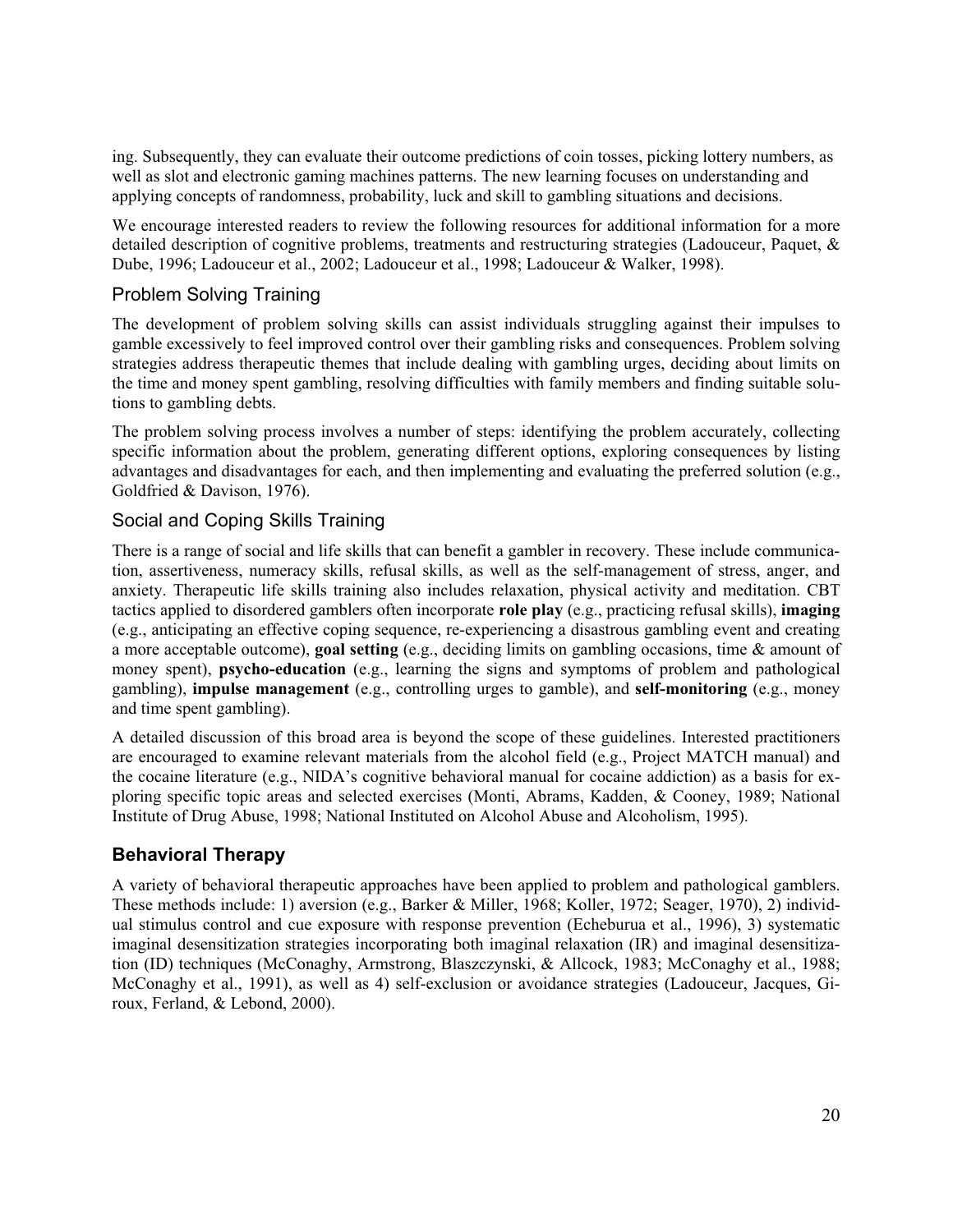# Imaginal Desensitization Technique

Imaginal techniques are used as a desensitization tactic. These treatment tactics derive from a behavioral completion approach that has been found to decrease gambling urges and behaviors (McConaghy et al., 1983; McConaghy et al., 1988; McConaghy et al., 1991).

Systemic imaginal desensitization (ID) is a useful method to reduce or eliminate the compelling urge to gamble. After the induction of relaxation, it involves exposure to specific gambling cues or triggers and subsequent response prevention (McConaghy et al., 1988). This treatment strategy incorporates both imaginal and other relaxation-based techniques. Research incorporating a randomized clinical trial design has demonstrated significant and favorable differences between desensitization techniques and other behavioral procedures as evidenced by decreased anxiety and gambling behavior (McConaghy et al., 1991). Although there are variations, the desensitization technique involves learning a progressive muscle relaxation procedure that reduces physical tension; once relaxed, the relaxed person then imagines urges and or opportunities to gamble while maintaining the relaxed state. For a more thorough description of this approach, interested readers should see "Controlling Your Urge Using a Relaxation Technique" in *Overcoming Compulsive Gambling* (Blaszczynski, 1998). This technique is well suited for use alone or in combination with cognitive behavioral and other therapies that need to integrate stress and tension reduction techniques.

### **Interventions: Moderate Evidence**

# **Relapse Prevention and Recovery Training**

Relapse prevention and recovery training are modalities designed to increase a person's ability to identify and cope with **high-risk situations** that commonly create problems and precipitate relapse. The techniques have been well developed and widely used in the alcohol and drug treatment field (H. Annis, 1986; G. Alan Marlatt & Gordon, 1985; McAulliffe & Ch'ien, 1986). More recently, these strategies have been applied to gambling treatment. The gambling risk situations identified include environmental settings (e.g., casinos, lottery outlets), intrapersonal discomfort (e.g., anger, depression, boredom, stress) and interpersonal difficulties (e.g., finances, work and family). The goal is to develop coping methods to deal effectively with these specific high-risk situations without relying on unhealthy and maladaptive gambling behavior. To date, other than its incorporation into program outcome studies of Ladouceur and colleagues (e.g., Ladouceur et al., 1998) there has been a paucity of research addressing the effectiveness of relapse prevention in the gambling field.

A promising application of the relapse prevention model for gambling is in the late stage of development (e.g., Littman-Sharp, Turner, Stirpe, & Liu, 1999). The instrument, *Inventory of Gambling Situations* (IGS), builds on earlier similar tools, the Inventory of Drinking Situations (IDS) and Inventory of Drug-Taking Situations (IDTS) (H. Annis, M,, 1985; H. Annis, M., 1982). The IGS identifies an individual's high-risk situations for disordered gambling behavior by assessing the areas that have been problematic during the clients' life and which might place them at risk of relapse into unhealthy gambling during their recovery.<sup>9</sup> By identifying potential risk situations, this instrument can be used to teach recovering gamblers new coping strategies for use during their continuing care and aftercare experiences. In addition, this instrument can be used during the early phase of treatment to enhance awareness of the role gambling

<sup>&</sup>lt;sup>9</sup> The Inventory of Gambling Situations includes eleven items: Negative Affective Situations (negative emotions, conflict with others), Temptation Situations (urges and temptations, testing personal control), Positive Affect Situations (pleasant emotions, social pressure, need for excitement), Gambling Cycle Situations (worried about debt, winning and chasing loses, confidence in skill, need to be in control).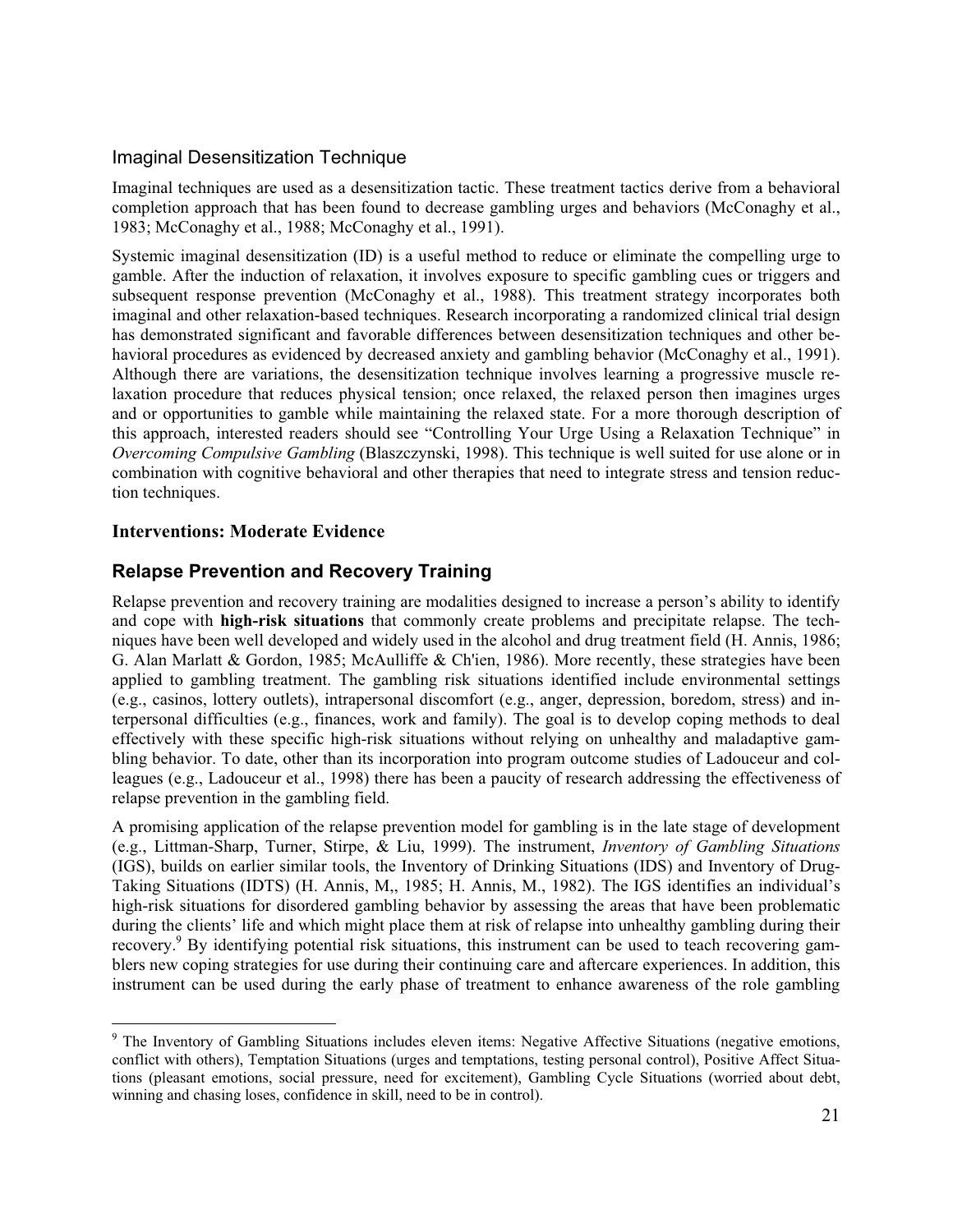plays in maladaptive coping. To date, the instrument has been validated but not published in a peerreviewed journal.<sup>10</sup>

### **Interventions: Weak Evidence**

### **Psychodynamic Psychotherapy**

This therapeutic modality has been used widely with gambling clients prior to the dominance of cognitive-behavioral approaches. It is likely that this is still the most common form of psychotherapy with gambling as well as other addictive disorders. However, there is a paucity of psychodynamic research in the gambling field and sparse evidence in the outcome literature to support its effectiveness. The purpose of psychodynamic psychotherapy is to assist the individual to gain insight into the emotional origins and meaning of their gambling behavior. It frames disordered gambling as a repetitive activity that is functional. For example, it exists to satisfy some need that typically remains unconscious or poorly understood. Although psychoanalytically oriented treatment can be lengthy, continue over several years and might be best suited for individuals with comorbid personality disorders, psychodynamically oriented treatment also offers strategies and techniques that can be used in brief treatment and supercede any particular treatment model (Bergler, 1957; Galdston, 1951; Gustafson, 1995; Khantzian, Halliday, & McAuliffe, 1990; Levin, 1987; Perry, Cooper, & Michels, 1987; Rosenthal, 1997; Rosenthal & Rugle, 1994; Weiner, 1975). Rosenthal and Rugle provide clinicians and interested readers with a comprehensive review and treatment approach for gambling problems based on psychodynamic principles (Rosenthal, 1997; Rosenthal & Rugle, 1994).

### **Self-Help: Gamblers Anonymous**

Originally founded in 1957, Gamblers Anonymous (GA) is a commonly, but not always readily available, self-help fellowship that provides mutual support group for individuals experiencing gambling problems. GamAnon is a related fellowship for family members affected by compulsive / pathological gamblers. Like Alcoholics Anonymous and Al-anon, these gambling self-help fellowships are based on 12-Step principles. As fellowships, these programs are not treatments, though for many participants these interventions are therapeutic. Since 12-step groups like GA are not treatments, it is improper to consider these widely available, highly variable and free activities as a treatment or practice component.

Nevertheless, GA has strong roots and a well-developed conceptual strategy that guides its activities. For example, deeply rooted in this approach is the perspective that disordered gambling (e.g., pathological, problem, compulsive) is a spiritual and medical disease. The major goal of this fellowship is to garner from its members a commitment to abstinence from gambling and a lifelong commitment to the principles of GA and participation in GA meetings. There is no professional facilitation, organizational affiliations or fee. Despite its status and purpose as a fellowship, there has been a paucity of research directed to evaluating its effectiveness. Outcome studies of Gamblers Anonymous have reported first year dropout rates as high as 70 percent (Stewart & Brown, 1988) with abstinence rates of 8 percent after one year (R. I. F. Brown, 1985). However, many formal treatment programs and professional therapists require, or at least encourage, troubled gamblers to be involved in GA as a component of a comprehensive treatment and aftercare plan. Information on groups and meetings can be obtained through the local telephone directory or the Internet.

<sup>&</sup>lt;sup>10</sup> The Inventory of Gambling Situations is available on disc from the Centre for Addiction and Mental Health, 1-800-661-1111 or e-mail: marketing @camh.net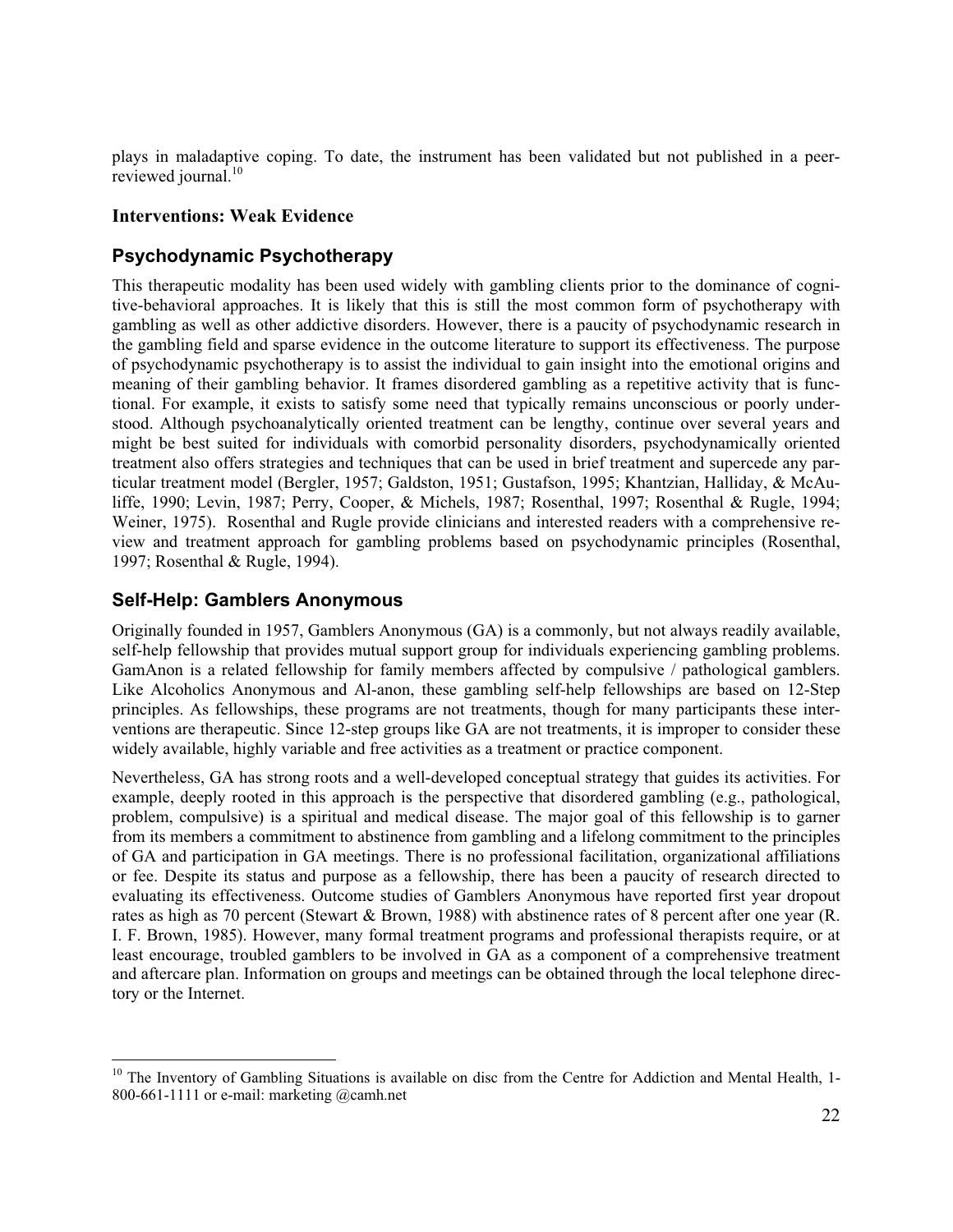# **Aversion Therapy**

Though it is used for the treatment of certain forms of depression, clinicians consider aversion therapy, using electric shock as a punishment, as an unacceptable choice of therapy for the treatment of addictive disorders; consequently, it is used rarely in contemporary settings. However, imagining distressing situations is used as an aversive device (Barker & Miller, 1968; Koller, 1972; Seager, 1970).

# **Self-Exclusion**

An interesting policy approach to reduce and avoid disordered gambling exists in some jurisdictions. Self-exclusion programs represent a voluntary opportunity for gamblers to avoid casino or racetrack gambling by arranging their own exclusion from entering these settings for a fixed time. Under this strategy, the casino corporation assumes responsibility for implementing the program within a particular jurisdiction and for a defined period, including a lifetime. The program does not extend to other forms of gambling that might be problematic for the self-excluded person. However, this program raises a number of thorny legal issues (e.g., Napolitano, 2003). Despite these legal concerns, it represents a unique type of behavioral intervention, although its long-term effectiveness as a harm reduction strategy requires more study (Ladouceur, Jacques, Giroux, Ferland, & Leblond, 2000)

### **Interventions: Promising and Complementary Services**

# **Promising Interventions**

A number of other psychotherapeutic interventions are available for clinicians to utilize during the treatment of disordered gambling. Typically, these clinical strategies and tactics originated in addictions and mental health practice. Some of these treatments have empirical support, while others remain controversial in the absence of sufficient evidence for the treatment of gambling disorders. Consequently, the interventions presented in the following discussion were selected because these have shown varying degrees of promise in the gambling field. Nevertheless, it is important to emphasize that we believe more empirical validation must be completed before we can draw meaningful conclusions about the efficacy and impact of these procedures (e.g., Chambless & Ollendick, 2001).

# Brief Therapy

Solution-focused brief therapy (SFBT) was developed for use with substance abusers and has been adapted to gambling. This treatment rests upon cognitive behavioral principles and represents a paradigm shift in clinical strategies from more medically oriented problem solving to client-centered solution building (I. Berg, K,, 1995; I. K. Berg & Miller, 1992). Since research on this treatment is in its early stages, the effectiveness of this approach has not been fully demonstrated. However, cost considerations and client satisfaction make this a potentially attractive and important option (Lee, 1997).

Therapists can apply (SFBT) to both individual and family counseling. The central frame is brief treatment offered either as a single contact or a series of brief and intermittent episodes throughout the recovery process. The main tactics are creating options using a decision balance format and setting achievable goals. The decision balance exercise develops a therapeutic cost benefit analysis through an exploration of the positive and negative implications of continuing the problem behavior and comparing this outcome to the benefits and loses of adopting a new and healthier behavior. The client and practitioner cooperatively formulate and negotiate specific goals. This process emphasizes solution building, small but steady gains, and the development of a sense of control. Clinicians can view SFBT as a form of harm reduction (e.g., Brownson, Newschaffer, & Ali-Abarghoui, 1997; David A. Korn, 2000) that might be most useful for early stage problem gamblers.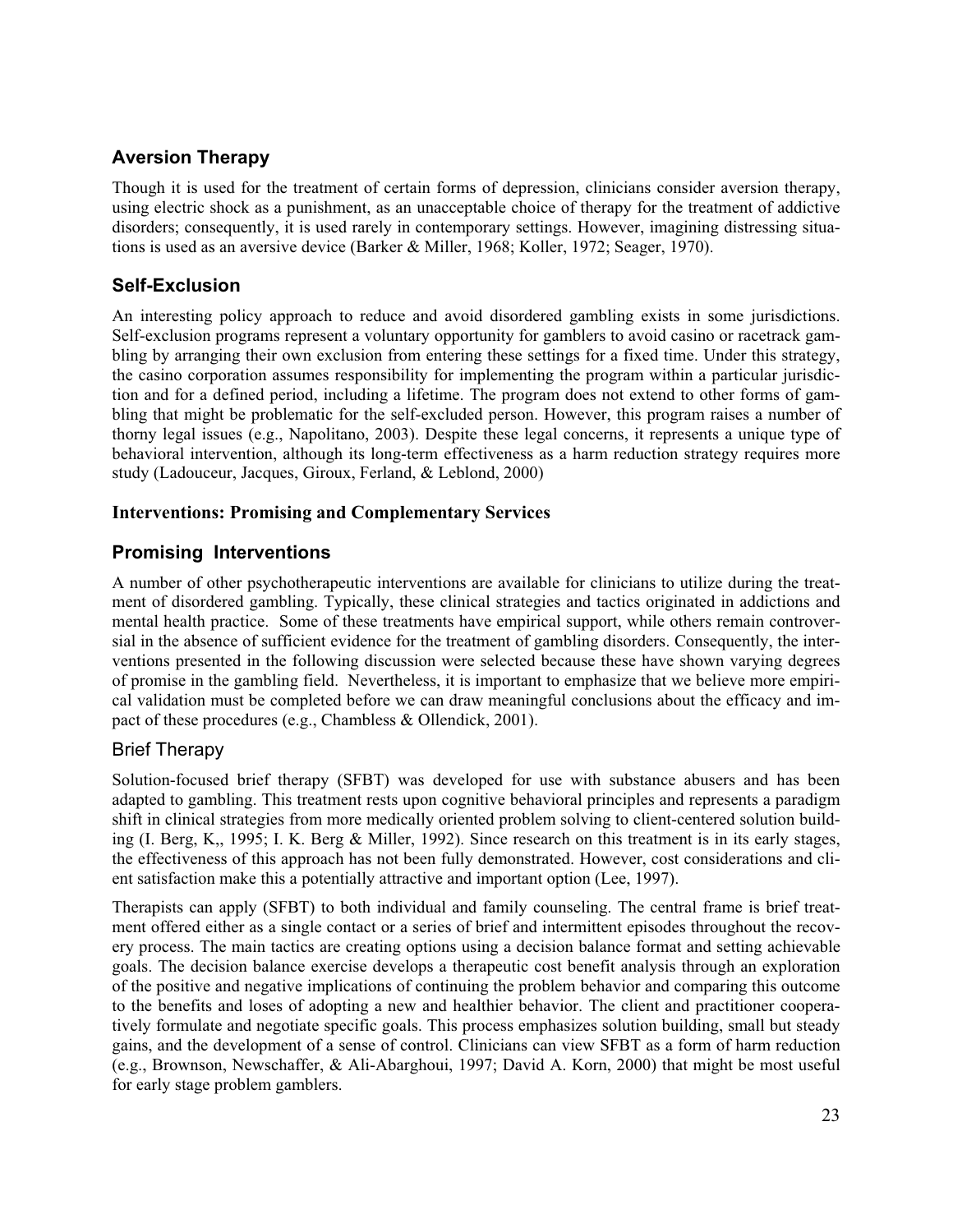### Motivational Enhancement Strategies

Motivational enhancement strategies (e.g., motivational counseling, resistance reduction) are brief therapeutic strategies designed to lower resistance and enhance motivation for change. During the last decade, a variety of clinicians began to encourage treatment for substance use and other "addictive" disorders that focused on treatment matching (e.g., J. M. Brown & Miller, 1993; Miller & Rollnick, 1991; Prochaska et al., 1992; Prochaska et al., 1994; Shaffer & Robbins, 1991, 1995; Shaffer & Simoneau, 2001). From this perspective, matching clients to the developmental stage of their addictive disorder with a particular therapeutic approach was the algorithm that has started to guide clinical practice. Knowing stages and processes of change have helped therapists evaluate where their clients were on the change continuum and allowed for targeted treatment plans (e.g., Rollnick & Morgan, 1995; Shaffer & Robbins, 1991, 1995). Consequently, instead of pursuing a more distant and difficult complete resolution to the problem of addiction, clinicians began working to enhance motivation to help clients advance incrementally toward the next developmental stage of change. Motivational enhancement strategies rapidly grew in popularity, promising better clinical outcomes by stimulating, provoking or otherwise enhancing client motivation.

Motivational enhancement strategies augment pre-existing motivation by improving the therapeutic alliance. This is accomplished by recognizing that clients are, at best, ambivalent about experiencing personal change (Miller & Rollnick, 1991; Orford, 1985; Rollnick & Morgan, 1995; Shaffer, 1994, 1997). With improved therapeutic relationships, clients are more willing to consider and explore their ambivalence. Miller and Rollnick (1991) noted that ambivalence is at the heart of treatment for addictive disorders. Shaffer (1992; 1994; 1997; 1995) simultaneously speculated that painful ambivalence was responsible for stimulating denial and the appearance of intractability among people struggling with addictive disorders. By attending to the dynamics of ambivalence, clinicians improve the quality of treatment by providing a therapeutic context that resonates with the client's mixed motivations. Motivational interviewing strategies presume that the level of motivation necessary for change is lacking and insufficient to stimulate and sustain change. If at all present, the motivational interviewing strategy (Miller & Rollnick, 1991) suggests that motivation to change is inadequate and has to be energized (charged), like a weak battery. If motivation to change is absent, according to enhancement strategies, clinicians need to fashion and nourish motivation during the treatment process. Consequently, treatment providers have been focusing on motivational deficiencies to improve treatment outcomes.

Focusing on clients' resistance to change is another important way for clinicians to improve the motivational status of clients who seek treatment for addictive disorders (Shaffer & Simoneau, 2001).<sup>11</sup> Resistance is at the core of what makes it difficult for people, even the most healthy, to achieve consistently "good" mental health (Ellis, 1987; Shaffer & Simoneau, 2001). Based upon psychodynamic principles, resistance reduction assumes that internal and external obstacles dilute or weaken existing levels of motivation for change that can *already be sufficient* to drive the change process. Resistance reduction strategies encourage therapists to validate present, apparently self-destructive, behavior as a legitimate choice by asking clients about the perceived benefits of these activities (e.g., gambling) rather than exclusively focusing on the costs (e.g., losses). Within this safe context, clients can more freely explore all of the costs and benefits associated with a pattern of addictive activity. Since a resistance reduction strategy does not ask clients to give up anything, patients also have less need to resist therapeutic interventions. With little need to resist treatment, previously inhibited motivation is released for clients to use in changing seemingly intractable behavior patterns.

 $11$  Although this article primarily focuses on addictive behaviors, the discussion and its application are not limited exclusively to the addictions. Many of the treatment strategies and techniques described in this article also will apply to other clinical problems.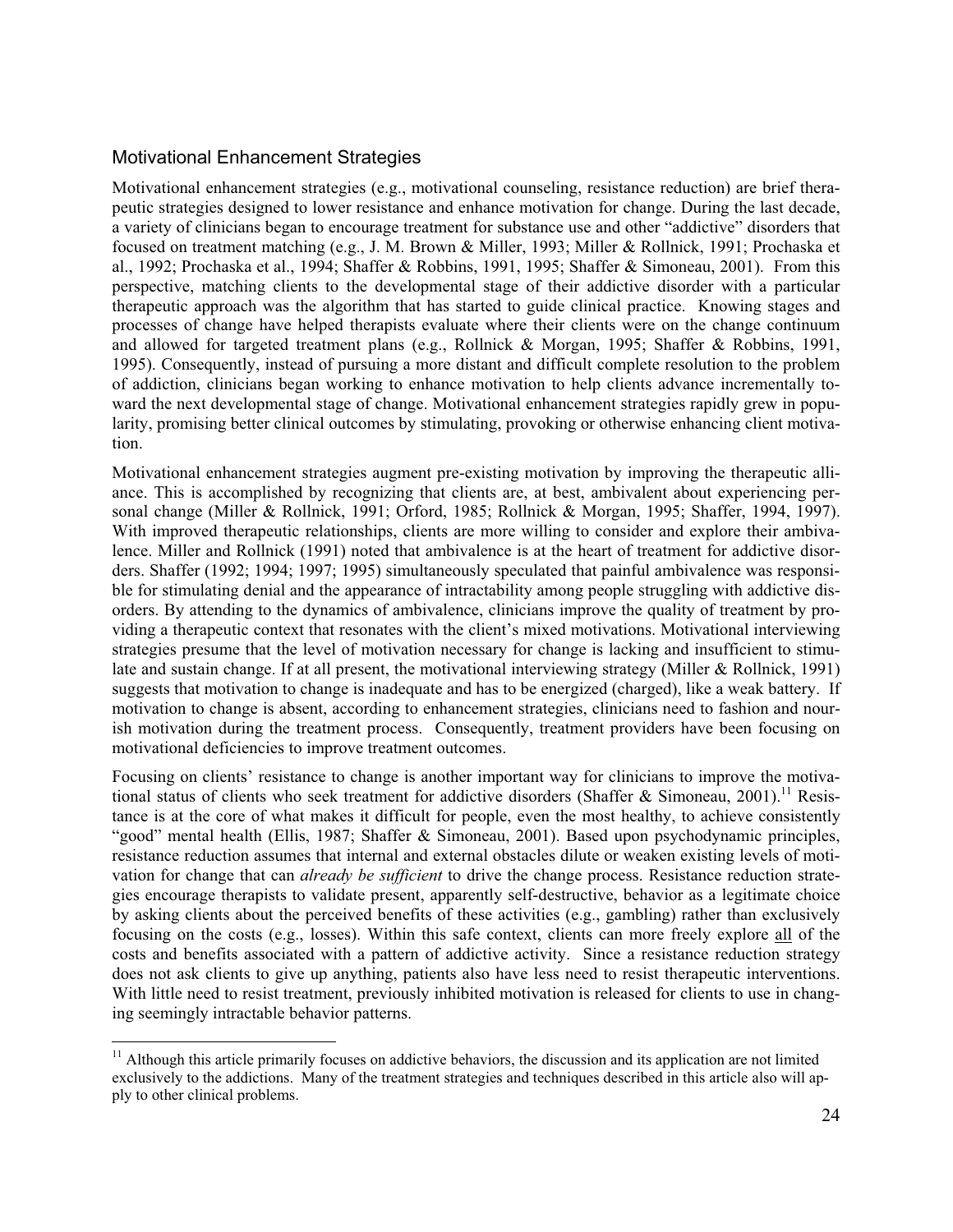Resistance reduction and other motivational enhancement strategies are not mutually exclusive. Clinicians should consider employing the full range of motivational enhancement approaches to advance the treatment objectives and the health of disordered gamblers. A decision balance is the major technique used in motivational enhancement strategies. At every stage of treatment, motivational strategies ask patients to address the pros and cons of their current behavior and value of staying the same or changing.

### Matching Motivational Strategies to Stage of Change

Stage change concepts have emerged as an important force in the treatment of addictive behaviors (Crowley, 1999; Prochaska et al., 1992; Prochaska et al., 1994; Quinn, 1891; Rollnick & Morgan, 1995; Shaffer, 1992, 1994, 1997; Shaffer & Robbins, 1995). Derived originally from work with tobacco dependence, stage change thinking has evolved into a ubiquitous and transtheoretical map for the treatment of addictive behaviors. As we mentioned previously, an evaluation of a gambler's readiness to change and determination of their stage of change are important steps to formulating treatment strategy (Shaffer & Robbins, 1995). Motivational enhancement techniques can facilitate this process and guide intervention strategies. It is important to ensure that clinical interventions match appropriately to the stage of change.

### Winning: Precontemplation

At this initial stage, because they are unaware of the relationship between their gambling and their problems, gamblers do not consider changing their behavior. Gambling is viewed as a positive experience; most people who have experienced only winning do not seek treatment. However, few regular gamblers only win. Statistical probability takes its toll and this stage is characterized by lack of awareness that excessive gambling can be or is the cause of any personal problems that are evident in a person's life. The major challenge or themes of this stage are to **enhance awareness** of adverse consequences and reduce **resistance** to change (Shaffer & Simoneau, 2001). A psycho-educational strategy initiates the change process. The counselor provides information on the clinical syndrome of pathological gambling and describes the continuum of mild, moderate and severe gambling problems that can arise. Individuals are encouraged to examine their own gambling patterns, risky situations and impact on others. They are requested to self-monitor their gambling and document urges to gamble. To date, other than its incorporation into treatment outcome studies of Ladouceur and colleagues (e.g., Bujod et al., 1994; Ladouceur et al., 1996; Ladouceur et al., 1998; Ladouceur & Walker, 1998; Sylvain et al., 1997) there has been a paucity of research addressing its effectiveness in the gambling field.

### Adverse Consequences and Losing: Contemplation

During this stage, there is recognition of gambling-related problems and some receptivity to the possibility of addressing them. The major clinical challenge is to address a person's **ambivalence** about whether they wish to alter their gambling behavior and deal with the associated problems. Since ambivalence reflects concurrent positive and negatives feelings about an object, affect or behavior, clinicians need to acknowledge that gambling provides positive benefits but also costs (Miller & Rollnick, 1991; Shaffer, 1994; Shaffer & Simoneau, 2001). The counselor acknowledges that modifying the gambling will require relinquishing some current activities. A decision balance exercise that explores the pluses and minuses of maintaining the gambling behavior and the gains and loses of changing is the major vehicle for resolving the ambivalence about the value of curbing their gambling. A seminal event such as the loss of a large sum of money or job loss, often referred to as a **turning point,** clearly marks the decision to commit to major changes.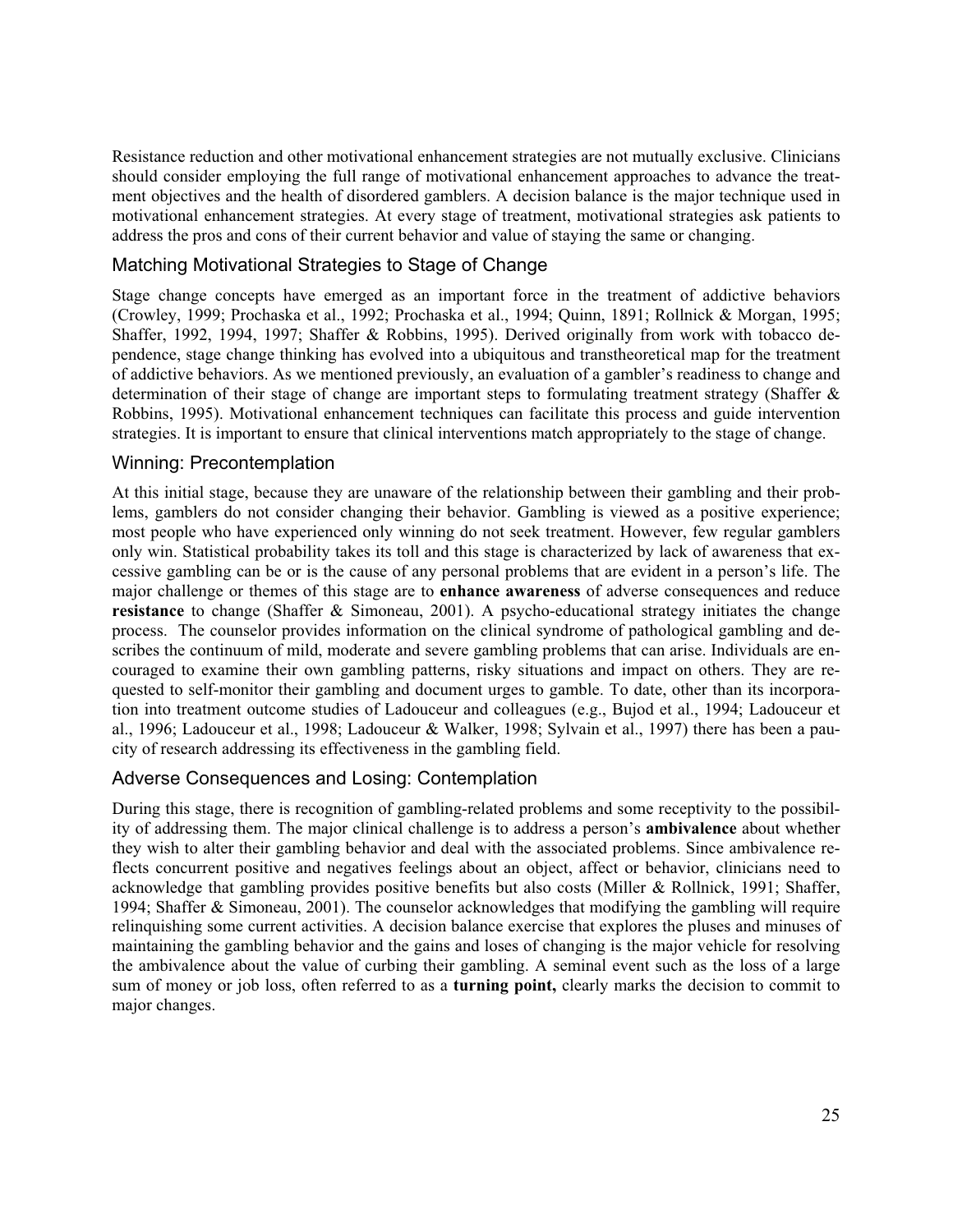# Turning Points: Preparing for Change

During this stage the gambler accepts that changes are necessary and worthwhile. The major challenge is **making choices** and the key activity is planning. Efforts are directed to clinical goal setting and treatment planning. The individual and counselor together explore therapeutic options and appropriate action steps. Parameters to be considered include type of setting, program philosophy, level of care, kind and variety of therapeutic modalities, group or individual format, professional profile, and cost. Matching is the important principle. Success at this stage is often linked to honoring the person's preferences and validating the acceptability of their choices.

### Action: Making Changes

During this stage, the major theme is active **learning**. The treatment strategy during action is to encourage the gambler to initiate a range of **new behaviors** based on the acquisition of new knowledge, insight, attitudes and skills. Identifying and substituting a different leisure activity to replace the time spent gambling is an important component of a healthy recovery. Solution focused brief therapy for problem gamblers is being utilized and holds considerable promise. It has been implemented, successfully in the substance abuse field, however research in gambling treatment is highly limited (Dickerson, Hinchy & Legg-England, 1990). The introduction of a support program such as the fellowship of Gamblers Anonymous can be highly beneficial.

### Relapse Prevention or Change Maintenance

To achieve treatment goals, the focus at this stage is to **practice** the new competencies in order to sustain a balanced, healthy lifestyle. Adult learning theory recognizes that developing and mastering new behaviors requires training and repetition. Relapses can occur and attention to situational risk is a critical component of relapse.

Clinicians have noted that the clinician's task at each stage are relatively specific (Brosky, 2001; Shaffer, 1997; Shaffer & LaPlante, in press; Shaffer & Robbins, 1995). For example, when treatment seekers are unable or unwilling to recognize the influence that gambling has on their day-to-day experience, clinicians need to help them experience doubt about the current behavior and exercise their ambivalent feelings about change. Once aware of how gambling influences their life, clinicians need to help people by having them consider the costs and benefits associated with their current behavior patterns and consider similarly the costs and benefits associated with change. During the active change stage of any addictive behavior, but gambling in particular, it is important to teach new skills and support existing skills that provide for alternative activities that are incompatible with gambling and therefore support change. During relapse prevention and change maintenance, gamblers in recovery need to practice their new behaviors and skill sets; they need to revisit their ambivalence about change and determine that the new behavior patterns are worthwhile; they need to grieve their loss and separation from gambling; finally, they need to reframe any lapse or relapse experiences as opportunities for learning.

There is one major caveat regarding the stage change model and motivational enhancement counseling. Observers often incorrectly think that changes occur in a linear and progressive fashion. In reality, the change process is recursive with many opportunities to revisit earlier stages and successfully navigate the tasks of recovery necessary to grow as a person and rebuild one's life (Shaffer, 1992, 1997; Shaffer & Robbins, 1995).

# **Complementary Services**

Services complementary to psychological counseling are available. These community resources offer an opportunity for a change in lifestyle, financial well-being and a balanced approach to health recovery.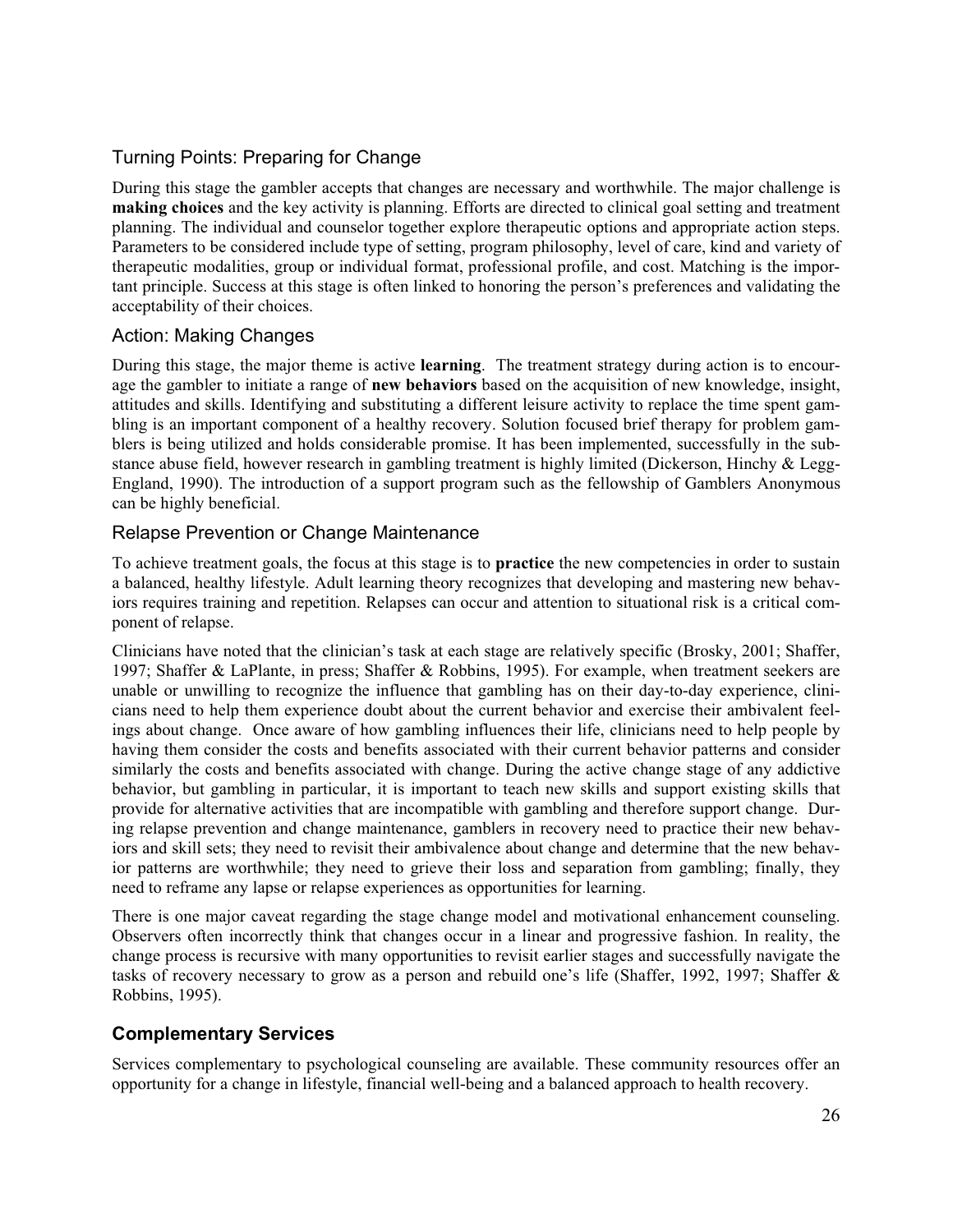# Financial Management

Financial counseling can assist people with gambling-related debt to initiate a financial plan, learn budget management and develop a payment plan (National Endowment for Financial Education & National Council on Problem Gambling, 2000). This counseling support should be made available to both gamblers and those affected by their gambling debt. Since a preoccupation with money and credit is central to the disordered gamblers' experience, it is essential to address their financial obligations and responsibilities during treatment. By diminishing these very real and pressing problems, treatment can reduce the stress and anxiety associated with financial debt. By developing a carefully and realistically crafted financial plan, people with gambling problems can stimulate and maintain a sense of personal control and the consequent sense of hopefulness that it encourages.

### Leisure Substitution

To date, there are no empirical studies in the gambling literature that specially address this strategy. However, for many individuals who reduce their problem gambling, there is a need to fill time otherwise occupied with gambling. In addition, physical activity through aerobic exercise (e.g., jogging, swimming or bicycling), as well as weight and flexibility training can improve mood, decrease anxiety and provide socialization (Hays, 1999; D. A. Korn, 2000; Sachs & Buffone, 1984; United States Department of Health and Human Services, 1996). Since there is the potential for significant health and social benefit and minimal risk of harm, it seems prudent to encourage this new use of leisure time and support further study as to its effectiveness.

# Twelve Step Facilitation

As mentioned before, twelve-step facilitation is a fellowship based on the principles of Gamblers Anonymous (GA) and is not a professional treatment. During treatment, however, many clinicians actively encourage individuals to attend GA meetings and to maintain journals of their attendance and participation. Typically, clinicians place primary emphasis during treatment sessions on GA steps 1 through 5. The twelve-steps of GA are summarized in Table 4. In addition, clinicians sometimes assign readings from the GA literature to complement materials introduced during therapy. Nevertheless, it is important to emphasize that these activities are not considered treatment but are complementary services.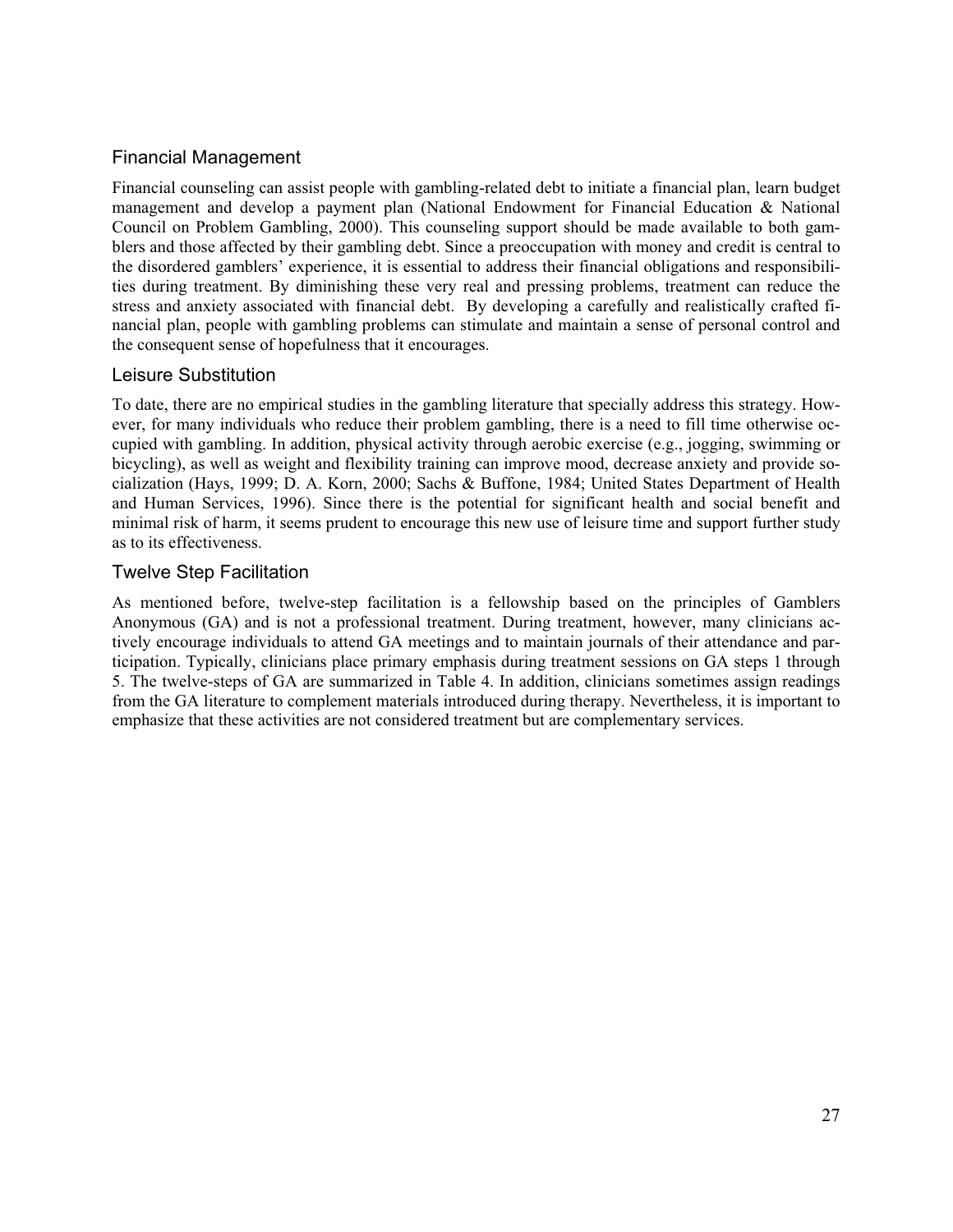### **Table 4:** *The GA Twelve Steps***<sup>12</sup>**

- 1. We admitted we were powerless over gambling that our lives had become unmanageable.
- 2. Came to believe that a Power greater than ourselves could restore us to a normal way of thinking and living.
- 3. Made a decision to turn our will and our lives over to the care of this Power of our own understanding.
- 4. Made a searching and fearless moral and financial inventory of ourselves.
- 5. Admitted to ourselves and to another human being the exact nature of our wrongs.
- 6. Were entirely ready to have these defects of character removed.
- 7. Humbly asked God (of our understanding) to remove our shortcomings.
- 8. Made a list of all persons we had harmed and became willing to make amends to them all.
- 9. Make direct amends to such people wherever possible, except when to do so would injure them or others.
- 10. Continued to take personal inventory and when we were wrong, promptly admitted it.
- 11. Sought through prayer and meditation to improve our conscious contact with God as we understood Him, praying only for knowledge of His will for us and the power to carry that out.
- 12. Having made an effort to practice these principles in all our affairs, we tried to carry this message to other compulsive gamblers.

# Other Psychological Therapies

In addition to supportive, family and group psychotherapy, a number of other therapeutic approaches have been tried with disordered gamblers; however, case control or randomized clinical trials have not been sufficiently applied to determine the effectiveness of these modalities. Other treatments for gambling problems have tied, for example, eye movement desensitization and reprogram (EMDR) (Henry, 1996), acupuncture, hypnosis, meditation and biofeedback. However, to date there are only professional opinion and clinical experience to guide a clinician's intervention choice and outcome expectation.

### Psychopharmacology

There is no specific pharmacotherapy protocol currently approved specifically for the treatment of disordered gambling. A variety of drug treatments, however, are being tested for application to gamblingrelated disorders. Since gambling typically co-occurs with other mental problems (Crockford & el-Guebaly, 1998b; Shaffer & Korn, 2002), physicians treating mental illness and addiction (e.g., psychiatrists, primary care physicians, addiction and behavioral medicine clinicians) do prescribe various psychotherapeutic agents for problem and pathological gamblers as complementary or adjunctive therapy. The use of pharmacological agents for pathological gamblers rests upon clinical experience with treating other mental disorders that share similar symptomatology or have overlapping theoretical and neurochemical considerations. As with other disorders, treatment should begin at the least invasive level. Therefore, clinician facilitated psychotherapy and counseling (e.g., cognitive and behavioral therapy) in combination with a support group is the typical first treatment option. When clinicians determine that prescription drugs are a potentially useful adjunct to this treatment plan, pharmacotherapy should be implemented in combination with counseling and other psychosocial interventions.

A role for pharmacotherapy during the treatment of disordered gambling shows significant promise (e.g., Eric Hollander, Buchalter, & DeCaria, 2000). Neurobiology research reveals the involvement of serotonin (Moreno, Saiz-Ruiz, & Lopez-Ibor, 1991), norepinephrine (DeCaria, Begaz, & Hollander, 1998; Siever,

<sup>12 (</sup>Gamblers Anonymous, 2002).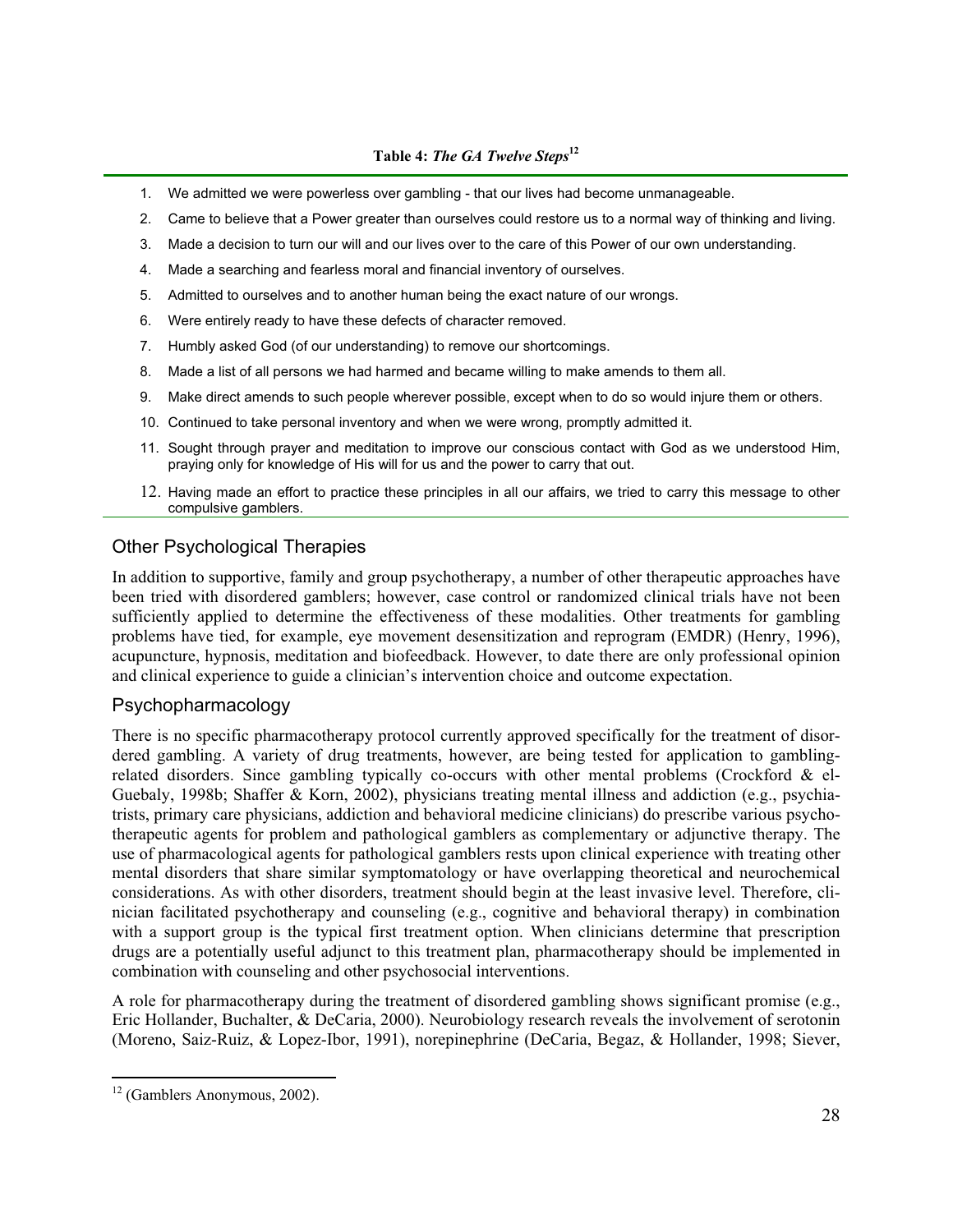1987) and dopamine (Bergh, Sodersten, & Nordin, 1997; Blum et al., 2000; Comings, 1998) in various expressions of gambling behavior. These neurotransmitters have been associated with the expression of urges, impulsivity, risk-taking and the brain's reward system. The development of specific pharmacotherapy for use with pathological gamblers is currently an area of active clinical research. The following discussion will review the primary drug classes and possible agents that are among the leading candidates for emerging pharmacotherapeutic protocols (Grant, Kim, & Potenza, 2003).

# Opioid Antagonists (OA)

Naltrexone, a competitive narcotic antagonist, blocks opioid receptors and the production of endogenous opioids. It has been recently approved for the *treatment of alcohol dependence* where it reduces alcohol **cravings** and reduces the **pleasurable effects** of alcohol when ingested (O'Malley et al., 1992). The recommended starting dose for alcohol treatment is 25mg daily for two days followed by the usual dose of 50mg daily, continued for six months. Similar effects are postulated for gambling (Crockford & el-Guebaly, 1998a). Researchers at the University of Minnesota recently reported significantly reduced gambling urges among pathological gamblers and theorize about its usefulness in treating pathological gamblers (Kim, Grant, Adson, & Shin, 2001). It is generally well tolerated but can cause mild gastrointestinal upset. Naltrexone should be used carefully in people with any degree of liver disease and the implementation of a monitoring protocol for hepatotoxicity is recommended. An adequate dose of 100mg/day or more for 4-6 weeks for the treatment of pathological gambling is often necessary before symptom relief is evident (Grant et al., 2003).

### Selective Serotonin Reuptake Inhibitors (SSRIs)

This class of drug is indicated for the treatment of *obsessive-compulsive disorders, other anxiety disorders* and *depression* (E. Hollander, 1998; Eric Hollander et al., 2000). Members of this group comprise fluoxetine (Prozac), fluvoxamine (Luvox), paroxetine (Paxil), sertraline (Zoloft), and citalopram (Celexa). Each of these agents varies in the ability to inhibit serotonin, noradrenaline, and dopamine uptake and produce a booster effect with these neurotransmitters. The rationale for using these medications with gamblers relates to their **obsessive preoccupation** with gambling and the money with which to gamble; in addition, disordered gamblers evidence a repetitive and **compulsive** pattern of activity (E. Hollander, 1998; Eric Hollander et al., 2000). **Depression** or **anxiety** also tends to accompany a treatment seeker's clinical profile. From this perspective, we conceptualize pathological gambling to reside towards the compulsivity end of a compulsivity-impulsivity continuum.

Fluvoxamine (Luvox) shows promise as a drug treatment for pathological gamblers. For example, a study of 10 pathological gamblers demonstrated decreased gambling urges and behavior at the end of a 16-week trial (E. Hollander, 1998). Further research utilizing randomized design, larger sample size, and longer periods to measure outcomes to validate these findings has begun (Eric Hollander et al., 2000).

The doses of these SSRIs required to treat pathological gambling appear to be higher than the average dose generally required to treat depressive disorders but similar to the dosage typically utilized during the treatment of obsessive compulsive disorder. For example, fluvoxamine at 200 to 300 mg/day or paroxetine at 40 to 60 mg/day for  $10 - 12$  weeks may be required before symptom relief is evident (Grant et al., 2003).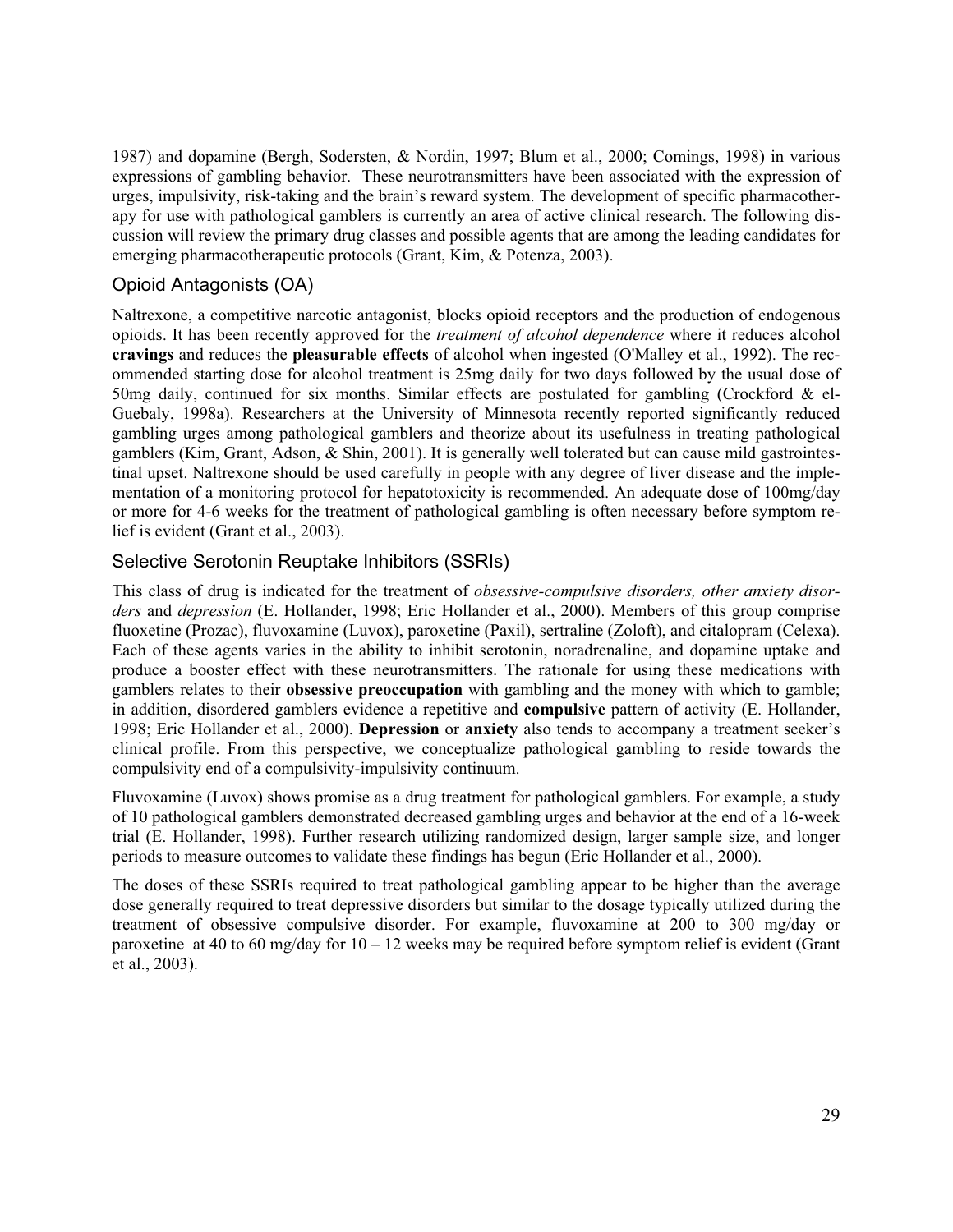## Mood Stabilizers

Mood stabilizers, for example, amitriptyline (Elavil) and divalproex (Epival), which are used in the treatment of bipolar disorder, also have a theoretical rationale for use with gambling disorders. For example, the American Psychiatric Association considers a manic episode accounting for excessive gambling as an exclusionary criterion for the diagnosis of pathological gambling (American Psychiatric Association, 2000). Carbamazepine (Tegretol), showed significant clinical benefit during a 30-month treatment period with a single case report of a chronic pathological gambler (Haller & Hinterhuber, 1994). Lithium carbamate also was reported effective in treating three pathological gamblers with concurrent mood disorders (Moskowitz, 1980). Since mania and depression can often co-occur among disordered gamblers (Shaffer & Korn, 2002), mood stabilizers represent a potentially important treatment resource.

# Other Drugs

Olanzapine (Zyprexa), an atypical anti-psychotic medication, currently is undergoing a clinical trial with pathological gamblers (Rugle, 2000). Other drugs that theoretically might be helpful in the treatment of pathological gambling include ondasetron (Zofran), a selective serotonin receptor antagonist (SSRA) that recently has been demonstrated effective in a randomized clinical trial during the treatment of early onset alcohol dependency (Johnson et al., 2000). Bupropion (Wellbutrin), a norepinephrine dopamine modulator (NDM), has demonstrated efficacy as an anti-craving medication during the treatment of nicotine dependence even though the mechanism of action in smoking cessation is not well understood. Methylphenidate (Ritalin) has been used in the treatment of attention deficit disorder, which has impulsive characteristics similar to pathological gambling. Finally, in a case report, Baclofen (Lioresal), a GABA agonist and muscle relaxant, was described as able to reduce cocaine cravings and block the cocaine high. Monetary reward in a gambling-like experiment produced brain activation similar to that observed in cocaine addicts (Breiter, Aharon, Kahneman, Dale, & Shizgal, 2001).

# **Integrated Treatment Strategies: Combining Psychotherapy and Pharmacotherapy**

Since gamblers seeking treatment often present with dysthymia and depression, clinicians should consider the potential value of a treatment strategy that addresses depression. In an important carefully conducted randomized clinical trial of pharmacotherapy (i.e., Nefazadone) versus cognitive behavior therapy compared with a combination of these treatments, Keller et al. (2000) demonstrated that the combination of pharmacotherapy and cognitive behavioral therapy yielded meaningfully higher rates of recovery from depression than either of these treatments alone. While clinical trials of combination studies are few, this research provides strong evidence suggesting that clinicians consider the potential benefits of adjunctive treatments. Further, it is likely that other combinations of pharmacotherapy and psychotherapy also will yield improved treatment outcomes compared with each of these treatments. However, without evidence from carefully controlled clinical trials to provide support for combining a particular psychotherapy with a specific pharmacotherapy, it is premature to recommend specific combinations of treatment.

### **Treatment of Disordered Gambling in Special Populations**

Special population segments represent groups of individuals with particular or distinctive treatment needs. These needs might be related to the influence of culture, gender, age, or social economic status as these alone or in combination apply to their gambling behavior, mental well-being and overall health recovery. Special populations are an emerging area of public health interest from both a prevention and treatment perspective (Korn & Shaffer, 1999). As practitioners and researchers gain experience with these diverse groups, improved treatment strategies likely will evolve reflecting scientifically validated research. How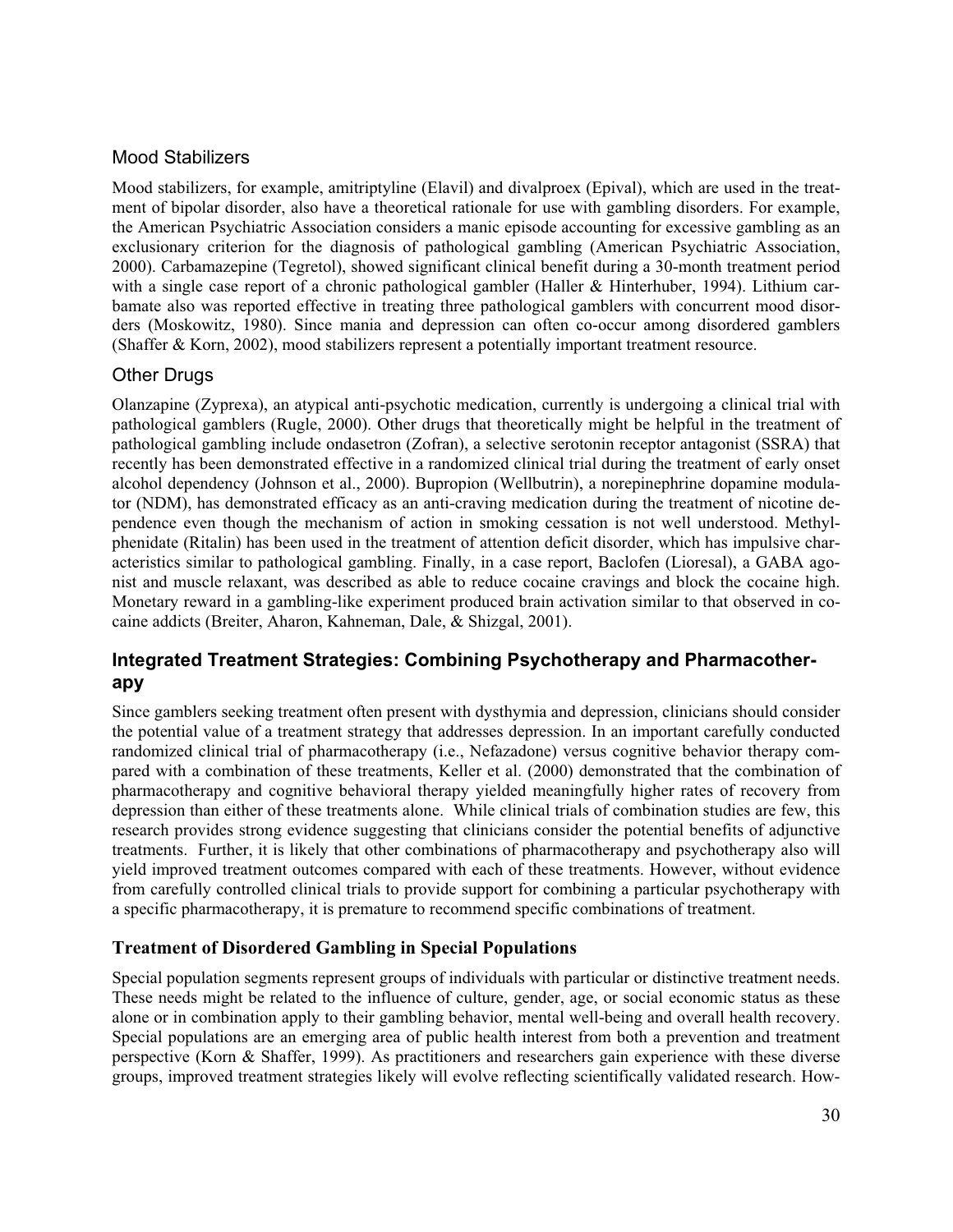ever, at this early stage of our understanding, we encourage clinicians to develop enhanced awareness of the complexity and variability of gambling beliefs, practices and vulnerabilities amongst these various peoples; by developing an improved assessment and understanding of these factors, we expect that clinical practice, treatment programs, service design and research strategies will benefit.

# Youth<sup>13</sup>

Youth are at-risk for gambling problems (e.g., Shaffer, Hall, Vander Bilt, & George, 2003). Prevalence estimates of disordered gambling among youth reveal rates that are two to four times that of the general adult population (e.g., Shaffer et al., 1997; Shaffer et al., 2003; Shaffer & Korn, 2002). Screening instruments exist that are specific to the adolescent population. For example, the SOGS-RA (Winters, Stinchfield, & Fulkerson, 1993), based on the DSM-III, and the MAGS (Shaffer et al., 1994), based on the DSM-IV, are widely used instruments (see Appendix 2). Risk factors for youth problem gambling include low self-esteem, conformity and self-discipline, sensation seeking and associated significant anxiety, feelings of depression and substance abuse. Cognitive behavioral interventions in a non-randomized study involving a small number of adolescents have demonstrated clinically significant improvements for perception of control and severity of problem (Ladouceur, Boisvert, & Dumont, 1994). Recently, a model describing how young people might develop and stop gambling problems targets interventions to adolescent stages of change. This strategy notes the importance of recognizing that how a young person becomes a problem gambler might be very different from how they stop this pattern of behavior (DiClemente, Story, & Murray, 2000). Based upon work in the substance abuse treatment field (e.g., Prochaska et al., 1992), this new work holds promise but will require more support through extensive research before we can claim with confidence that it is an evidence-based intervention. Gupta and Derevensky describe the basic tenets of treatment with adolescents (Gupta & Derevensky, 2000a). The treatment process in general and with young people in particular includes clinical components that focus on themes such as acceptance of the problem, establishment of mutual trust, involvement of family and restructuring of leisure time (Gupta & Derevensky, 2000a).

# **Older Adults**

Seniors represent a sizable and growing proportion of the adult population. In addition, this segment of the population appears to be represented disproportionately at bingo halls, charitable gaming activities, and day excursions to casinos. Although seniors generally take fewer risks compared with their younger counterparts, there is concern about their vulnerability to gambling problems springing from their fixed incomes, social isolation and declining health. Clinicians need to be cognizant that older adults can experience a sense of loss related to health, independence, purpose in life and friendships, and might turn to gambling to satisfy those unmet needs. In addition, older adults might experience various levels of cognitive impairment and concurrent mental disorders including substance abuse that might adversely influence their pattern and frequency of gambling (McNeilly & Burke, 2000). However, seniors also might receive health benefits from their gambling activity (Korn & Shaffer, 1999; Shaffer & Korn, 2002). For example, gambling among older adults provides a social experience and the opportunity to connect to their peers; similarly, like low level alcohol use, the excitement and activity associated with gambling likely has cardiovascular benefits. Therefore, treatment efforts with older adults require a careful assessment of the costs and benefits of gambling. A clinical assessment with this population segment, for example, should

<sup>&</sup>lt;sup>13</sup> A special issue of the *Journal of Gambling Studies* focusing on youth gambling recently has been published. It represents an important resource for more detailed material about youth and gambling with important content and references (Gupta & Derevensky, 2000b).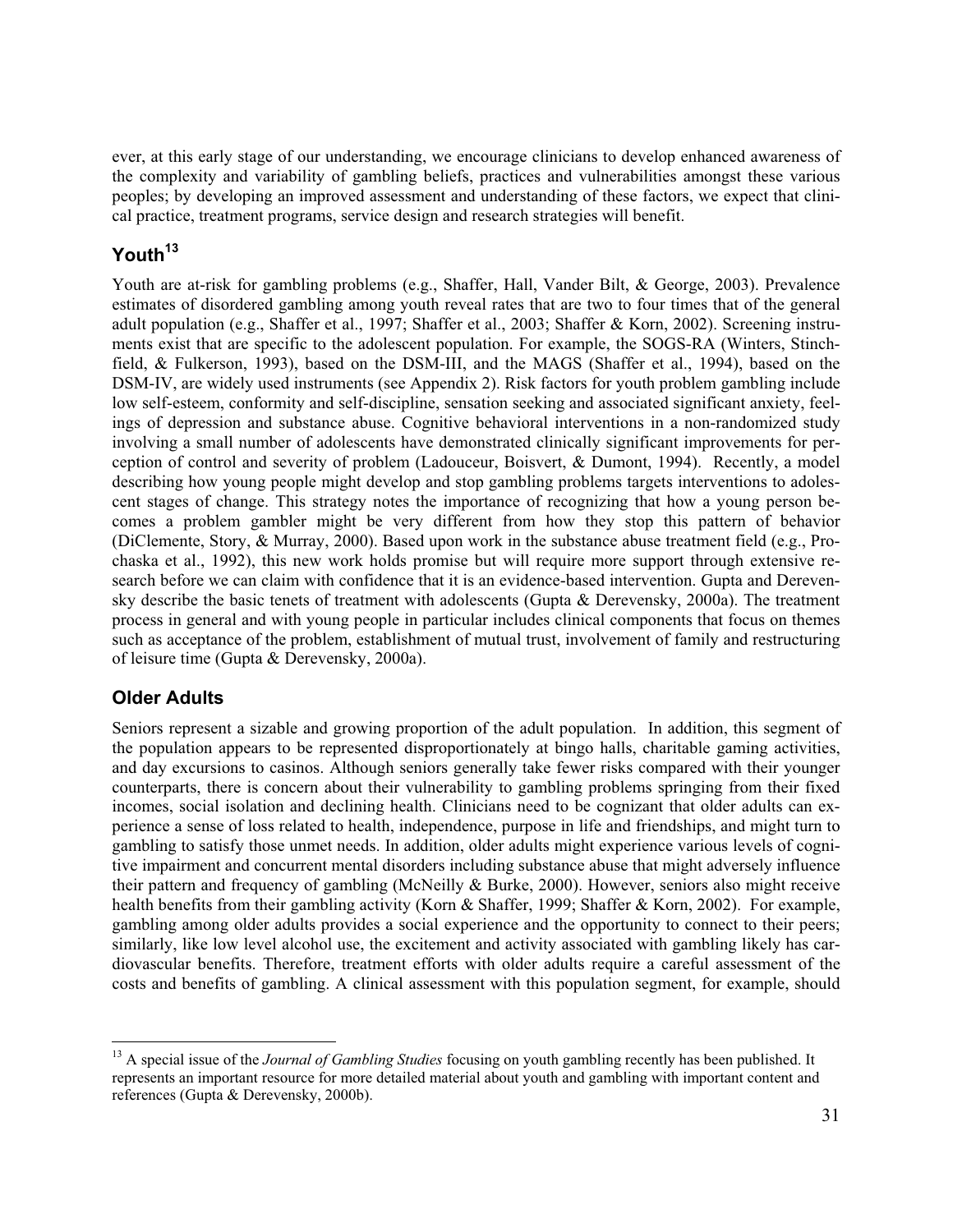at the very least examine the impact of gambling on depression, physical mobility and quality of life before deciding on intervention strategies and treatment goals.

### **Women**

Women are gambling more than in previous years. In the United States, the percentage of all women who have ever gambled rose between 1975 and 1998 by 22%, from 60% to 82%. During the same period, the percentage for males increased by 13%, from 73% to 86% (National Gambling Impact Study Commission, 1999). Though there is little scientific evidence to support this perspective, clinicians often view women as having distinct gambling behaviors, often described as "escape" gambling. The clinical tradition suggests that they prefer to gamble in casinos and bingo halls that are perceived to be safe. Female gamblers favor games such as slot machines, VLTs and bingo that are not skilled based. Compared to males, females gamble more to reduce boredom, escape form responsibility and relieve loneliness than they do for excitement, financial gain or pleasure. Despite the absence of evidence to support these views, these perspectives have endured. In addition to these clinical issues, treatment professionals need to be sensitive to the possible history of trauma, difficult economic realities, and a preference for women specific setting and programming and as well as group format for counseling.

### **Aboriginal People / Indians / First Nations**

These people may be particularly vulnerable to the negative impacts of gambling for a variety of complex health and social reasons. In general, Indians report relatively high rates of problem and pathological gambling, significant unemployment, and poor mental health status indicators as well as higher rates of substance-related problems than does the general population (Elia & Jacobs, 1993; National Steering Committee, 1999; Office of Public Health, 1999; Wardman, el-Guebaly, & Hodgins, 2001). This potential problem might be exacerbated by the growth of gambling opportunities in or around Indian reservations and the higher rates of gambling problems observed among casino employees (Shaffer & Hall, 2002; Shaffer, Vander Bilt, & Hall, 1999). Counselors should be sensitive to tribal beliefs and traditional healing practices when formulating treatment strategies.

### **Ethno-cultural Minorities**

Perceptions of gambling differ across cultures. Recent immigrants may be particularly vulnerable to gambling problems because of low socio economic status, financial pressures and sense of marginalization. Clinicians should consider the use of an interpreter to understand both culture and language and offer interventions in a culturally sensitive manner.

### **The Homeless**

The first studies of homeless treatment seekers reveal that, like other psychiatric population segments, community service recipients in general and the homeless in particular evidence elevated rates of gambling disorders (Lapage, Ladouceur, & Jacques, 2000; Shaffer, Freed, & Healea, 2002). For example, evaluating 171 consecutive treatment seekers, Shaffer and Freed reported past year prevalence rates at intake of level 2 and 3 gambling disorders (i.e., 12.8 and 5.4, respectively) that were significantly higher among this population than among the general adult population (Shaffer et al., 2002). Issues of access to treatment resources are a key consideration in designing and funding services for the homeless at a community and practitioner level.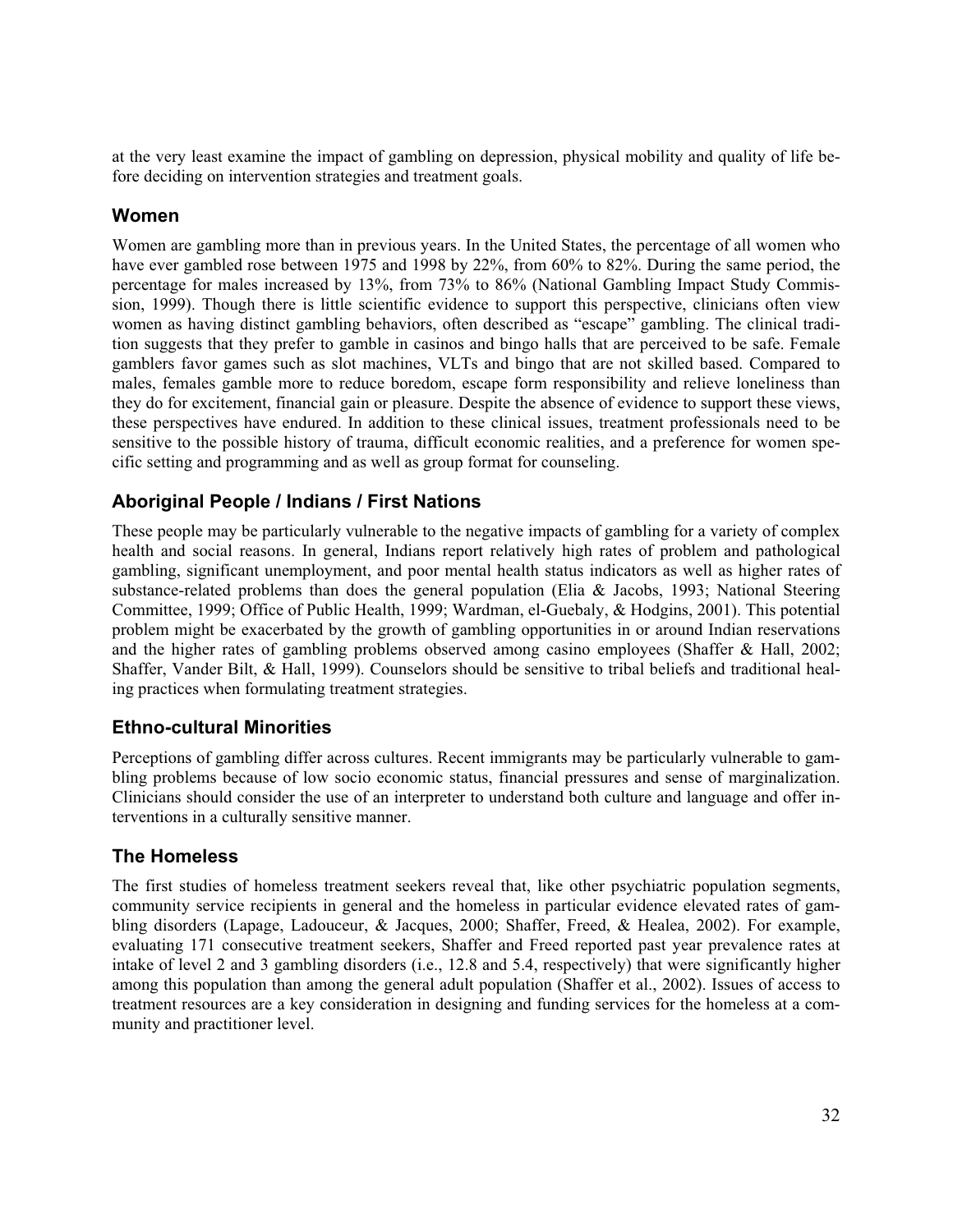# **Gambling Disorders Among Patients with Comorbid Mental Disorders**

The various versions of the DSM that have included pathological gambling as a distinct disorder also have drawn attention to the possibility that other disorders might coexist with pathological gambling (American Psychiatric Association, 1980, 1987, 1994, 2000). A variety of mental disorders occur at disproportionately high levels among disordered gamblers (Crockford & el-Guebaly, 1998b; Shaffer & Korn, 2002). These include substance use disorders, mood disorders, anxiety disorders, personality disorders and impulse disorders. Despite this observation, there is a paucity of empirical prevalence and treatment research about the comorbidity of gambling and other psychological disorders (G. W. Hall et al., 2000; Lesieur & Blume, 1990; Lesieur, Blume, & Zoppa, 1986; Petry, 2000b; Shaffer, Vander Bilt et al., 1999; Slutske et al., 2000; Westphal, Rush, & Stevens, 1998). Given the extent of comorbid mental disorders among treatment seekers with gambling disorders, future treatments are increasingly more likely to involve the use of psychoactive medications.

# **Families**

Gambling-related family problems deserve to be positioned centrally as an important issue for clinicians. When family members are problem or pathological gamblers, they can adversely affect their relatives and significant others. Researchers in the gambling field have described a range of negative health and social consequences for family members associated with adult disordered gamblers. These effects have been identified in spouses, siblings, children, and parents (e.g., Korn & Shaffer, 1999). Family issues include dysfunctional relationships, loss of family income, neglect, violence and abuse. The health and human service professionals need to be aware of these potential consequences and elaborate a full range of family supports interventions. Family therapy and couples therapy are important therapeutic modalities when gambling-related relationship difficulties arise.

# *Gambling Treatment Emergencies*

The primary psychiatric emergency that might be associated with gambling disorders is the risk of suicide. Suicidal ideation, attempts and completions among disordered gamblers are mentioned as associated with disordered gambling. However, the research evidence demonstrating a causal relationship is inconclusive (General Accounting Office, 2000; National Research Council, 1999; Shaffer & Korn, 2002). Not withstanding, clinicians working with disordered gamblers need to be vigilant to this possibility. For example, the threat of suicide can arise when losses lead to intense feelings of hopelessness, desperation and conflict or when other conditions such as substance abuse, depression or major mental illness coexist. Teenagers, older adults, and Indian /First Nation peoples are vulnerable groups at special risk. Urgent evaluation of risk and etiology followed by prompt treatment or referral is required.

# *The Natural History of Gambling Treatment: Stages of Events and Activities*

Figure 2 below reflects the natural history of treatment and major intervention options that are typically associated with a treatment episode (Shaffer & LaPlante, in press). These events often repeat and no single treatment episode should be interpreted to represent a complete treatment history. With gambling and other addictive disorders, it is common for treatment seekers to experience multiple treatment episodes. Multiple treatment experiences do not seem to portend treatment failure; rather multiple treatments simply represent a longer journey to a destination which others arrived at more rapidly. In addition, Figure 2 is not intended to represent a detailed algorithm for clinical decision-making. Although not addressed in this practitioner's guide, avenues for self-assessment and self-care also are acknowledged.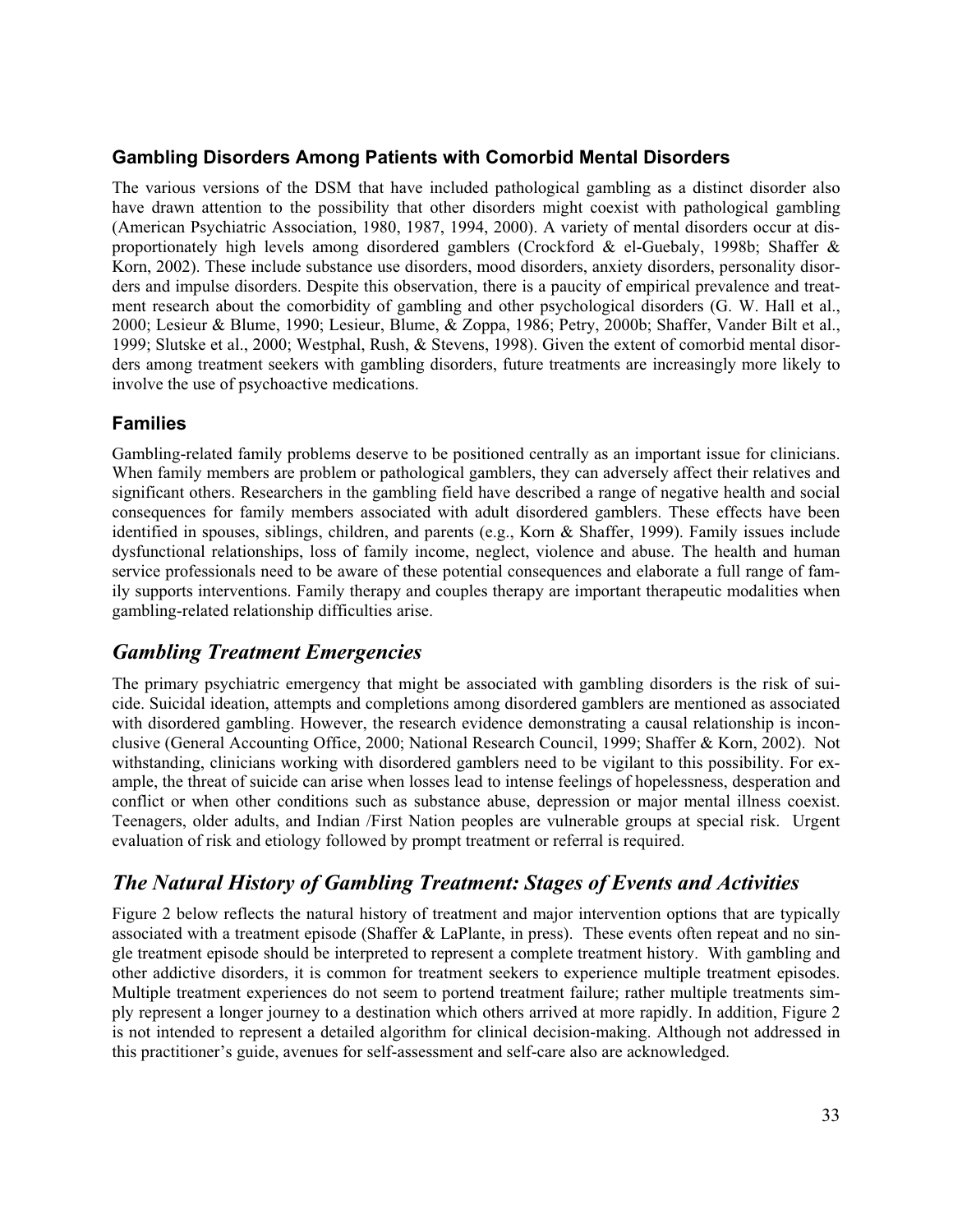

**Figure 2: The Natural History of Treatment for Gambling Disorders** 

# *Administrative Matters for Clinicians*

There are a number of conventional professional matters with respect to clinician and client responsibilities and rights that also apply to gambling treatment. These issues are imbedded in professional standards, program policies and client handbooks. Framers of these documents intend them to ensure quality care and a safe professional environment. For example, informed consent must be obtained prior to initiating a therapeutic process. Confidentiality and privacy of shared information is always central to treatment except when there is written consent to release clinical material or when required by law to report. A written treatment agreement or contract assures that there is a clear understanding of the responsibilities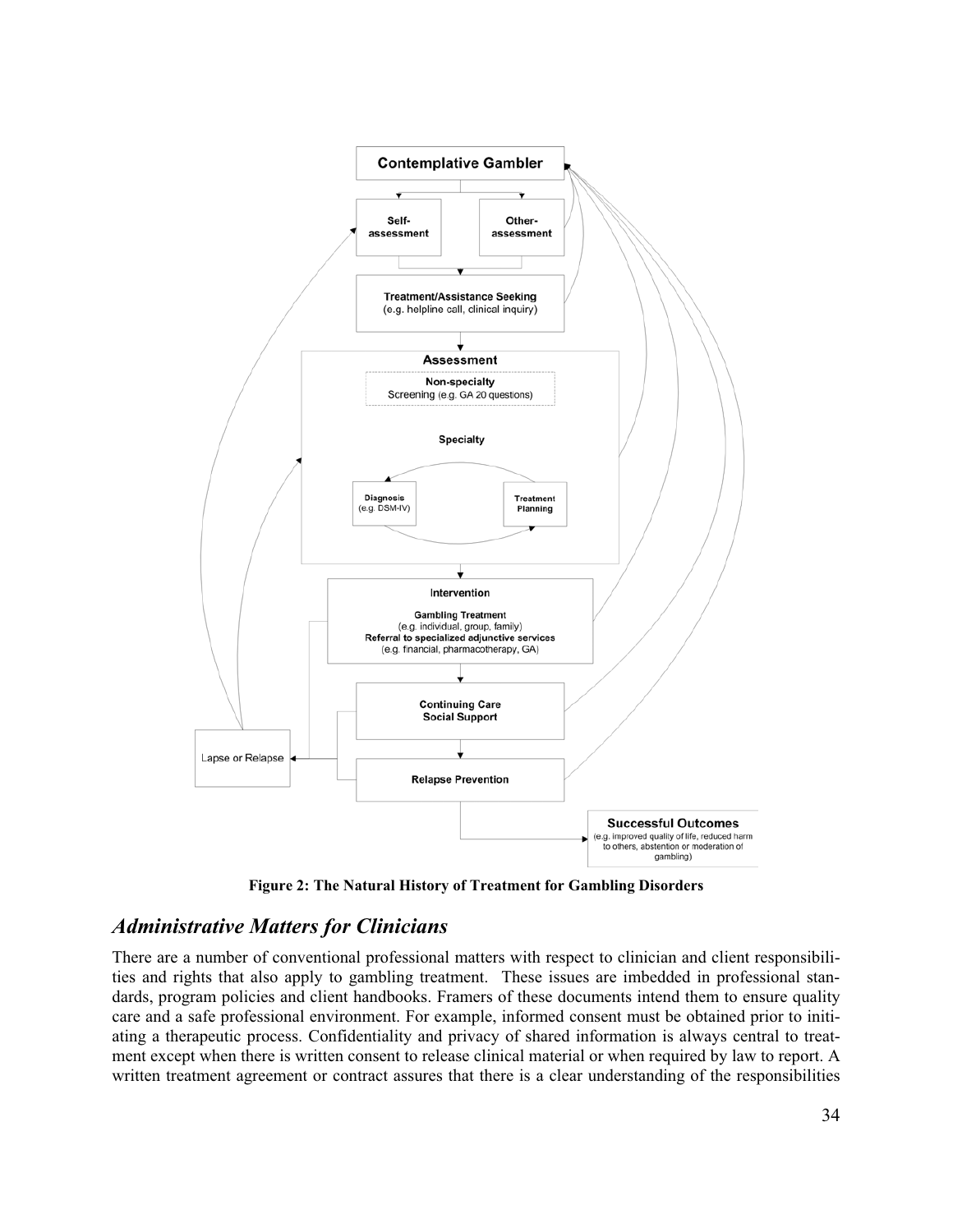and expectations between the participants in a treatment process. Clinicians should consider increasing the intensity of treatment when clients fail to progress at a lower level of care. Similarly, clinicians have an option to terminate treatment when in the clinical setting there is evidence of threats to the safety of others, disruptive or violent behavior, or illegal activity on the premises. There always should be an administrative provision for a review process of therapeutic care and closure.

### *Acknowledgements*

Developing practice guidelines is a daunting task. Limited resources that necessarily restrict the scope of work complicate this effort by forcing us to make difficult choices. Clearly, this work represents a starting point and cannot be all things to all clinicians. For the shortcomings of this work, we accept responsibility. However, many people have contributed to this project. We want to extend special thanks to Kathleen Scanlan for her vision to establish this project and shepherd it through many obstacles. Thanks for their comments and contributions to earlier drafts of this article are extended to Rachel Kidman, Richard LaBrie, Debi LaPlante, Laura Vander Leeden, Christopher Freed and Marlene Warner. We also want to extend a very special thanks to Harvey Skinner for his thoughtful guidance and contributions to this project.

# *References*

- American Psychiatric Association. (1980). *DSM-III: Diagnostic and statistical manual of mental disorders* (Third ed.). Washington, D.C.: American Psychiatric Association.
- American Psychiatric Association. (1987). *Diagnostic and statistical manual of mental disorders, third edition, revised*. Washington, DC: American Psychiatric Association.
- American Psychiatric Association. (1994). *DSM-IV: Diagnostic and statistical manual of mental disorders* (Fourth ed.). Washington, D.C.: American Psychiatric Association.
- American Psychiatric Association. (2000). *Diagnostic and Statistical Manual of Mental Disorders--Text Revision* (Fourth ed.). Washington, D.C.: American Psychiatric Association.
- American Psychiatric Association. Task Force for the Handbook of Psychiatric Measures. (2000). Handbook of psychiatric measures. Washington, DC: American Psychiatric Association.
- Annis, H. (1986). A relapse prevention model for treatment of alcoholics. In W. R. Miller & N. Heather (Eds.), *Treating Addictive Behaviours: Processes of Change* (pp. 407-433). New York: Plenum Press.
- Annis, H., M,. (1985). *Inventory of Drug-Taking Situations*. Toronto: Addiction Research Foundation.
- Annis, H., M. (1982). *Inventory of Drinking Situations*. Toronto: Addiction Research Foundation.
- Bandura, A. (1986). *Social foundations of thought and action: a social cognitive theory*. Englewood Cliffs, New Jersey: Prentice-Hall.
- Barker, J. C., & Miller, M. (1968). Aversion therapy for compulsive gambling. *Journal of Nervous and Mental Illness, 146*, 285-302.
- Berg, I., K,. (1995). Solution-Focussed Brief Therapy with Substance Abusers. In A. M. Washton (Ed.), *Psychotherapy and Substance Abuse* (pp. 223-242). New York: Guildford Press.
- Berg, I. K., & Miller, S. D. (1992). *Working with problem drinkers: A solution-focussed approach*. New York: Norton.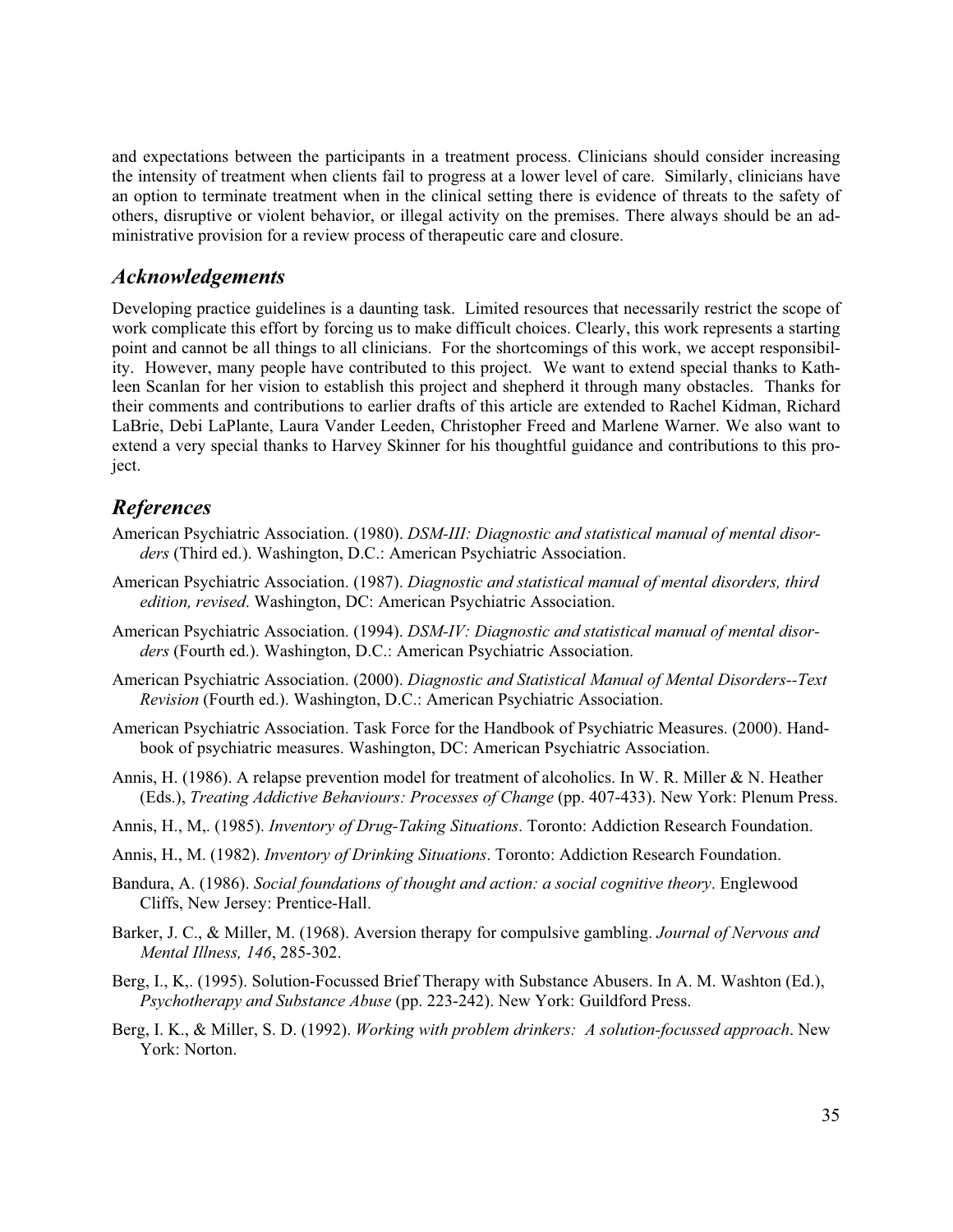- Bergh, C., Sodersten, E. P., & Nordin, C. (1997). Altered dopamine function in pathological gambling. *Psychological Medicine, 27*, 473-475.
- Bergler, E. (1957). *The psychology of gambling*. New York: Hill and Wang.
- Beutler, L. E., & Malik, M. L. (Eds.). (2002). *Rethinking the DSM: a psychological perspective*. Washington, D.C.: American Psychological Association.
- Blaszczynski, A. (1998). Controlling Your Urge Using a Relaxation Technique. In *Overcoming Compulsive Gambling* (pp. 126-145). London: Robinson.
- Blaszczynski, A. (2000). Pathways to Pathological Gambling: Identifying Typologies. *eGambling: The Electronic Journal of Gambling Issues*(1).
- Blum, K., Braverman, E. R., Holder, M. M., Lubar, J. F., Monastra, V. J., Miller, D., et al. (2000). Reward deficiency syndrome: a biogenetic model for the diagnosis and treatment of impulsive, addictive, and compulsive behaviors. *Journal of Psychoactive Drugs, 32*(supplement), 1-112.
- Breiter, H. C., Aharon, I., Kahneman, D., Dale, A., & Shizgal, P. (2001). Functional imaging of neural responses to expectancy and experience of monetary gains and losses. *Neuron, 30*, 619-639.
- Brosky, G. (2001). Update on Methods for Patient Behavior Change. *The Canadian Journal of CME*(March 2001), 135-145.
- Brown, J. M., & Miller, W. R. (1993). Impact of motivational interviewing on participation and outcome in residential alcoholism treatment. *Psychology of addictive behaviors, 7*(4), 211-218.
- Brown, R. I. F. (1985). *The Effectiveness of Gamblers Anonymous.* Paper presented at the 6th National Conference on Gambling and Risk-taking, Reno.
- Brownson, R. C., Newschaffer, C. J., & Ali-Abarghoui, F. (1997). Policy research for disease prevention: challenges and practical recommendations. *American Journal of Public Health, 87*(5), 735-739.
- Bujod, A., LaDouceur, R., Sylvain, C., & Boisvert, J. M. (1994). Treatment of pathological gamblers: an experimental study. *Journal of Behavior Therapy & Experimental Psychiatry, 25*(4), 275-282.
- Casti, J. L. (1989). *Paradigms lost: images of man in the mirror of science*. New York: William Morrow & Company.
- Chambless, D. L., & Ollendick, T. H. (2001). Empirically supported psychological interventions: controversies and evidence. *Annual Review of Psychology, 52*(1), 685-716.
- Cohen, B. I. (1985). *Revolution in science*. Cambridge: Harvard University Press.
- Comings, D. E. (1998). The molecular genetics of pathological gambling. *CNS Spectrums, 3*(6), 20-37.
- Crockford, D. N., & el-Guebaly, N. (1998a). Naltrexone in the treatment of pathological gambling and alcohol dependence. *Canadian Journal of Psychiatry, 43*, 86 (letter).
- Crockford, D. N., & el-Guebaly, N. (1998b). Psychiatric comorbidity in pathological gambling: a critical review. *Canadian Journal of Psychiatry - Revue Canadienne de Psychiatrie, 43*(1), 43-50.
- Crowley, J. W. (Ed.). (1999). *The drunkard's progress: narratives of addiction, despair, and recovery*. Baltimore: John Hopkins University Press.
- Custer, R. L. (1981). Prologue. In R. Moore (Ed.), *Compulsion*. New York: Doubleday & Company, Inc.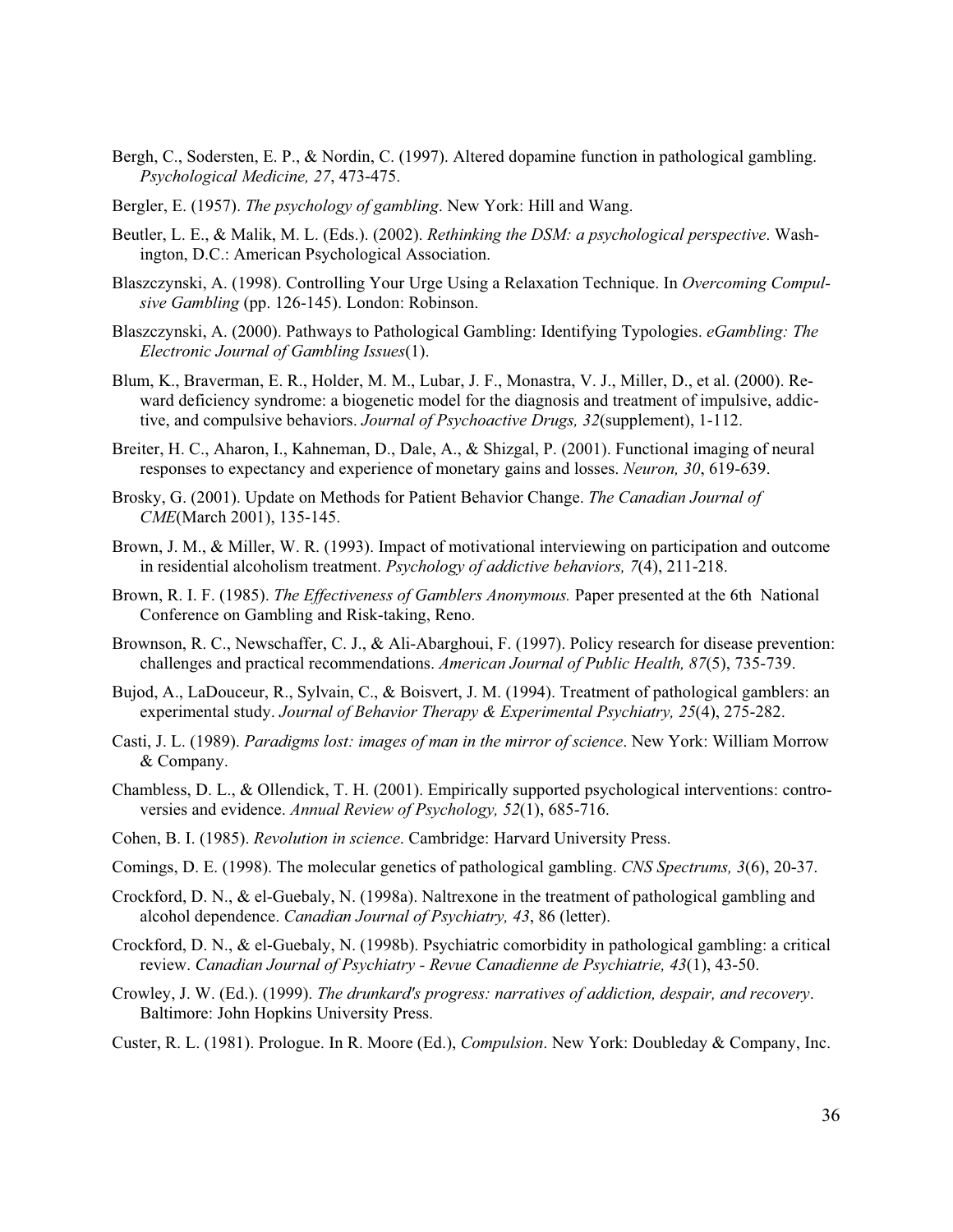- Custer, R. L. (1982). An overview of compulsive gambling. In P. A. Carone, S. F. Yolles, S. N. Kieffer & L. W. Krinsky (Eds.), *Addictive disorders update* (Vol. VII, pp. 107-124). New York: Human Sciences Press, Inc.
- Daghestani, A. N. (1987a). Impotence associated with compulsive gambling. *Journal of Clinical Psychiatry, 48*(3), 115-116.
- Daghestani, A. N. (1987b). Why should physicians recognize compulsive gambling? *Postgraduate Medicine, 82*(5), 253-256, 259, 262-263.
- DeCaria, C. M., Begaz, T., & Hollander, E. (1998). Serotonergic and noradrenergic function in pathological gambling. *CNS Spectrums, 3*(6), 38-47.
- DiClemente, C. C., Story, M., & Murray, K. (2000). On a roll: The process of initiation and cessation of problem gambling among adolescents. *Journal of Gambling Studies, 16*(2-3).
- Echeburua, E., Baez, C., & Fernandez-Montalvo, J. (1996). Comparative Effectiveness of Three Therapeutic Modalities in the Psychological Treatment of Pathological Gambling: Long-Term Outcome. *Behavioural and Cognitive Psychotherapy, 24*, 51-72.
- Elia, C., & Jacobs, D. F. (1993). The incidence of pathological gambling among Native Americans treated for alcohol dependence. *International Journal of the Addictions, 28*(7), 659-666.
- Ellis, A. (1987). The impossibility of achieving consistently good mental health. *American Psychologist, 42*, 364-375.
- Frank, J. D. (1961). *Persuasion & Healing*. Baltimore: The Johns Hopkins University Press.
- Galdston, I. (1951). The psychodynamics of the triad, alcoholism, gambling, and superstition. *Mental Hygiene, 35*, 589-598.
- Gambino, B., & Shaffer, H. J. (1979). The concept of paradigm and the treatment of addiction. *Professional Psychology, 10*, 207-223.
- Gamblers Anonymous. (2001). *Twenty Questions*. Retrieved July 16, 2001, from http://www.gamblersanonymous.org/20questions.html.
- Gamblers Anonymous. (2002). *12 step program*. Retrieved January 26, 2002, from http://www.gamblersanonymous.org/recovery.html.
- General Accounting Office. (2000). *Impact of gambling: economic effects more measurable than social effects* (Report to the Honorable Frank R. Wolf No. GGD-00-78). Washington, D.C.: United States General Accounting Office.
- Giuliani, D., & Schnoll, S. H. (1985). Clinical decision making in chemical dependence treatment: A programmatic model. *Journal of Substance Abuse Treatment, 2*(4), 203-208.
- Goldfried, M. R., & Davison, G. C. (1976). *Clinical behavioral therapy*. New York: Holt, Rinehart and Winston.
- Grant, J. E., Kim, S. W., & Potenza, M. N. (2003). Advances in the pharmacological treatment of pathological gambling. *Journal of Gambling Studies, 19*(1), 85-109.
- Gupta, R., & Derevensky, J. L. (2000a). Adolescents with gambling problems: From research to treatment. *Journal of Gambling Studies, 16*(2-3).
- Gupta, R., & Derevensky, J. L. (Eds.). (2000b). *Special Issue: Youth Gambling* (Vol. 16). New York: Kluwer Academic.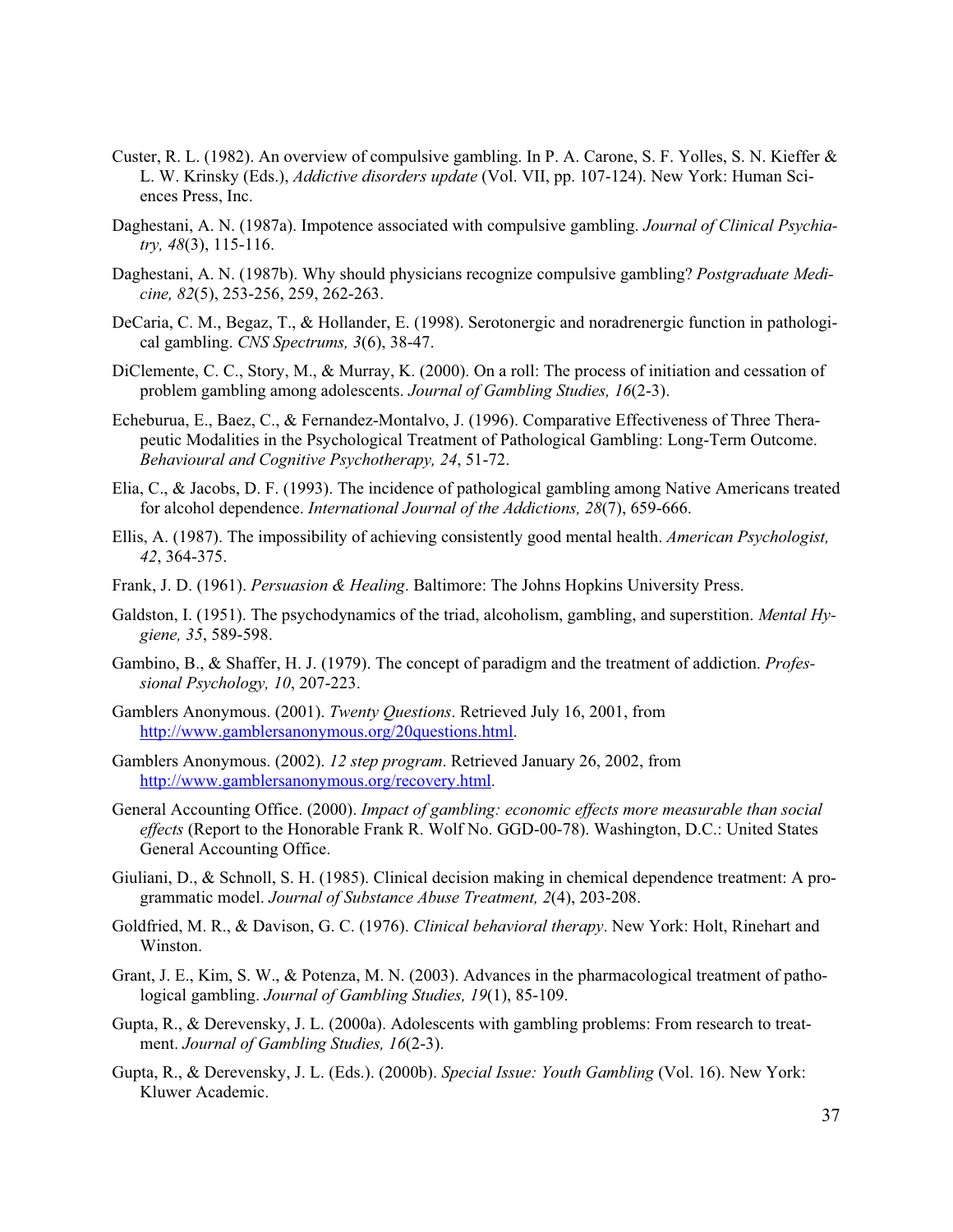Gustafson, J. P. (1995). *The dilemmas of brief psychotherapy*. New York: Plenum Press.

- Hall, G. W., Carriero, N. J., Takushi, R. Y., Montoya, I. D., Preston, K. L., & Gorelick, D. A. (2000). Pathological gambling among cocaine-dependent outpatients. *American Journal of Psychiatry, 157*(7), 1127-1133.
- Hall, M. N., Amodeo, M., Shaffer, H. J., & Vander Bilt, J. (2000). Social workers employed in substance abuse treatment programs: a training needs assessment. *Social Work, 45*(2), 141-154.
- Hall, M. N., Shaffer, H. J., & Bilt, J. V. (1997). Measuring substance abuse treatment provider training needs: developing an index of training need. *Journal of Substance Abuse Treatment, 14*(6), 593-606.
- Haller, R., & Hinterhuber, H. (1994). Treatment of pathological gambling with carbamazepine. *Pharmacopsychiatry, 27*, 129.
- Havens, L. (1982). The choice of clinical methods. *Contemporary Psychoanalysis, 18*, 16-42.
- Havens, L. (1989). *A Safe Place: Laying the Groundwork of Psychotherapy*. Cambridge, MA: Harvard University Press.
- Hays, K. F. (1999). *Working It Out: Using Exercise in Psychotherapy*. Washington: American Psychological Association.
- Henry, S. L. (1996). Pathological gambling: Etiologic considerations and treatment efficacy of eye movement desensitization/reprocessing. *Journal of Gambling Studies, 12*(4), 395-405.
- Hollander, E. (1998). Treatment of obsessive-compulsive spectrum disorders with SSRIs. *British Journal of Psychiatry, 173*(355), 7-12.
- Hollander, E., Buchalter, A. J., & DeCaria, C. M. (2000). Pathological gambling. *Psychiatric Clinics of North America, 23*(3), 629-642.
- Hubble, M. L., Duncan, B. L., & Miller, S. D. (1999). *The heart & soul of change: what works in therapy*. Washington, DC: American Psychological Association.
- Imhof, J. E., Hirsch, R., & Terenzi, R. E. (1984). Countertransferential and attitudinal considerations in the treatment of drug abuse and addiction. *Journal of Substance Abuse Treatment, 1*(1), 21-30.
- Institute of Medicine. (1990). *Broadening the base of treatment for alcohol problems: report of a study by a committee of the Institute of Medicine , Division of Mental Health and Behavioral Medicine*. Washington DC: National Academy of Science.
- Johnson, B. A., Roache, J. D., Javors, M. A., DiClemente, C. C., Cloninger, C. R., Prihoda, T. J., et al. (2000). Ondansetron for Reduction of Drinking Among Biologically Predisposed Alcoholic Patients: A Randomized Controlled Trial. *JAMA, 284*(8), 963-971.
- Keller, M. B., McCullough, J. P., Klein, D. N., Arnow, B., Dunner, D. L., Gelenberg, A. J., et al. (2000). A comparison of nefazodone, the cognitive behavioral-analysis system of psychotherapy, and their combination for the treatment of chronic depression. *New England Journal of Medicine, 342*(20), 1462-1470.
- Kessler, R. C. (2000). Personal communication. Boston.
- Khantzian, E. J., Halliday, K. S., & McAuliffe, W. E. (1990). *Addiction and the vulnerable self: modified dynamic group therapy for substance abusers*. New York: Guilford.
- Kim, S. W., Grant, J. E., Adson, D. E., & Shin, Y. C. (2001). Double-blind naltrexone and placebo comparison study in the treatment of pathological gambling. *Biological Psychiatry, 49*, 914-921.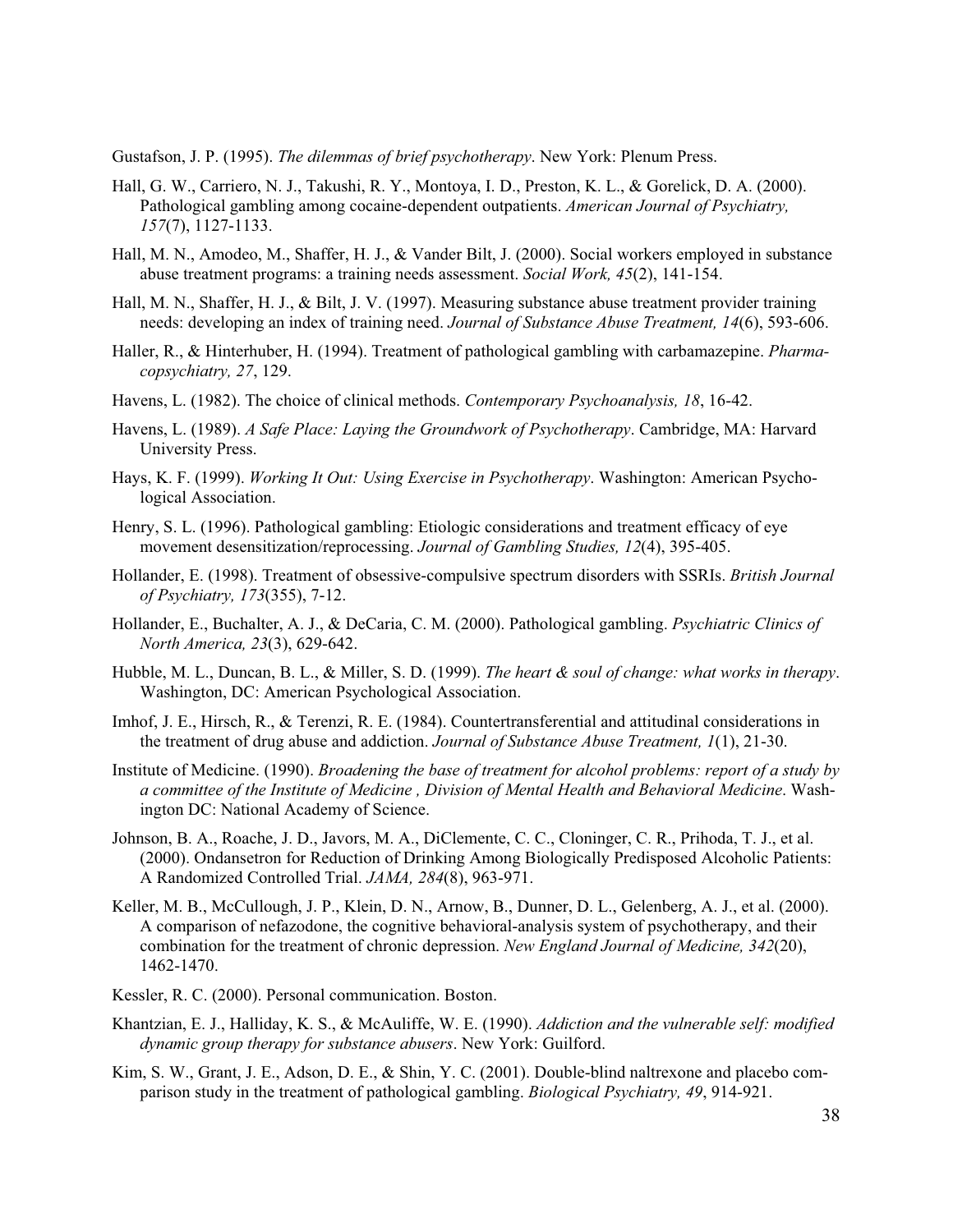- Koller, K. M. (1972). Treatment of poker machine addicts by aversion therapy. *Medical Journal of Australia*(1), 742-745.
- Korn, D. A. (2000). Expansion of gambling in Canada: implications for health and social policy. *Canadian Medical Association Journal, 163*(1), 61-64.
- Korn, D. A. (2000, July August 2000). Fitness, Stress & Health: Making the Connection. *Fitness Business Canada, 1,* 32-35.
- Korn, D. A., & Shaffer, H. J. (1999). Gambling and the health of the public: adopting a public health perspective. *Journal of Gambling Studies, 15*(4), 289-365.
- Korn, D. A., & Skinner, H. A. (2000, Autumn 2000). Gambling expansion in Canada: an emerging public health issue. *CPHA Health Digest, XXIV,* 10.
- Kuhn, T. S. (1970). *The structure of scientific revolutions* (Second ed.). Chicago: University of Chicago Press.
- Ladouceur, R., Boisvert, J. M., & Dumont. (1994). Cognitive-behavioral treatment for adolescent pathological gamblers. *Behavioral Modification, 18*, 230-242.
- Ladouceur, R., Jacques, C., Giroux, I., Ferland, F., & Leblond, J. (2000). Analysis of a casino's selfexclusion program. *Journal of Gambling Studies, 16*(4), 453-460.
- Ladouceur, R., Jacques, C., Giroux, I., Ferland, F., & Lebond, J. (2000). Analysis of a Casino's Self-Exclusion Program. *Journal of Gambling Studies, 16*(4), 453-460.
- Ladouceur, R., Paquet, C., & Dube, D. (1996). Erroneous perceptions in generating sequences of random events. *Journal of Applied Social Psychology, 26*(24), 2157-2166.
- Ladouceur, R., Sylvain, C., Boutin, C., & Doucet, C. (2002). *Understanding and treating the pathological gambler*. West Sussex, England: John Wiley & Sons, Ltd.
- Ladouceur, R., Sylvain, C., Letarte, H., Giroux, I., & Jacques, C. (1998). Cognitive treatment of pathological gamblers. *Behaviour Research & Therapy, 36*(12), 1111-1119.
- Ladouceur, R., & Walker, M. (1998). The cognitive approach to understanding and treating pathological gambling. In A. S. Bellack & M. Hersen (Eds.), *Comprehensive Clinical Psychology* (pp. 588-601). New York: Pergamon.
- Lapage, C., Ladouceur, R., & Jacques, C. (2000). Prevalence of problem gambling among community service users. *Community Mental Health Journal, 36*(6), 597-601.
- Lee, M. Y. (1997). A study of solution-focussed brief family therapy: outcomes and issues. *American Journal of Family Therapy, 25*, 17.
- Leshner, A. (1999). Science-based views of drug addiction and its treatment. *Journal of the American Medical Association, 282*(14), 1314-1316.
- Lesieur, H. R., & Blume, S., B. (1990). Characteristics of pathological gamblers identified among patients on a psychiatric admissions service. *Hospital and Community Psychiatry, 41*, 1009-1012.
- Lesieur, H. R., & Blume, S. B. (1987). The South Oaks gambling screen (SOGS): A new instrument for the identification of pathological gamblers. *American Journal of Psychiatry, 144*(9), 1184-1188.
- Lesieur, H. R., Blume, S. B., & Zoppa, R. M. (1986). Alcoholism, drug abuse, and gambling. *Alcoholism: Clinical & Experimental Research, 10*(1), 33-38.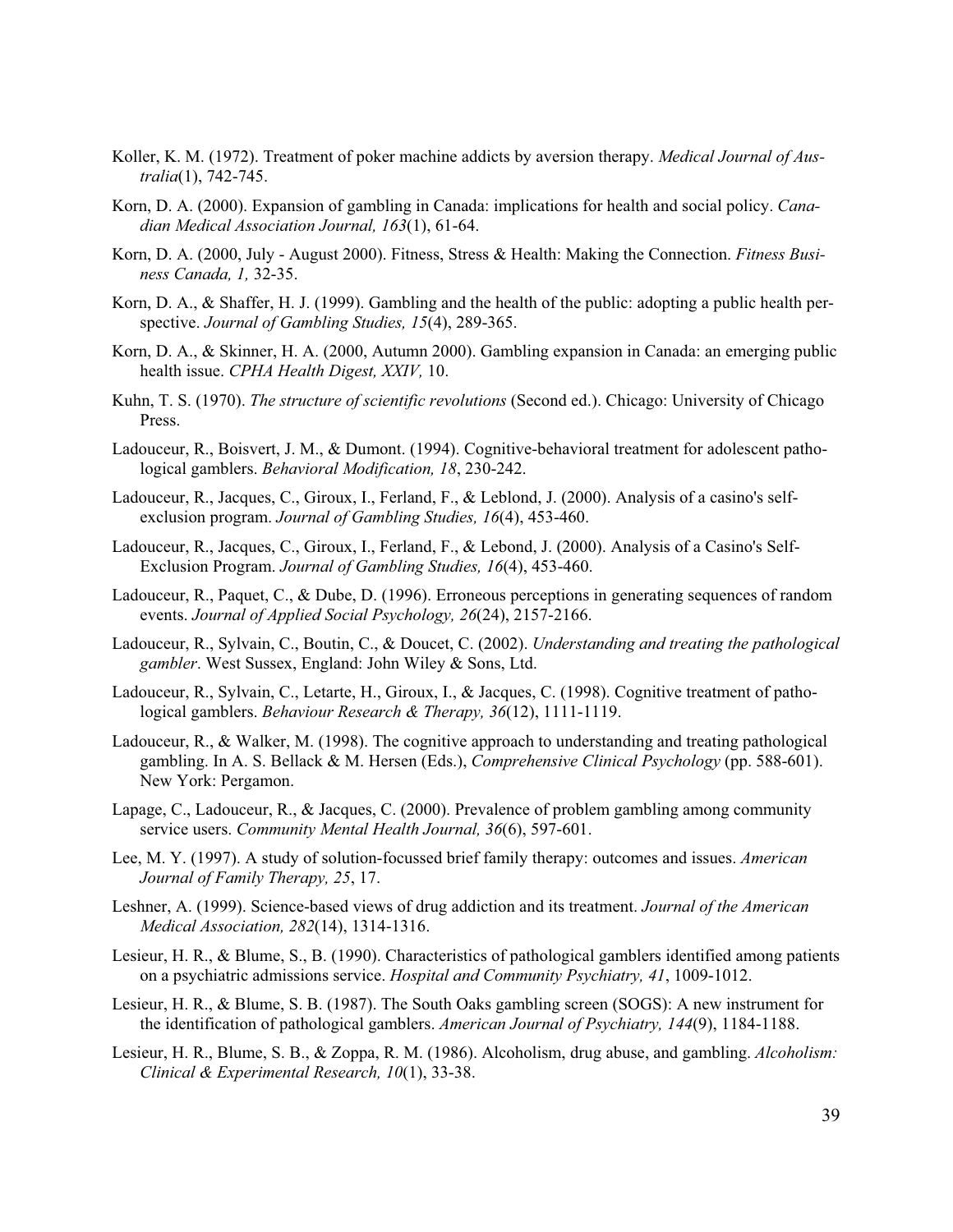Levin, J. D. (1987). *Treatment of alcoholism and other addictions*. Northvale, N.J.: Jason Aronson Inc.

- Levine, H. G. (1978). The discovery of addiction: changing conceptions of habitual drunkenness in America. *Journal of Studies on Alcohol, 39*, 143-174.
- Littman-Sharp, N., Turner, N., Stirpe, T., & Liu, E. (1999, April 1999). *The Inventory of Gambling Situations: A newly revised instrument for the identification of problem gamblers' high risk situations.* Paper presented at the Canadian Foundation on Compulsive Gambling Annual Conference, Ottawa.
- Maltsberger, J. T., & Buie, D. (1974). Countertransference hate in the treatment of suicidal patients. *Archives of General Psychiatry, 30*, 625-633.
- Marlatt, G. A. (Ed.). (1998). *Harm Reduction: Pragmatic Strategies for Managing High-Risk Behaviors*. New York: Guilford.
- Marlatt, G. A., Baer, J. S., Donovan, D. M., & Kivlahan, D. R. (1988). Addictive behaviors: etiology and treatment. *Annual Review of Psychology, 39*, 223-252.
- Marlatt, G. A., & Gordon, J. (Eds.). (1985). *Relapse prevention*. New York: Guilford.
- Massachusetts Council on Compulsive Gambling, The Massachusetts Department of Public Health, & The Division on Addictions at Harvard Medical School. (2001). *The results of a national think tank on state-funded gambling treatment programs: a Massachusetts initiative*. Boston: Massachusetts Council on Compulsive Gambling, The Massachusetts Department of Public Health and The Division on Addictions at Harvard Medical School.
- McAulliffe, W. E., & Ch'ien, J. M. N. (1986). Recovery training and self help: A relapse-prevention program for treated opiate addicts. *Journal of Substance Abuse Treatment, 3*, 9-20.
- McConaghy, N., Armstrong, M., Blaszczynski, A., & Allcock, C. (1983). Controlled comparison of aversion therapy and imaginal desensitization in compulsive gambling. *British Journal of Psychiatry, 142*, 366-372.
- McConaghy, N., Armstrong, M. S., Blaszczynski, A., & Allcock, C. (1988). Behavioral Completion Versus Stimulus Control in Compulsive Gambling. *Behavioral Modification, 12*(3), 371-384.
- McConaghy, N., Blaszczynski, A., & Frankova, A. (1991). Comparison of Imaginal Desentisation with other Behavioral Treatments of Pathological Gambling: A Two to Nine Year Follow-up. *British Journal of Psychiatry, 159*, 390-392.
- McNeilly, D. P., & Burke, W. J. (2000). Late life gambling: The attitudes and behaviors of older adults. *Journal of Gambling Studies, 16*(4), 393-415.
- Menninger, K. (1963). *The vital balance: the life process in mental health and illness*. New York: Viking Press.
- Miller, W. R. (2000). Rediscovering fire: small interventions, large effects. *Psychology of Addictive Behaviors, 14*(1), 6-18.
- Miller, W. R., Brown, J. M., Simpson, T. L., Handmaker, N. S., Bein, T. H., Luckie, L. F., et al. (1995). What works? A methodological analysis of the alcohol treatment outcome literature. In R. K. Hester & W. R. Miller (Eds.), *Handbook of alcoholism treatment approaches: effective alternatives* (Second ed., pp. 12-44). Boston: Allyn and Bacon.
- Miller, W. R., & Rollnick, S. (Eds.). (1991). *Motivational interviewing: preparing people to change addictive behavior*. New York: Guilford Press.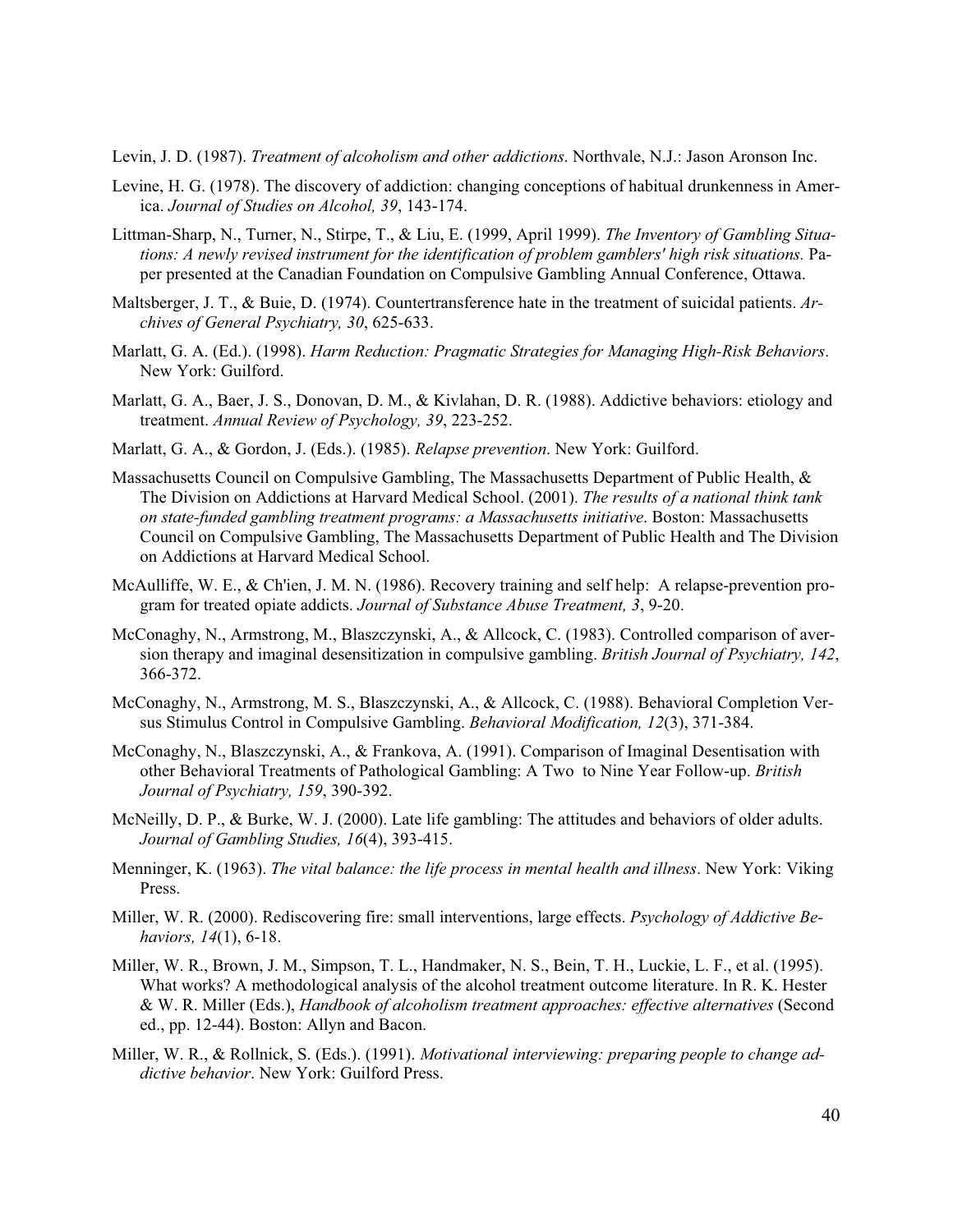- Monti, P. M., Abrams, D. B., Kadden, R., & Cooney, N. (1989). *Treating Alcohol Dependence: A Coping Skills Therapy Guide*. New York: Guildford Press.
- Montori, V. M., & Guyatt, G. H. (2001). Intention-to-treat principle. *Canadian Medical Association Journal, 165*(10), 1339-1341.
- Moreno, I., Saiz-Ruiz, J. Y., & Lopez-Ibor, J. J. (1991). Serotonin and gambling dependence. *Human Psychopharmacology, 6*, 6-9.
- Moskowitz, J. (1980). Lithium and lady luck: Use of lithium carbonate in compulsive gambling. *New York State Journal of Medicine, 89*, 785-788.
- Napolitano, F. (2003). The Self-exclusion program: legal and clinical considerations. *Journal of Gambling Studies, 19*(3), 303-315.
- Nathan, P. E. (1998). Practice guidelines: not yet ideal. *American Psychologist, 53*(3), 290-299.
- National Endowment for Financial Education, & National Council on Problem Gambling. (2000). *Personal financial strategies for the loved ones of problem gamblers*: National Endowment for Financial Education.
- National Gambling Impact Study Commission. (1999). *National Gambling Impact Study Commission Report*. Washington, D.C.: National Gambling Impact Study Commission.
- National Institute of Drug Abuse. (1998). *A Cognitive-Behavioral Approach: Treating Cocaine Addiction* (No. 93-4308). Rockville, Maryland: National Institutes of Health.
- National Institute on Drug Abuse. (1999). *Principles of Drug Addiction Treatment: A Research-Based Guide* (No. 99-4180). Rochville, Maryland: National Institutes of Health.
- National Instituted on Alcohol Abuse and Alcoholism. (1995). *Cognitive-behavioral coping skills therapy manual* (Project MATCH Mongraph No. 94-3725). Rochville, Maryland: National Institutes of Health.
- National Research Council. (1999). *Pathological gambling: a critical review*. Washington D.C.: National Academy Press.
- National Steering Committee. (1999). *First Nations and Inuit Regional Health Survey*. St. Regis, Quebec: First Nations and Inuit Regional Health Survey.
- Oakey-Browne, M. A., Adams, P., & M., M. P. (2001). Interventions for pathological gambling (Cochrane Review), *The Cochrane Library* (pp. 23): Oxford: Update Software.
- Oakey-Browne, M. A., Adams, P., & Mobberley, P. M. (2001). Interventions for pathological gambling (Cochrane Review), *The Cochrane Library* (pp. 23): Oxford: Update Software.
- Office of Public Health. (1999). *Trends in Indian Health*. Rochville, Maryland: Indian Health Services.
- O'Malley, S. S., Jaffe, A. J., Chang, G., Schottenfeld, R. S., Meyer, R. E., & Rounsaville, B. J. (1992). Naltrexone and coping skills therapy for alcohol dependence: a controlled study. *Archives of General Psychiatry, 49*(11), 881-887.
- Orford, J. (1985). *Excessive appetites: a psychological view of addictions*. New York: John Wiley & Sons.
- Pasternak, A. V., & Fleming, M. F. (1999). Prevalence of gambling disorders in a primary care setting. *Archives of Family Medicine, 8*(Nov/Dec), 515-520.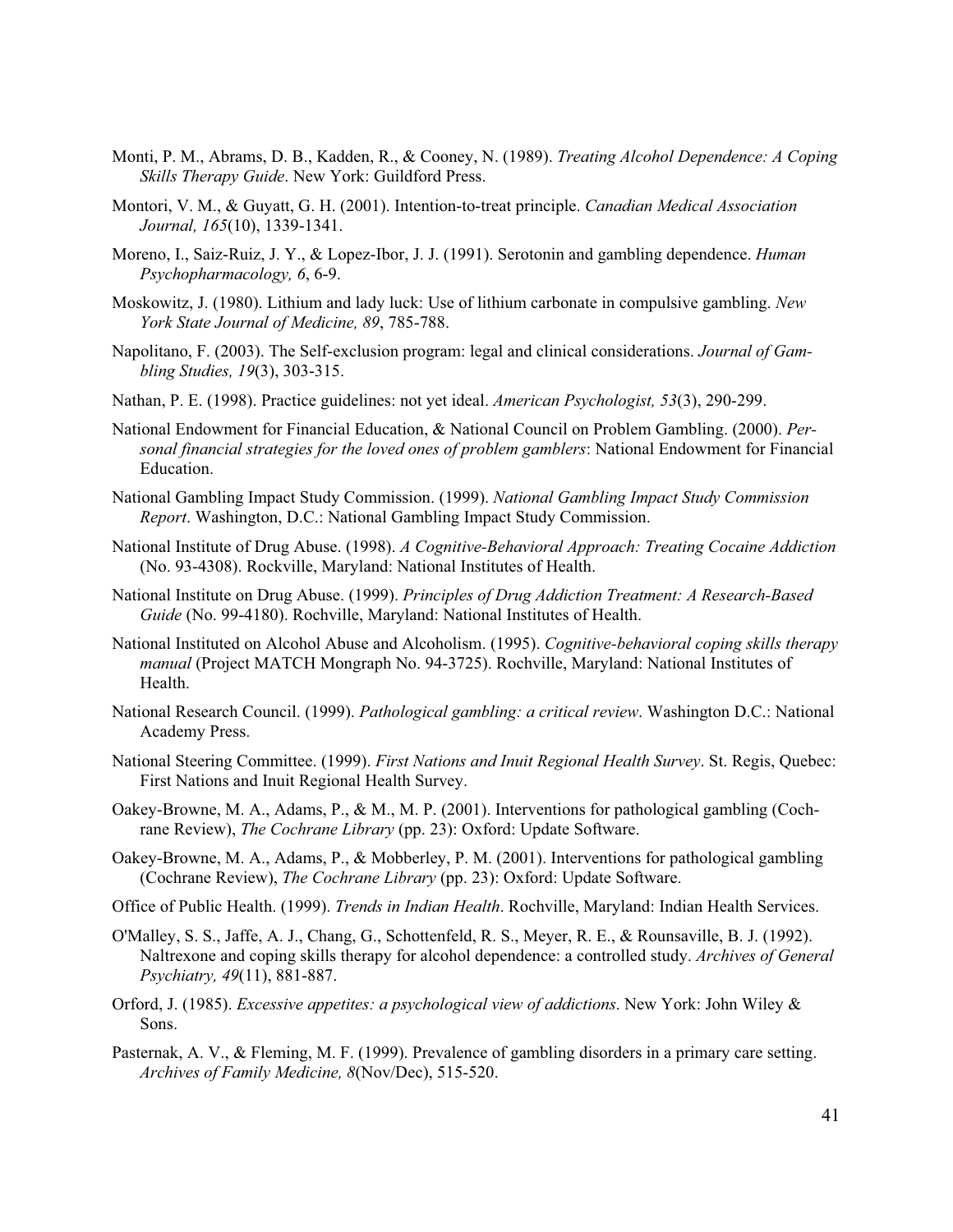- Perry, S., Cooper, A. M., & Michels, R. (1987). The psychodynamic formulation: Its purpose, structure, and clinical application. *American Journal of Psychiatry, 144*, 543-550.
- Petry, N. M. (2000a). Gambling problems in substance abusers are associated with increased sexual risk behaviors. *Addiction, 95*(7), 1089-1100.
- Petry, N. M. (2000b). Psychiatric symptoms in problem gambling and non-problem gambling substance abusers. *American Journal of Addictions, 9*, 163-171.
- Polanyi, M. (1967). *The tacit dimension*. New York: Doubleday.
- Prochaska, J. O. (1996, May 6). *A transtheoretical approach to addiction treatment: considering stages of change to optimize treatment outcomes.* Paper presented at the Drugs and Addictions Treatment Briefing, Harvard University.
- Prochaska, J. O., DiClemente, C. C., & Norcross, J. C. (1992). In search of how people change: applications to addictive behaviors. *American Psychologist, 47*, 1102-1114.
- Prochaska, J. O., Norcross, J. C., & DiClemente, C. C. (1994). *Changing for good: a revolutionary sixstage program for overcoming bad habits and moving your life positively forward*. New York: Avon.
- Project Match Research Group. (1997). Matching alcoholism treatment to client heterogeneity: project MATCH posttreatment drinking outcomes. *Journal of Studies on Alcohol, 58*, 7-29.
- Quinn, J. P. (1891). *Fools of fortune*. Chicago: The Anti-Gambling Association.
- Rollnick, S., & Morgan, M. (1995). Motivational interviewing: increasing readiness for change. In A. M. Washton (Ed.), *Psychotherapy and Substance Abuse: A Practitioner's Handbook* (pp. 179-191). New York: Guilford.
- Rosenthal, R. J. (1997). The psychodynamics of pathological gambling: a review of the literature. In D. L. Yalisove (Ed.), *Essential Papers on Addiction* (pp. 184-212). New York: New York University Press.
- Rosenthal, R. J., & Rugle, L. J. (1994). A psychodynamic approach to the treatment of pathological gambling: I. Achieving abstinence. *Journal of Gambling Studies, 10*(1), 21-42.
- Rugle, L. (2000, December 3-5). *The use of olanzapine in the treatment of video poker pathological gamblers.* Paper presented at the The Comorbidity of Pathological Gambling: A Current Research Synthesis, Las Vegas.
- Sachs, M. L., & Buffone, G. W. (Eds.). (1984). *Running as Therapy: An Integrated Approach*. Lincoln: University of Nebraska Press.
- Sackett, D. I., Rosenberg, W. M., Grey, J. A., Haynes, R. B., & Richardson, W. S. (1996). Evidencebased medicine: what it is and what it isn't. *British Medical Journal, 312*, 71-72.
- Sackett, D. I., Strauss, S. E., Richardson, W. S., & Haynes, R. B. (2000). *Evidence-based medicine. How to practice and reach EBM* (2nd ed.). London, England: Churchill Livingston.
- Schon, D. A. (1983). *The reflective practitioner*. New York: Basic Books.
- Seager, C. P. (1970). Treatment of compulsive gamblers by electrical aversion. *British Journal of Psychiatry, 17*, 545-553.
- Shaffer, H. J. (1986a). Assessment of addictive disorders: The use of clinical reflection and hypotheses testing. *Psychiatric Clinics of North America, 9*(3), 385-398.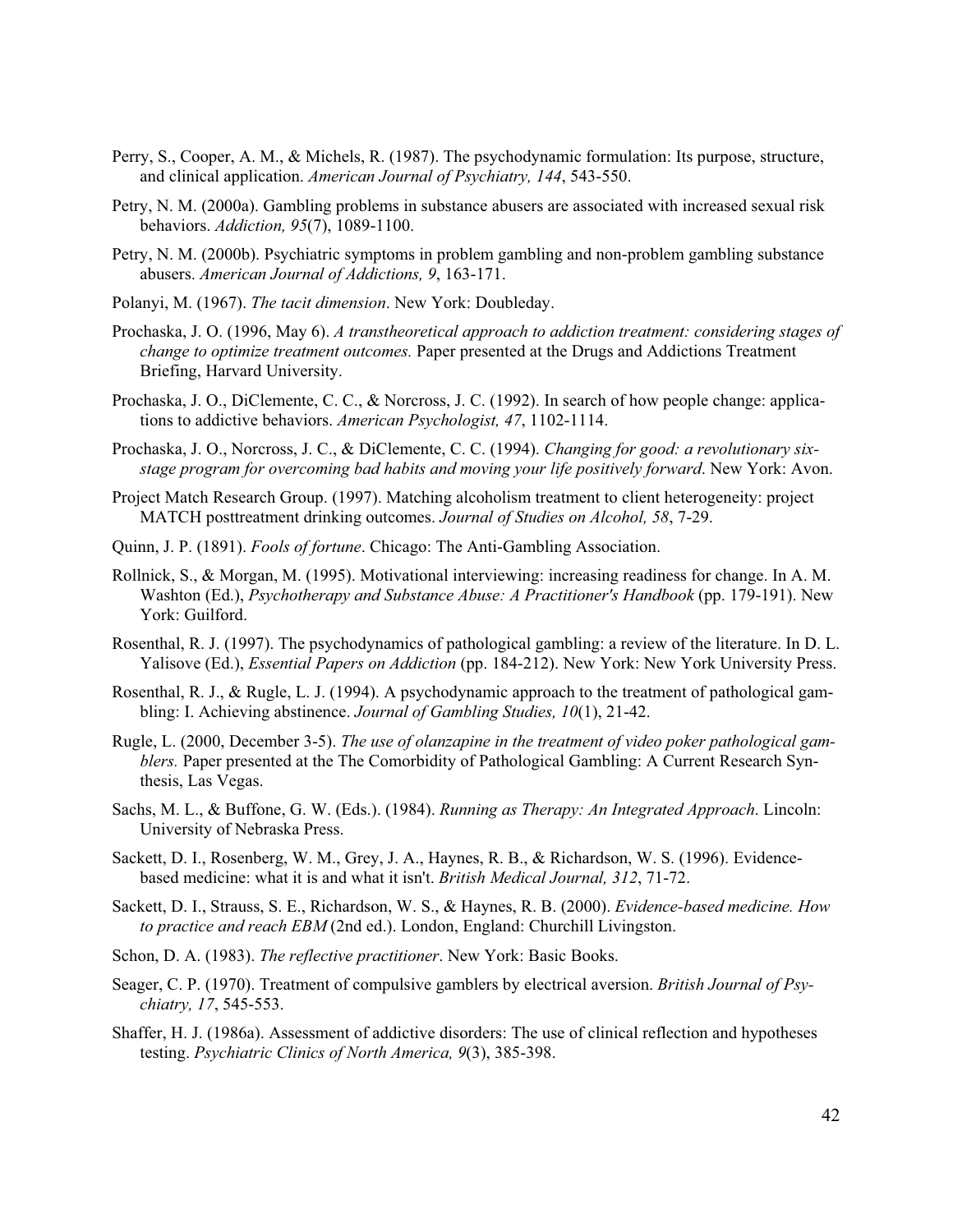- Shaffer, H. J. (1986b). Conceptual crises and the addictions: a philosophy of science perspective. *Journal of Substance Abuse Treatment, 3*, 285-296.
- Shaffer, H. J. (1991). Toward an epistemology of "addictive disease". *Behavioral Sciences & the Law, 9*(3), 269-286.
- Shaffer, H. J. (1992). The psychology of stage change: the transition from addiction to recovery. In J. H. Lowinson, P. Ruiz, R. B. Millman & J. G. Langrod (Eds.), *Substance abuse: a comprehensive textbook* (Second ed., pp. 100-105). Baltimore: Williams & Wilkins.
- Shaffer, H. J. (1994). Denial, ambivalence and countertransference hate. In J. D. Levin & R. Weiss (Eds.), *Alcoholism: Dynamics and Treatment* (pp. 421-437). Northdale, N.J.: Jason Aronson.
- Shaffer, H. J. (1997). The psychology of stage change. In J. H. Lowinson, P. Ruiz, R. B. Millman & J. G. Langrod (Eds.), *Substance abuse: a comprehensive textbook* (Third ed., pp. 100-106). Baltimore: Williams & Wilkins.
- Shaffer, H. J., & Freed, C. R. (in press). The assessment of gambling related disorders. In D. M. Donovan & G. A. Marlatt (Eds.), *Assessment of Addictive Behaviors* (second ed.). New York: Guilford.
- Shaffer, H. J., Freed, C. R., & Healea, D. (2002). Gambling disorders among homeless persons with substance use disorders seeking treatment at a community center. *Psychiatric Services, 55*(9), 1112-1117.
- Shaffer, H. J., & Gambino, B. (1979). Addiction paradigms II: theory, research, and practice. *Journal of Psychedelic Drugs, 11*, 299-304.
- Shaffer, H. J., & Hall, M. N. (1996). Estimating the prevalence of adolescent gambling disorders: a quantitative synthesis and guide toward standard gambling nomenclature. *Journal of Gambling Studies, 12*(2), 193-214.
- Shaffer, H. J., & Hall, M. N. (2001). Updating and refining meta-analytic prevalence estimates of disordered gambling behavior in the United States and Canada. *Canadian Journal of Public Health, 92*(3), 168-172.
- Shaffer, H. J., & Hall, M. N. (2002). The natural history of gambling and drinking problems among casino employees. *Journal of Social Psychology, 142*(4), 405-424.
- Shaffer, H. J., Hall, M. N., & Vander Bilt, J. (1997). *Estimating the prevalence of disordered gambling behavior in the United States and Canada: a meta-analysis*. Boston: Presidents and Fellows of Harvard College.
- Shaffer, H. J., Hall, M. N., & Vander Bilt, J. (1999). Estimating the prevalence of disordered gambling behavior in the United States and Canada: a research synthesis. *American Journal of Public Health, 89*, 1369-1376.
- Shaffer, H. J., Hall, M. N., Vander Bilt, J., & George, E. (Eds.). (2003). *Youth, gambling & society: futures at stake*. Reno: University of Nevada Press.
- Shaffer, H. J., & Korn, D. A. (2002). Gambling and related mental disorders: a public health analysis. In *Annual Review of Public Health* (Vol. 23, pp. 171-212). Palo Alto: Annual Reviews, Inc.
- Shaffer, H. J., LaBrie, R., Scanlan, K. M., & Cummings, T. N. (1994). Pathological gambling among adolescents: Massachusetts gambling screen (MAGS). *Journal of Gambling Studies, 10*(4), 339-362.
- Shaffer, H. J., & LaPlante, D. (in press). The treatment of gambling related disorders. In G. A. Marlatt & D. M. Donovan (Eds.), *Relapse Prevention* (second ed.). New York: Guilford.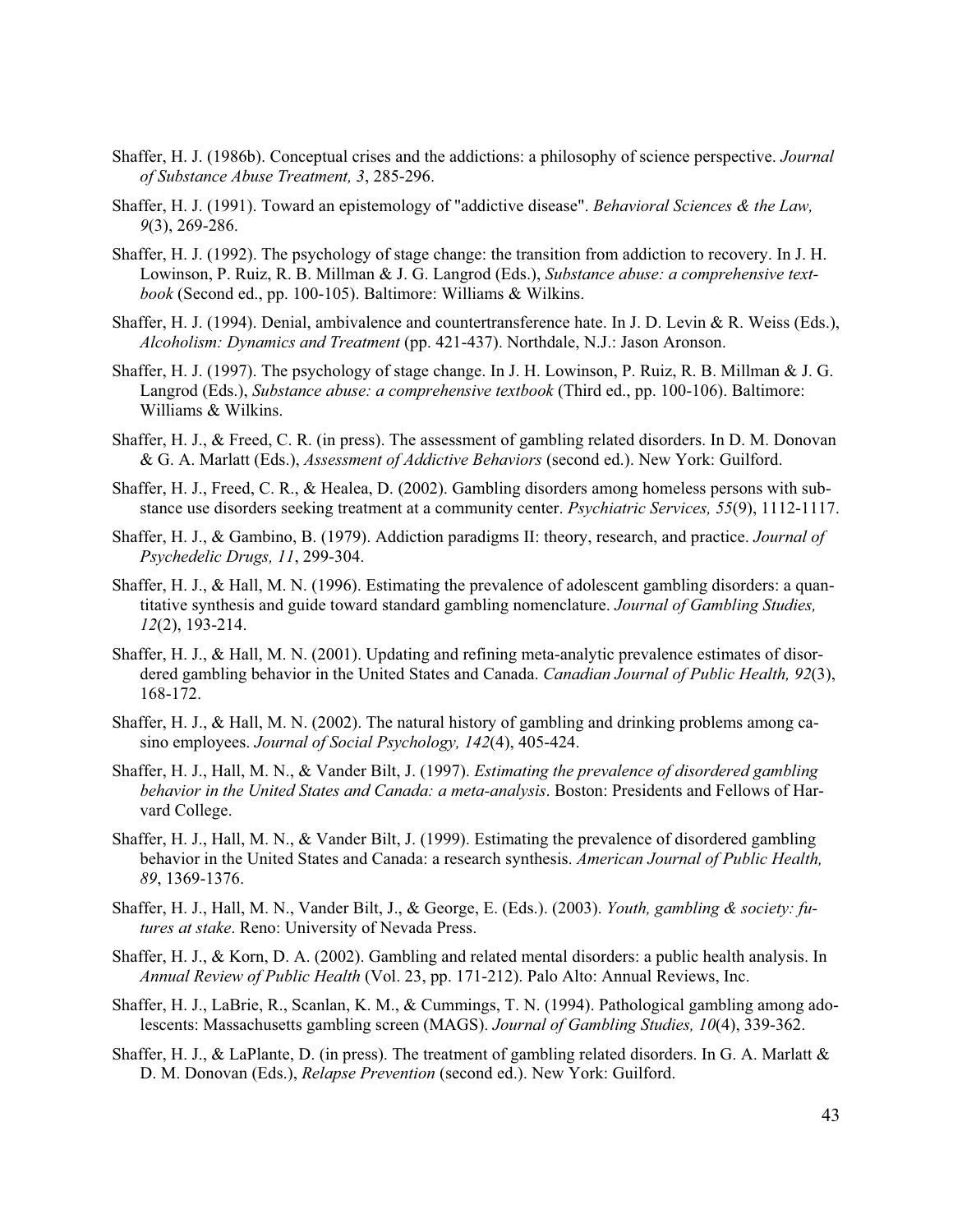- Shaffer, H. J., & Robbins, M. (1991). Manufacturing multiple meanings of addiction: time-limited realities. *Contemporary Family Therapy, 13*, 387-404.
- Shaffer, H. J., & Robbins, M. (1995). Psychotherapy for addictive behavior: a stage-change approach to meaning making. In A. M. Washton (Ed.), *Psychotherapy and Substance Abuse: A Practitioner's Handbook* (pp. 103-123). New York: Guilford.
- Shaffer, H. J., & Simoneau, G. (2001). Reducing resistance and denial by exercising ambivalence during the treatment of addiction. *Journal of Substance Abuse Treatment, 20*(1), 99-105.
- Shaffer, H. J., Vander Bilt, J., & Hall, M. N. (1999). Gambling, drinking, smoking and other health risk activities among casino employees. *American Journal of Industrial Medicine, 36*(3), 365-378.
- Siever, L. J. (1987). Role of noradrenergic mechanisms in the etiology of the affective disorders. In H. Y. Meltzer (Ed.), *Psychopharmacology: Third Generation of Progress* (pp. 493-504). New York: Raven Press.
- Silver, J. S., & Shaffer, H. J. (1996). Change intolerance to shifts in methadone formulation: a preliminary investigation. *Journal of Substance Abuse Treatment, 13*(4), 331-339.
- Single, E., Conley, P., Hewitt, D., Mitic, W., Poulin, C., Reiley, D., et al. (1996). *Harm Reduction: Concepts and Practice* (Policy Discussion Paper). Ottawa: Canadian Centre on Substance Abuse.
- Skinner, H. A. (2001). *Promoting health through organizational change*. San Francisco CA: Benjamin Cummings.
- Slutske, W. S., Eisen, S., True, W. R., Lyons, M. J., Goldberg, J., & Tsuang, M. (2000). Common genetic vulnerability for pathological gambling and alcohol dependence in men. *Archives of General Psychiatry, 57*(7), 666-673.
- Stewart, R. M., & Brown, R., I. F. (1988). An outcome study of Gamblers Anonymous. *British Journal of Psychiatry, 152*, 284-288.
- Sylvain, C., Ladouceur, R., & Boisvert, J. (1997). Cognitive and Behavioral Treatment of Pathological Gambling: A Controlled Study. *Journal of Consulting and Clinical Psychology, 65*(5), 727-732.
- Taber, J. I. (1985). Pathological gambling: the initial screening interview. *Journal of Gambling Studies, 1*(1), 23-34.
- Topp, J., Sawka, E., Room, R., Poulin, C., Single, E., & Thompson, H. (1998). *Policy Discussion Paper on Problem Gambling*. Ottawa: Canadian Centre on Substance Abuse.
- U.S. Preventive Services Task Force. (1996). *Guide to Clinical Preventive Services* (2nd ed.). Baltimore: Williams and Wilkins.
- United States Department of Health and Human Services. (1996). *Physical Activity and Health: A Report of the Surgeon General*. Atlanta: U. S. Department of Health and Human Services.
- Vander Bilt, J., Hall, M. N., Shaffer, H. J., & Higgins-Biddle, J. C. (1997). Assessing substance abuse treatment provider training needs: screening skills. *Journal of Substance Abuse Treatment, 14*(2), 163-171.
- Vander Bilt, J., Hall, M. N., Shaffer, H. J., Storti, S., & Church, O. (1997a). An assessment of substance abuse treatment training needs among nurses (part I): evaluating skill, knowledge, and training characteristics. *Journal of Substance Misuse for Nursing, Health and Social Care, 2*(3), 150-157.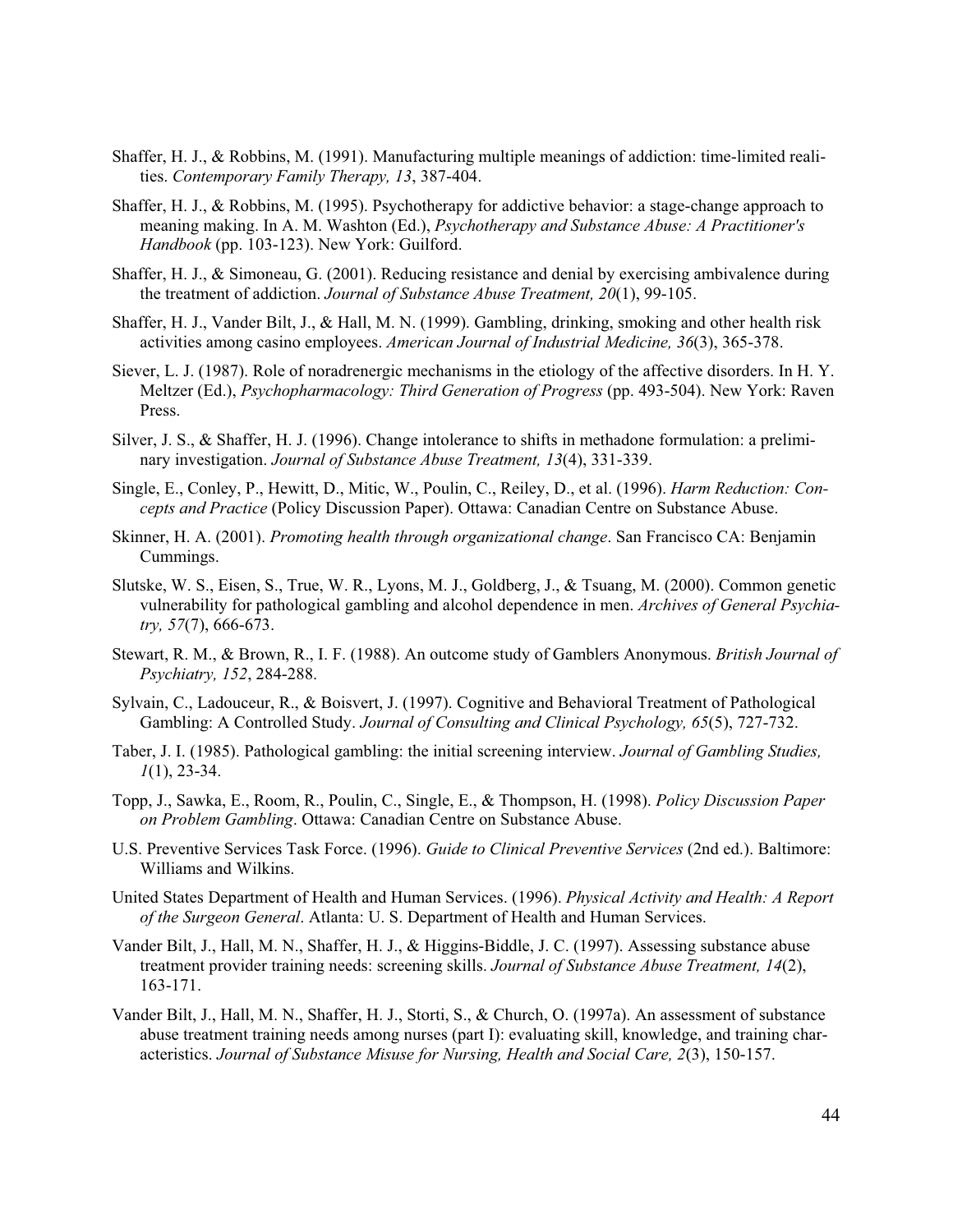- Vander Bilt, J., Hall, M. N., Shaffer, H. J., Storti, S., & Church, O. (1997b). An assessment of substance abuse treatment training needs among nurses (part II): applying an index of training needs. *Journal of Substance Misuse for Nursing, Health and Social Care, 2*(4), 184-190.
- Walitzer, K. S., Dermen, K. H., & Connors, G. J. (1999). Strategies for preparing clients for treatment. A review. *Behavior Modification, 23*(1), 129-151.
- Wardman, D., el-Guebaly, N., & Hodgins, D. (2001). Problem and pathological gambling in North American Aboriginal populations: a review of the empirical literature. *Journal of Gambling Studies, 17*, 81-1000.
- Weiner, I. B. (1975). *Principles of Psychotherapy*. New York: John Wiley & Sons, Inc.
- Weston, W., W,. (2001). Informed and shared decision-making: the crux of patient-centred care. *Canadian Medical Association Journal, 165*(4), 438-439.
- Westphal, J. R., Rush, J. A., & Stevens, L. (1998, August 14). *Problem and pathological gambling behaviors within specific populations in the state of Indiana*. Retrieved April 11, 2001, from http://www.state.in.us/fssa/servicemental/gambling/pathological.html
- Winters, K. C., Stinchfield, R., & Fulkerson, J. (1993). Toward the devleopment of an adolescent gambling problem severity scale. *Journal of Gambling Studies, 9*, 371-386.
- World Health Organization. (1984). *Report of the Working Group on the Concepts and Principles of Health Promotion.* Copenhagen: WHO Regional Office for Europe.
- World Health Organization. (1986). Health promotion: a discussion document on the concepts and priniciples. *Health Promotion, 1*(1), 73-76.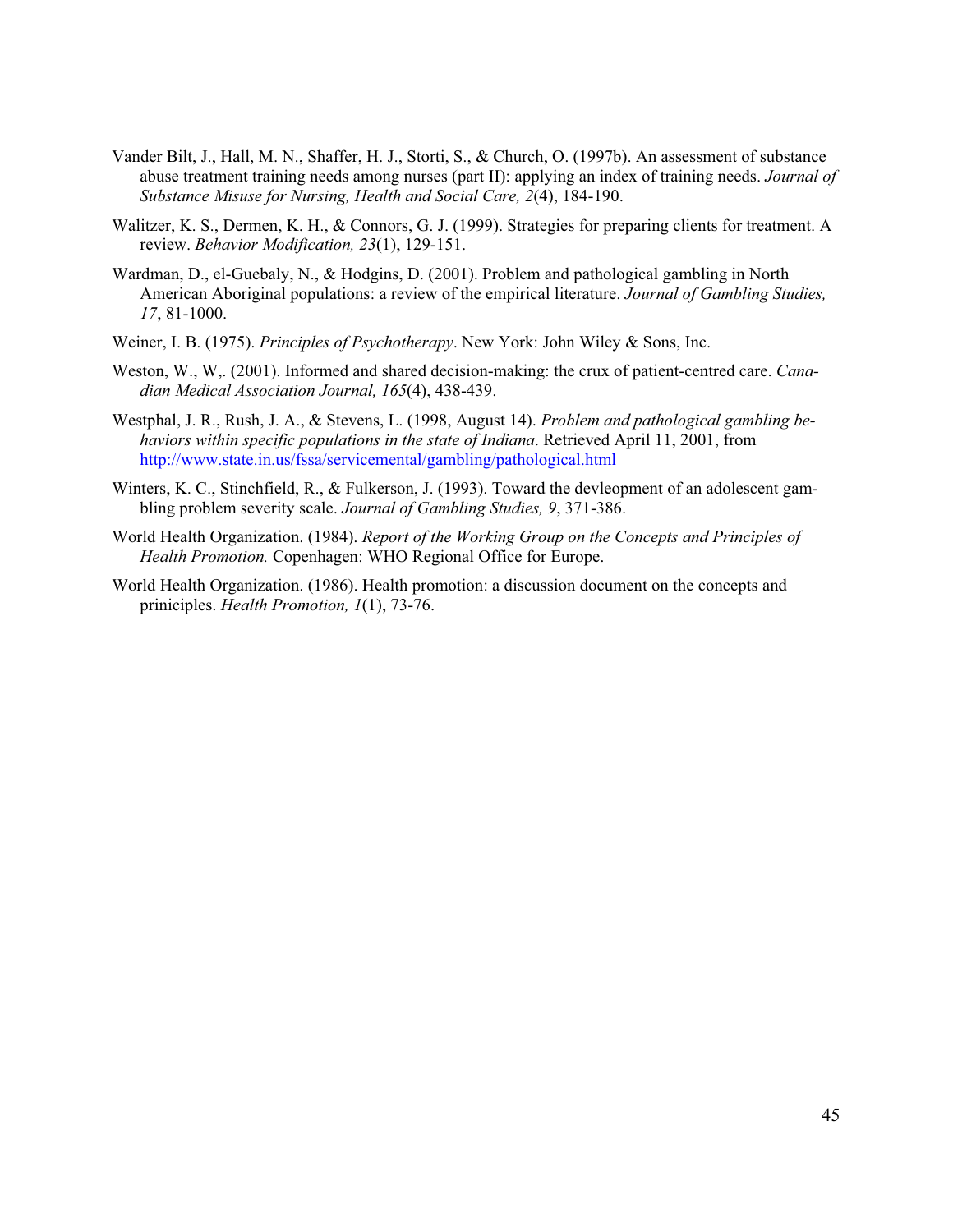# *APPENDICES*

# **Appendix 1: Principles of Drug Addiction Treatment: A Research-Based Guide**

- 1. NO SINGLE TREATMENT IS APPROPRIATE FOR ALL INDIVIDUALS.
- 2. TREATMENT NEEDS TO BE READILY AVAILABLE.
- 3. EFFECTIVE TREATMENT ATTENDS TO MULTIPLE NEEDS OF THE INDIVID-UAL, NOT JUST HIS OR HER DRUG USE.
- 4. AN INDIVIDUAL'S TREATMENT AND SERVICES PLAN MUST BE ASSESSED CONTINUALLY AND MODIFIED AS NECESSARY TO ENSURE THAT THE PLAN MEETS THE PERSON'S CHANGING NEEDS.
- 5. REMAINING IN TREATMENT FOR AN ADEQUATE PERIOD OF TIME IS CRITI-CAL FOR TREATMENT EFFECTIVENESS.
- 6. COUNSELING (INDIVIDUAL AND/OR GROUP) AND OTHER BEHAVIORAL THERAPIES ARE CRITICAL COMPONENTS OF EFFECTIVE TREATMENT FOR ADDICTION.
- 7. MEDICATIONS ARE AN IMPORTANT ELEMENT OF TREATMENT FOR MANY PATIENTS, ESPECIALLY WHEN COMBINED WITH COUNSELING AND OTHER BEHAVIORAL THERAPIES.
- 8. ADDICTED OR DRUG-ABUSING INDIVIDUALS WITH COEXISTING MENTAL DISORDERS SHOULD HAVE BOTH DISORDERS TREATED IN AN INTE-GRATED WAY.
- 9. MEDICAL DETOXIFICATION IS ONLY THE FIRST STAGE OF ADDICTION TREATMENT AND BY ITSELF DOES LITTLE TO CHANGE LONG-TERM DRUG USE.
- 10. TREATMENT DOES NOT NEED TO BE VOLUNTARY TO BE EFFECTIVE
- 11. POSSIBLE DRUG USE DURING TREATMENT MUST BE MONITORED CON-TINUOUSLY.
- 12. TREATMENT PROGRAMS SHOULD PROVIDE ASSESSMENT FOR HIV/AIDS, HEPATITIS B AND C, TUBERCULOSIS AND OTHER INFECTIOUS DISEASES, AND COUNSELING TO HELP PATIENTS MODIFY OR CHANGE BEHAVIORS THAT PLACE THEM OR OTHERS AT RISK OF INFECTION.
- 13. RECOVERY FROM DRUG ADDICTION CAN BE A LONG-TERM PROCESS AND FREQUENTLY REQUIRES MULTIPLE EPISODES OF TREATMENT.

(National Institute on Drug Abuse, 1999)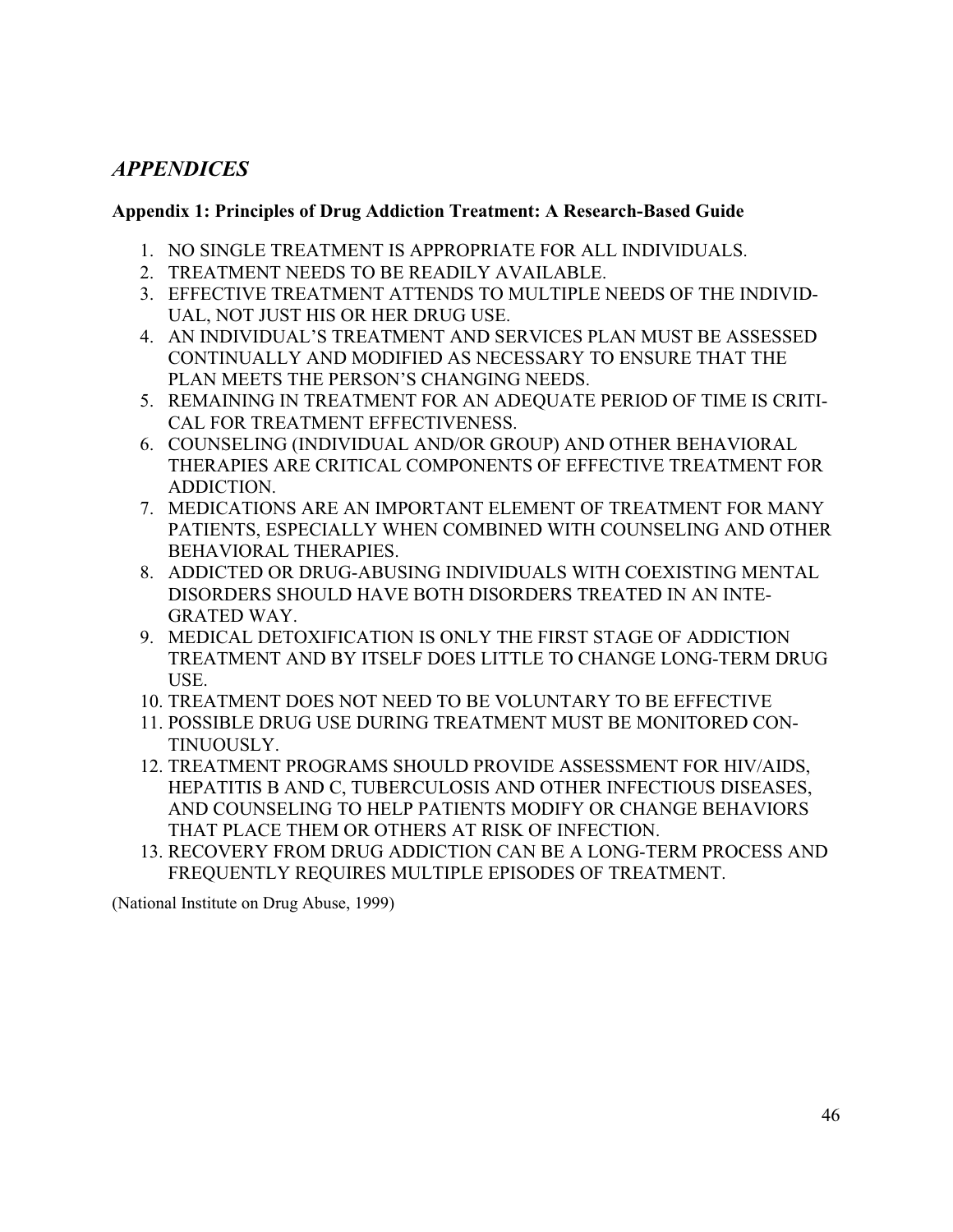#### **Appendix 2: Commonly Used Screening Instruments**

This appendix provides a resource guide to commonly used and readily available screening instruments by providing a list of measures. This list is not intended to be exhaustive; rather, the instruments presented here are representative of screening devices commonly used in clinical practice and research across a variety of settings and content areas confronted during the treatment of gambling and other addictive disorders. To help identify screening and assessment instruments, we required each measure under consideration to have been published. We operationally defined publication as successfully completing a scientific peer review process; reports released by commissions and institutions failed to meet the requirements of scientific peer review.

Before selecting an instrument for use, we encourage clinicians to consider the psychometric properties of screening and other assessment instruments against the purpose for which they are used and the objectives of the instrument. Since the purposes of screening and assessment shift over time and across settings, the psychometric properties also change. Consequently, clinicians must choose instruments carefully and interpret them cautiously. The following instruments represent a variety of different areas of behavior and experience that often are associated with addiction. We also encourage readers to consider using the American Psychiatric Association's resource book on psychiatric measures (2000) as a resource.

### **PROBLEM GAMBLING**

### **South Oaks Gambling Screen (SOGS)**

Lesieur HR, Blume SB: The South Oaks Gambling Screen (SOGS): a new instrument for the identification of pathological gamblers. Am J Psychiatry 144:1184–1188, 1987

Lesieur HR, Blume S: Revising the South Oaks Gambling Screen in different settings. Journal of Gambling Studies 9:213–223, 1993

### **South Oaks Gambling Screen-Revised for Adolescents (SOGS-RA)**

Winters, K. C., Stinchfield, R., & Fulkerson, J. (1993). Patterns and characteristics of adolescent gambling. *Journal of Gambling Studies, 9*(4), 371-386.

### **Massachusetts Gambling Screen (MAGS)**

Shaffer, H. J., LaBrie, R., Scanlan, K. M., & Cummings, T. N. (1994). Pathological gambling among adolescents: Massachusetts gambling screen (MAGS). *Journal of Gambling Studies, 10*(4), 339-362.

### **Diagnostic Interview Schedule (DIS)**

Robins LN, Helzer JE, Croughan J, et al: National Institute of Mental Health Diagnostic Interview Schedule. Arch Gen Psychiatry 38:381–389, 1981

Robins LN, Marcus L, Reich W, et al: Diagnostic Interview Schedule, Version IV. St. Louis, MO, Department of Psychiatry, Washington School of Medicine, 1996

The DIS-IV is available from: Dr. Lee N. Robins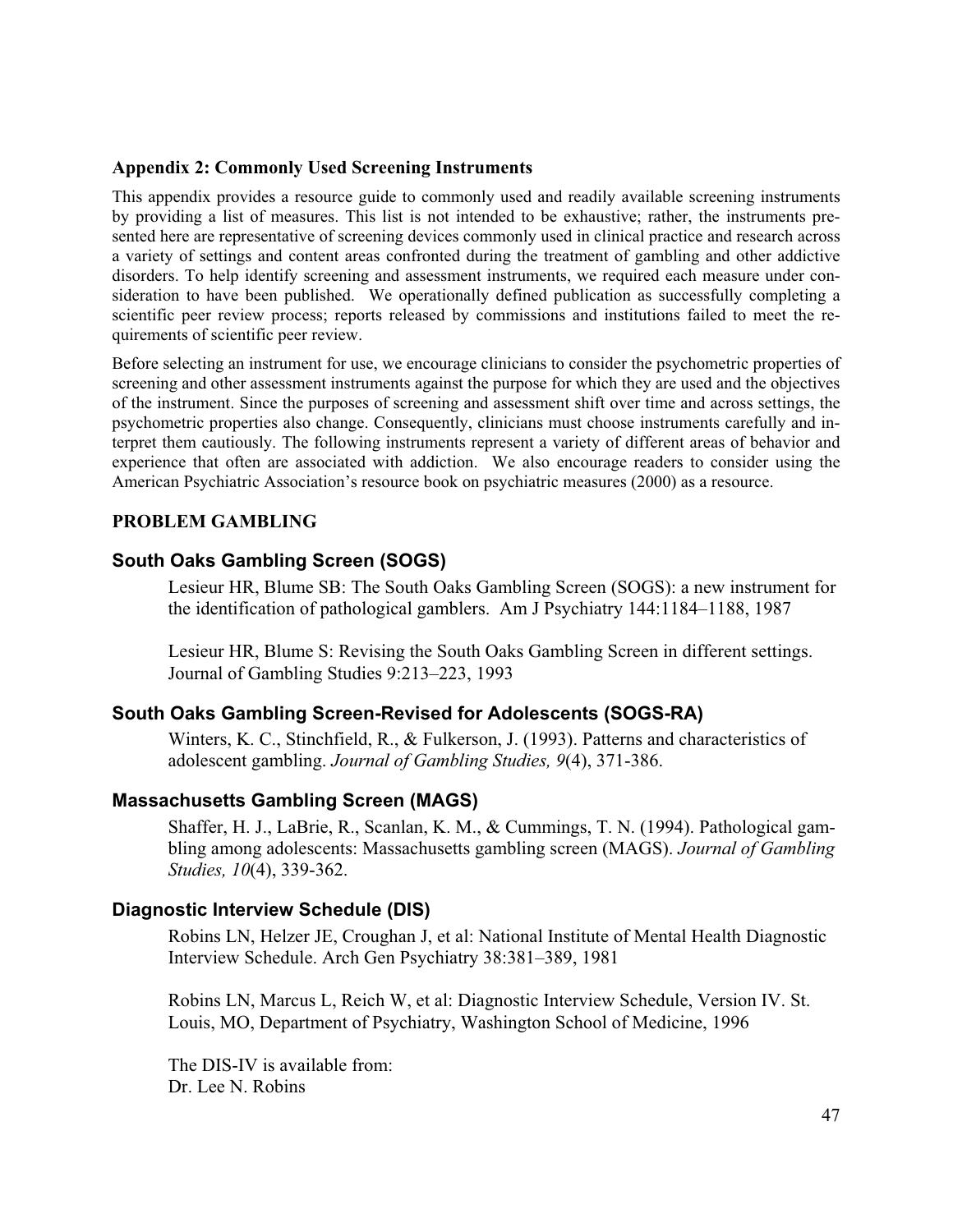Washington University School of Medicine Department of Psychiatry 4940 Children's Place St. Louis, MO 63110-1093 Phone: 314-362-2469

### **Composite International Diagnostic Interviewing (CIDI)**

Robins LN, Wing J, Wittchen H-U, et al: The Composite International Diagnostic Interview: an epidemiologic instrument suitable for use in conjunction with different diagnostic systems and in different cultures. Arch Gen Psychiatry 45:1069–1077, 1988.

World Health Organization: Composite International Diagnostic Interview, Version 2.1. Geneva, World Health Organization, 1993.<sup>14</sup>

Available from: American Psychiatric Press 1400 K Street, NW Washington, DC 20005 Phone: 800-368-5777 Internet: www.appi.org

### **READINESS TO CHANGE**

### **University of Rhode Island Change Assessment (URICA)**

McConnaughy EA, DiClemente CC, Prochaska JO, et al: Stages of change in psychotherapy: a follow up report. Psychotherapy 26(4):494–503, 1989

The measure is available in McConnaughy et al. (1989) or from: Jan Prochaska Department of Psychology University of Rhode Island Kingston, RI 02881 Phone: 401-874-2830

#### **SUICIDALITY**

### **Beck Scale for Suicide Ideation (BSS)**

Beck AT, Steer RA: Beck Scale for Suicide Ideation Manual. San Antonio, TX, Harcourt Brace, 1991

The BSS is copyrighted and was published in 1991 by:

<sup>&</sup>lt;sup>14</sup> This version does not have gambling included. The newest version, not yet available for widespread use, will be released soon from the University of Michigan.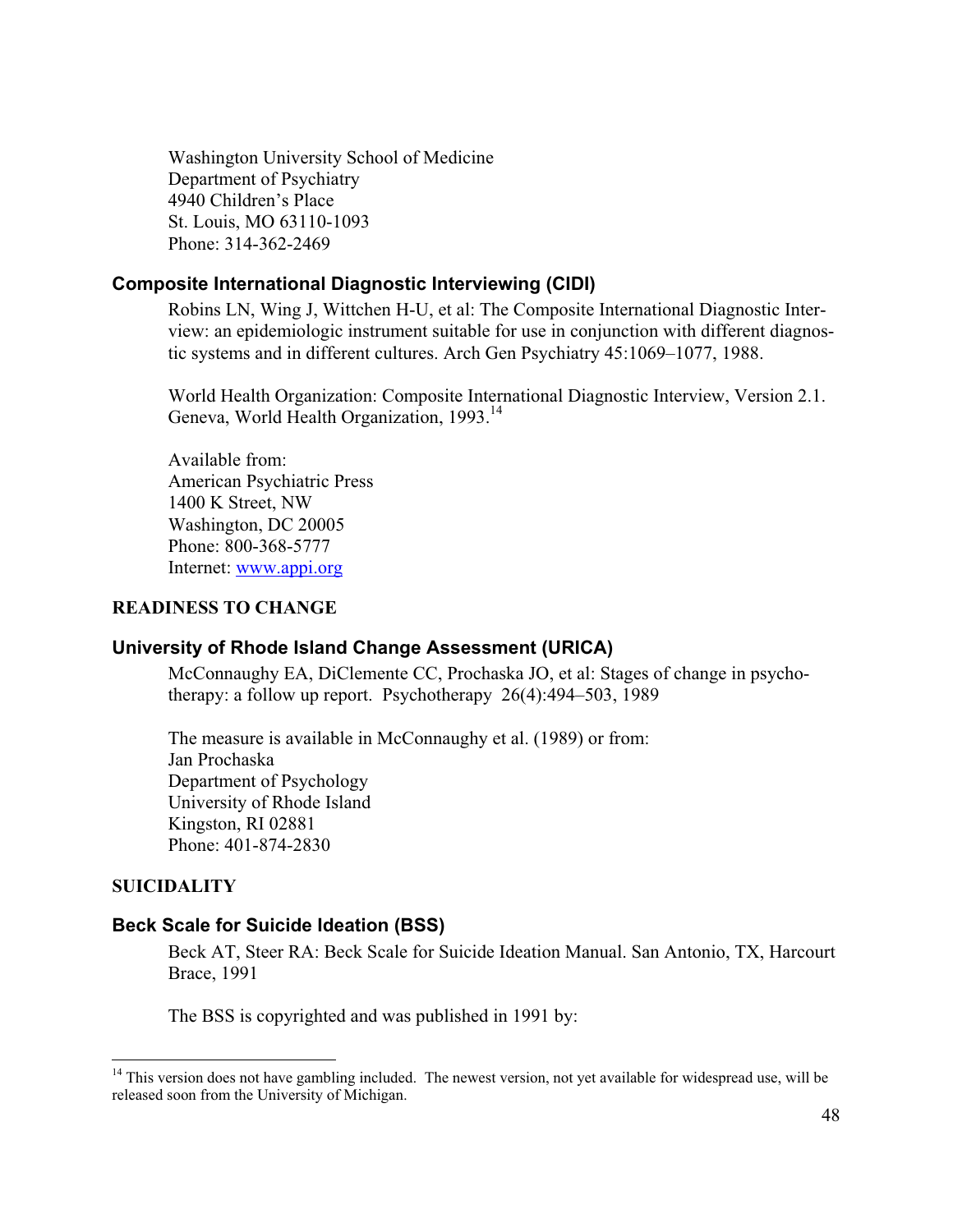The Psychological Corporation 555 Academic Court San Antonio, TX 78204-2498 Phone: 800-211-8378 Internet: www.psychcorp.com

### **Suicide Intent Scale (SIS)**

Beck AT, Schuyler D, Herman I: Development of suicidal intent scales, in The Prevention of Suicide. Edited by Beck AT, Resnik HP, Lettieri DJ. Bowie, MD, Charles Press, 1974

The SIS is copyrighted and published by: The Psychological Corporation 555 Academic Court San Antonio, TX 78204-2498 Phone: 800-211-8378 Internet: www.psychcorp.com

### **Beck Hopelessness Scale (BHS)**

The BHS is copyrighted and was originally published in 1988 by: The Psychological Corporation 555 Academic Court San Antonio, TX 78204-2498 Phone: 800-211-8378 Internet: www.psychcorp.com

### **ANXIETY DISORDERS**

#### **Manifest Anxiety Scale (MAS)**

Taylor JA: A personality scale of manifest anxiety. Journal of Abnormal Social Psychology 48:285–290, 1953

### **Hamilton Anxiety Rating Scale (HARS)**

Hamilton M: The assessment of anxiety states by rating. Br J Med Psychol 32:50–55, 1959

A structured interview format of the HARS is available from: M. Katherine Shear, M.D. Anxiety Disorders Prevention Program Western Psychiatric Institute and Clinic 3811 O'Hara Street Pittsburgh, PA 15213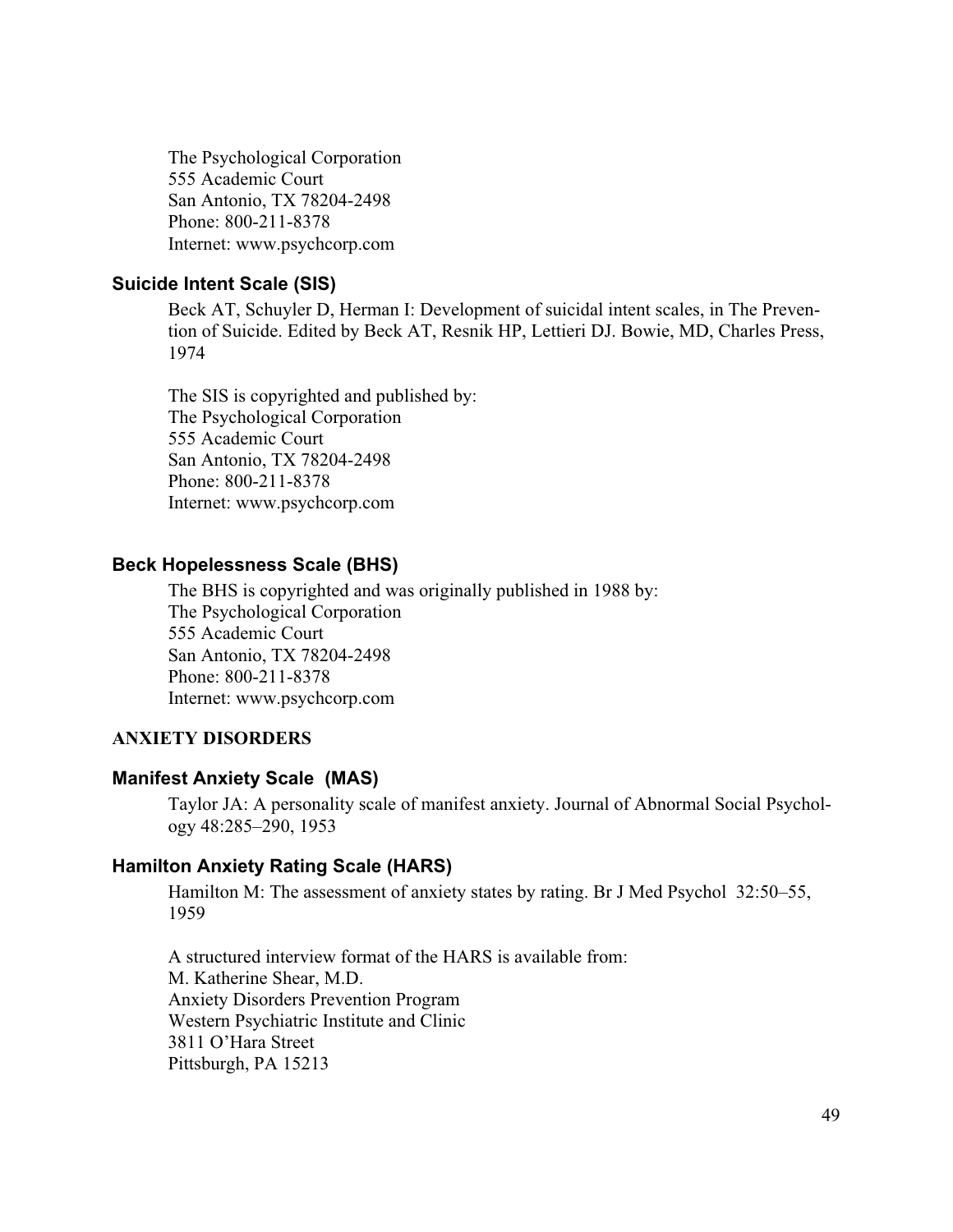A computer-administered version has a high correlation with the clinician-administered version  $(r= 0.92)$  and has good psychometric properties. Individuals interested in the computer version should contact: Kenneth A. Kobak Dean Foundation for Health, Research, and Education 8000 Excelsior Drive, Suite 302 Madison, WI 53717-1914

# **Clinical Anxiety Scale (CAS)**

Snaith RP, Baugh SJ, Clayden AD, et al: The Clinical Anxiety Scale: an instrument derived from the Hamilton Anxiety Scale. Br J Psychiatry 141:518–523, 1982

### **Beck Anxiety Inventory (BAI)**

Beck AT, Epstein N, Brown G, et al: An inventory for measuring clinical anxiety: psychometric properties. J Consult Clin Psychol 56:893–897, 1988

The BAI is copyrighted by Dr. Aaron T. Beck. The measure costs \$53.00 and can be obtained from: The Psychological Corporation 555 Academic Court San Antonio, TX 78204-2498 Phone: 800-211-8378 Internet: www.psychcorp.com

#### **Fear Questionnaire (FQ)**

Marks IM, Mathews AM: Brief standard self-rating scale for phobic patients. Behav Res Ther 17:263–267, 1979

The scale may be obtained from: Issac Marks, M.D. Maudsley Hospital Institute for Psychiatry De Crespigny Park London SE4 8AF United Kingdom

#### **DEPRESSIVE DISORDER**

### **Beck Depression Inventory (BDI)**

Beck AT, Ward CH, Mendelson M, et al: An inventory of measuring depression. Arch Gen Psychiatry 4:53–63, 1961

The scale is copyrighted and may be obtained from: The Psychological Corporation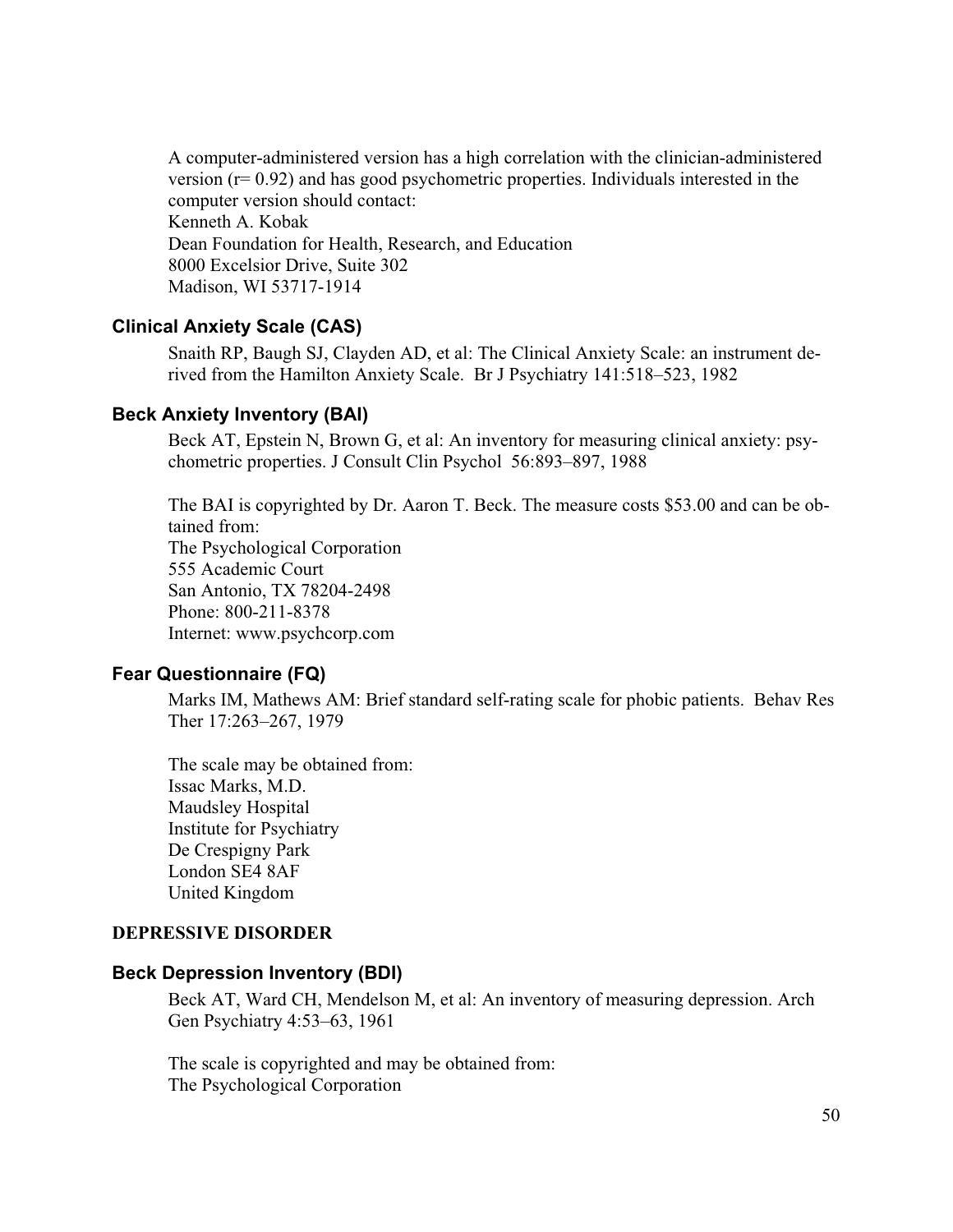555 Academic Court San Antonio, TX 78204-2498 Phone: 800-211-8378 Internet: www.psychcorp.com

### **Hamilton Rating Scale for Depression (Ham-D)**

Hamilton M: A rating scale for depression. J Neurol Neurosurg Psychiatry 23:56–62, 1960

Guy W: ECDEU Assessment Manual of Psychopharmacology —Revised (DHEW Publ No ADM 76-338). Rockville, MD, U.S. Department of Health, Education, and Welfare, Public Health Service, Alcohol, Drug Abuse, and Mental Health Administration, NIMH Psychopharmacology Research Branch, Division of Extramural Research Programs, 1976

### **Inventory of Depressive Symptomatology (IDS)**

Rush AJ, Giles DE, Schlesser MA, et al: The Inventory for Depressive Symptomatology (IDS): preliminary findings. Psychiatry Res 18:65–87, 1985

Copies of the measure and permission to use it can be obtained by writing: A. John Rush, M.D. University of Texas Southwestern Medical Center 5323 Harry Hines Boulevard Dallas, TX 75235-9101

### **Raskin Scale (Three-Area Severity of Depression Scale)**

Raskin A: Three-Area Severity of Depression Scale, in Dictionary of Behavioral Assessment Techniques. Edited by Bellack AS, Herson M. New York, Pergamon, 1988

## **Zung Self-Rating Depression Scale (Zung SDS)**

Zung WWK: A self-rating depression scale. Arch Gen Psychiatry 12:63–70, 1965

### **SUBSTANCE USE DISORDERS**

### **Alcohol Use Disorders Identification Test (AUDIT)**

Babor TF, de la Fuente JR, Saunders J, et al: AUDIT, The Alcohol Use Disorders Identification Test: guidelines for use in primary health care (WHO Publ No PSA/92.4). Geneva, World Health Organization, 1992

#### **Addiction Severity Index (ASI)**

McLellan AT, Luborsky L, Woody GE, et al: An improved diagnostic evaluation instrument for substance abuse patients: the Addiction Severity Index. J Nerv Ment Dis 168(1):26–33, 1980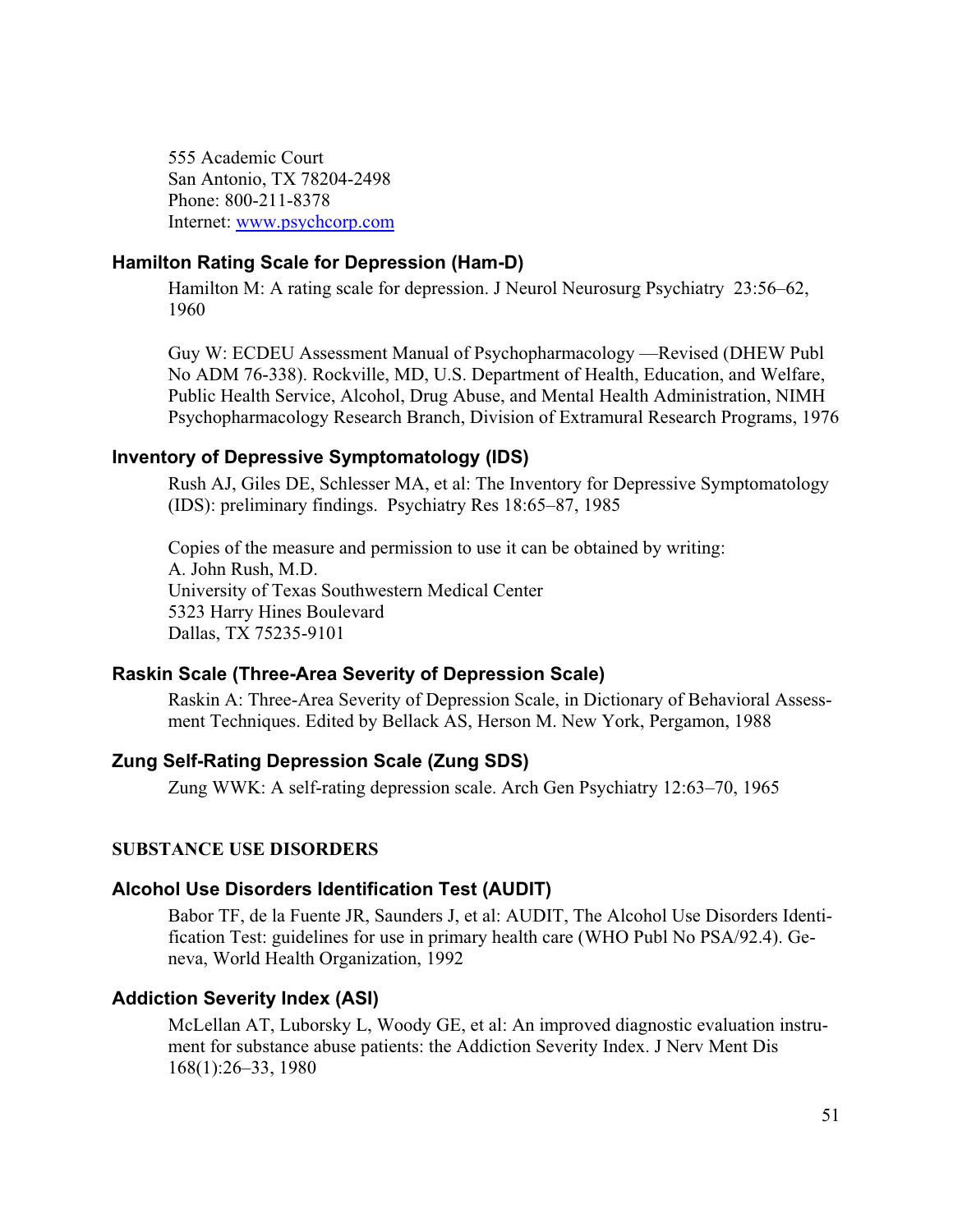Copies of the interview, training, and reference materials are available from: DeltaMetrics One Commerce Square 2005 Market Street, 11th Floor Philadelphia, PA 19103 Phone: 800-238-2433 or 215-665-2888 CAGE Questionnaire

# **Drug Abuse Screening Test (DAST)**

Skinner HA: The Drug Abuse Screening Test. Addict Behav 7:363–371, 1982

#### **Fagerstrom Test for Nicotine Dependence (FTND)**

Fagerstrom KO, Schneider NG: Measuring nicotine dependence: a review of the Fagerstrom Tolerance Questionnaire. J Behav Med 12(2):159–182, 1989

Heatherton TF, Kozlowski LT, Frecker RC, et al: The Fagerstrom Test for Nicotine Dependence: A revision of the Fagerstrom Tolerance Questionnaire. British Journal of Addiction 86:1119–1127, 1991

### **Michigan Alcoholism Screening Test (MAST)**

Selzer ML: The Michigan Alcoholism Screening Test: the quest for a new diagnostic instrument. Am J Psychiatry 127(12):1653–1658, 1971

Selzer ML, Vinokur A, van Roojen L: A self-administered Michigan Alcoholism Screening Test (SMAST). J Stud Alcohol 36:117–126, 1975

Blow F: Michigan Alcoholism Screening Test —Geriatric Version (MAST-G). Ann Arbor, MI,University of Michigan Alcohol Research Center, 1991

Pokorny AD, Miller BA, Kaplan HB: The brief MAST: a shortened version of the Michigan Alcoholism Screening Test. Am J Psychiatry 129:342–345, 1972

### **Alcohol Dependence Scale (ADS)**

Skinner HA, Allen BA: Alcohol dependence syndrome: measurement and validation. J Abnorm Psychol 91(3):199–209, 1982

The ADS is copyrighted and is available from: Marketing Services Addiction Research Foundation Toronto, Ontario M5S 2S1, Canada Phone: 416-545-6000

#### **Obsessive Compulsive Drinking Scale (OCDS)**

Anton RF, Moak DH, Latham P: The Obsessive Compulsive Drinking Scale: a self-rated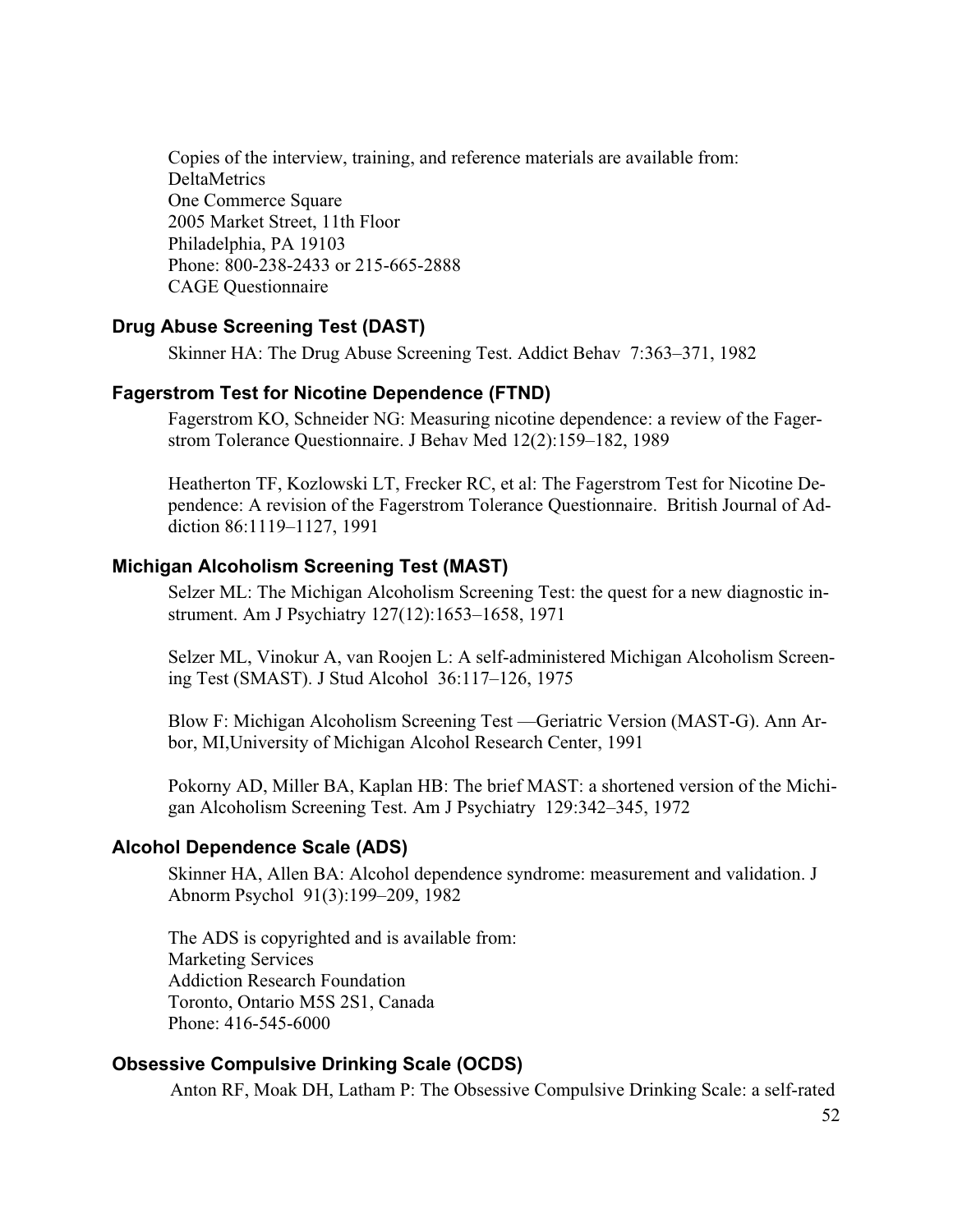instrument for the quantification of thoughts about alcohol and drinking behavior. Alcohol Clin Exp Res 19(1):92–99, 1995

# **Brief Screen for Adolescent Substance Abuse (CRAFFT)**

Knight, J. R., Shrier, L. A., Bravender, T., Farrell, M., Vander Bilt, J., & Shaffer, H. J. (1999). CRAFFT: a new brief screen for adolescent substance abuse. *Archives of Pediatrics & Adolescent Medicine, 153*(6), 591-596.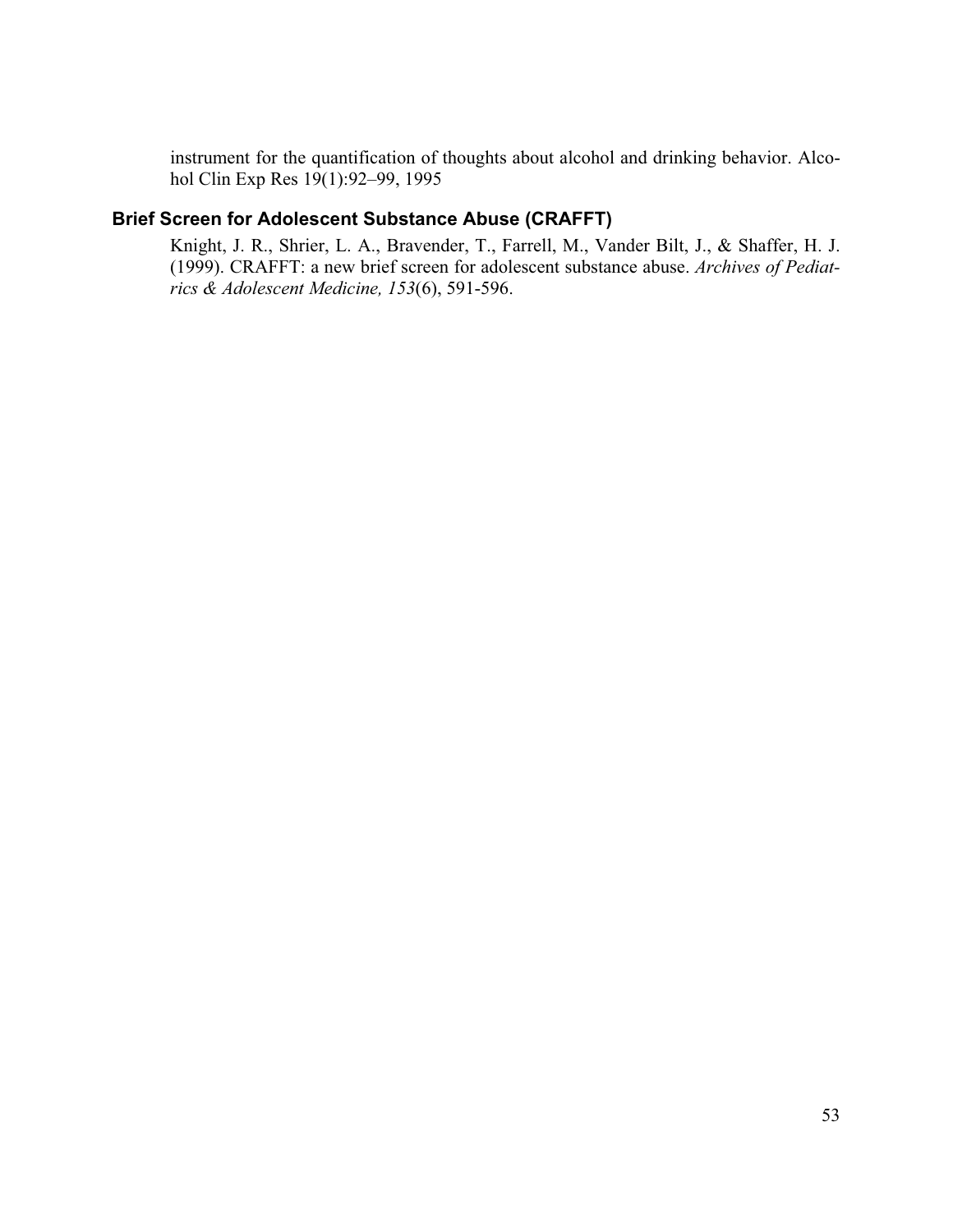# **Appendix 3: Services of the MASSACHUSETTS COUNCIL ON COMPULSIVE GAM-BLING**

# **About the Massachusetts Council on Compulsive Gambling**

The Massachusetts Council on Compulsive Gambling is a private, non-profit agency, founded in 1983, dedicated to reducing the harm caused by problem gambling. The Council provides the following services:

### *• Information and Public Awareness about Compulsive Gambling*

 Literature, posters, newsletters, resource library; www.THEWAGER.org, and a Web site: www.masscompulsivegambling.org

### *• Community Education*

 Workshops, conferences, in-service trainings, and an annual course for service providers: *Understanding, Assessing and Treating Compulsive Gambling*, and a New England Conference on Problem Gambling

### *• Capacity Building*

 With the Massachusetts Department of Public Health, Bureau of Substance Abuse Services and other agencies to increase their capacity to address gambling problems

### *• Advocacy*

For services for compulsive gamblers and their families, and for responsible public policy

*• Referral* 

Helpline: 1-800-426-1234 (in Massachusetts only), for those impacted by problem gambling or for professionals interested in learning more about problem gambling.

> Massachusetts Council on Compulsive Gambling 190 High St., Suite 5, Boston, MA 02110-3031 Telephone: 617-426-4554 Fax: 617-426-4555 Helpline: 1-800-426-1234 (in Massachusetts only) Email: gambling@aol.com Website: www.masscompulsivegambling.org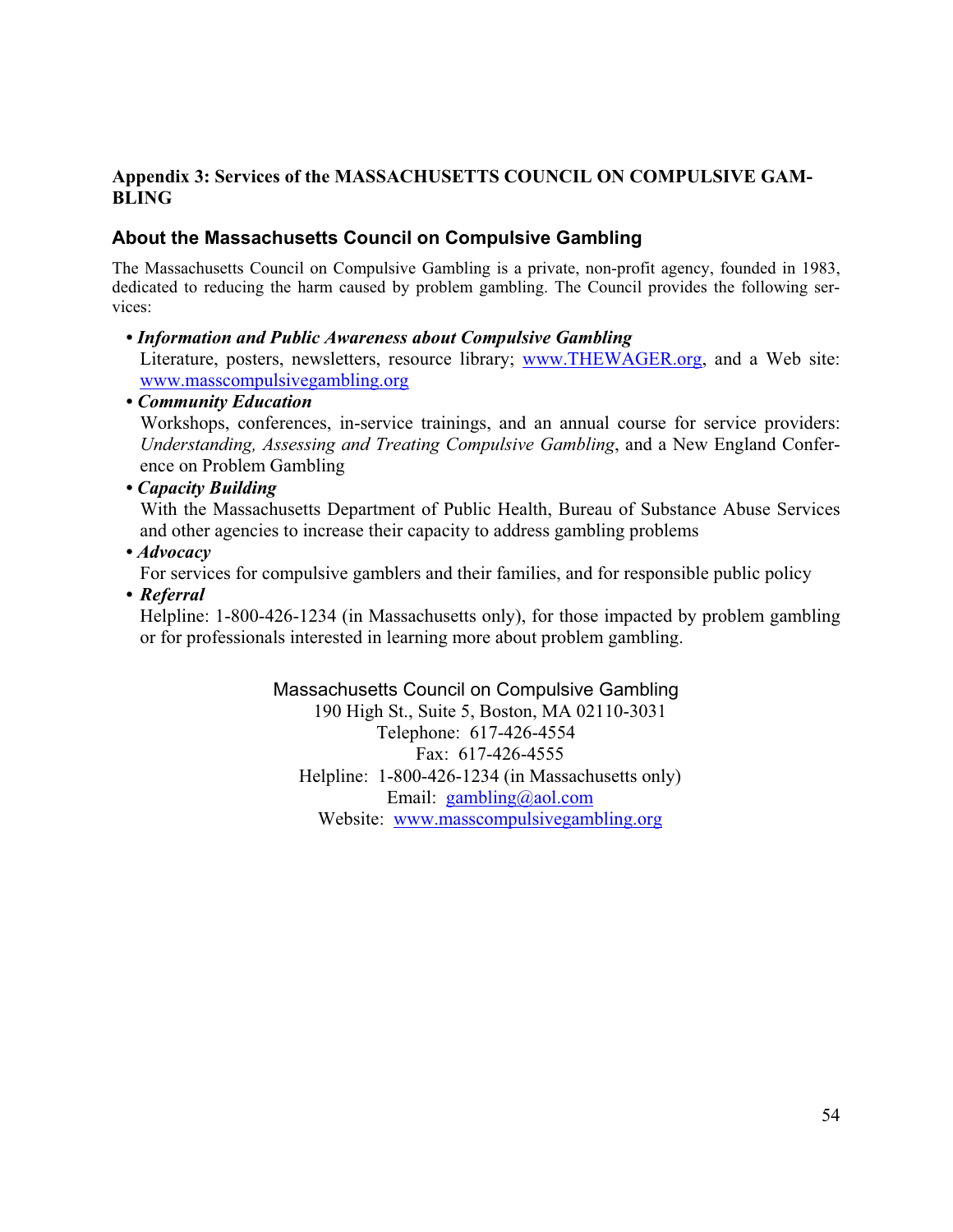### **Appendix 4: Selected Resources for Help with Gambling Problems**

# **12 STEP SUPPORT GROUPS**

Gamblers Anonymous (For those with a gambling problem) **Eastern Massachusetts** (617) 338-6020 www.newenglandga.com Email: info@newenglandga.com **Western Massachusetts** (888) 519-5059 **Rhode Island** (401) 553-1441 **Connecticut** (203) 777-5585 **New Hampshire** (603) 644-8097 **Eastern New York** (518) 292-0414 **New York City** (212) 903-4400 **International** (213) 386-8789 www.gamblersanonymous.org Email: isomain@gamblersanonymous.org

### Bettors Anonymous

(For those with a gambling problem) (978) 988-1777; (781) 662-5199

### Gam-Anon

(For family members and friends of problem gamblers) (888) 644-8482 www.gam-anon.org Email: info@gam-anon.org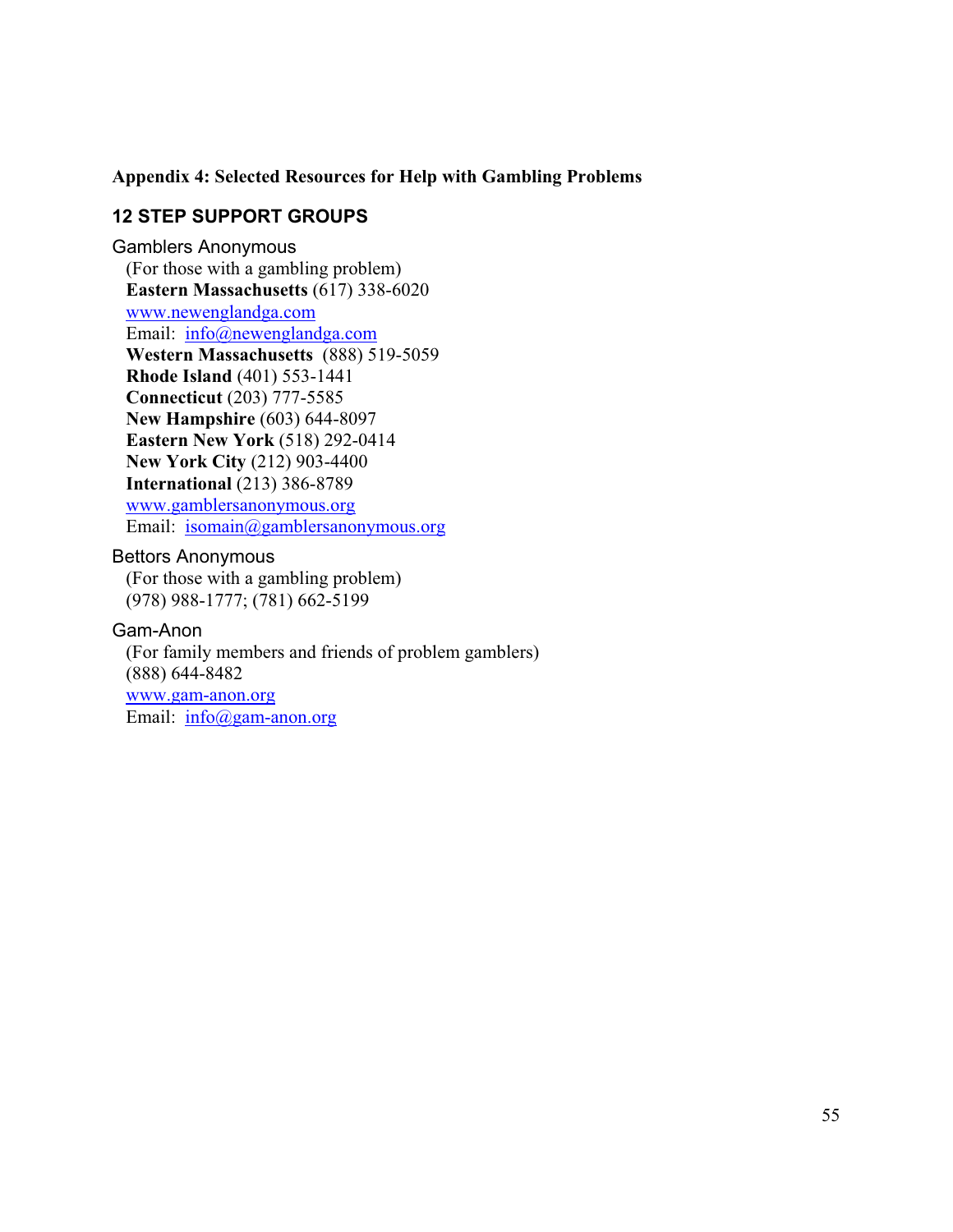### **Massachusetts Treatment Resources**

The Massachusetts Department of Public Health operates 17 gambling treatment programs. These programs offer outpatient counseling for people experiencing gambling problems and/or their families at agencies that already provide substance abuse services. Various insurances are accepted, and fees for those without insurance are determined by ability to pay.

A call to the Massachusetts Council on Compulsive Gambling's office at 1-800-426-1234 (in Massachusetts only) or 1-617-426-4554, or a visit to the Council's Website: **www.masscompulsivegambling.org** can put you in touch with the most current information about specific support group meetings and/or counseling services.

### **National Treatment and Education Resources**

The National Council on Problem Gambling can provide contacts to resources in many states in the United States.

### **National Council on Problem Gambling**

208 G Street, NE Washington, DC 20002 (202) 547-9204 Nationwide Help Line: 1-800-4700 www.ncpgambling.org e-mail: ncpg@erols.com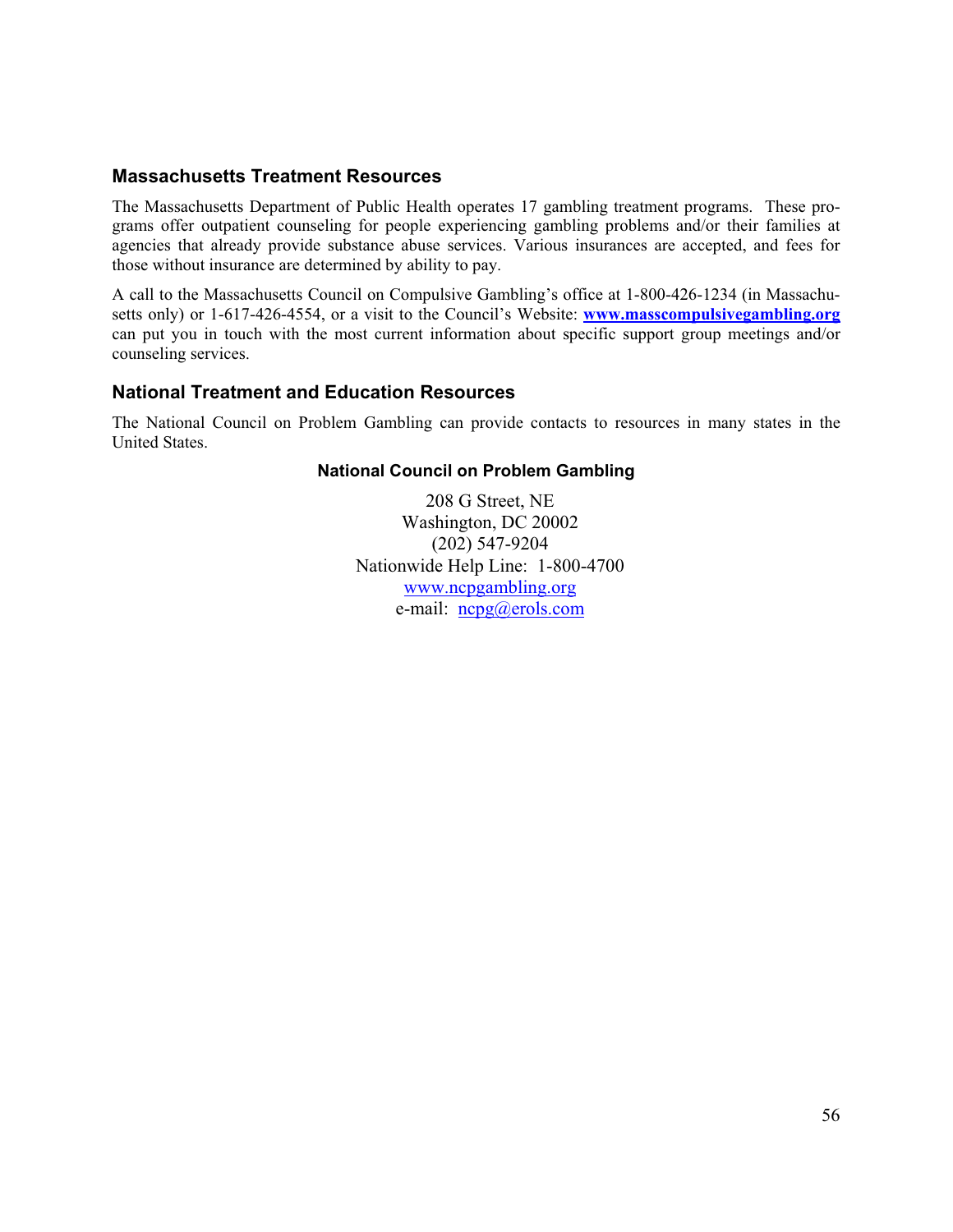#### **Appendix 5: Certification for Treatment Providers: Recommendations and Resources**

To assure that a minimum standard of care is met in providing treatment to compulsive gamblers and their families, the Massachusetts Council on Compulsive Gambling encourages and recommends that compulsive gambling counselors obtain a certification credential. Certification can be obtained by applying to one of the organizations described below. Regardless of the certifying organization, requirements include: an application, a fee, education, supervision, test taking, and references.

# **AMERICAN ACADEMY OF HEALTH CARE PROVIDERS IN THE ADDICTIVE DIS-ORDERS**

The American Academy is a non-profit organization; it offers the credential of Certified Addictions Specialist (C.A.S.) credential, which reflects clinical competency in the treatment of compulsive gambling and other addictive disorders (i.e., alcohol and other drug use disorders, eating disorders, sex addiction).

 **Contact: The American Academy of Health Care Providers in the Addictive Disorders** 314 West Superior Street, Suite 702 Duluth, MN 55802 Phone: 218-727-3940 Fax: 218-722-0346 E-mail: info@americanacademy.org Website: www.americanacademy.org

# **NATIONAL GAMBLING COUNSELOR CERTIFICATION BOARD**

The National Gambling Counselor Certification Board, a division of the National Council on Problem Gambling, a non-profit organization, offers the credential of National Certified Gambling Counselor (NCGC) attesting to clinical competency in the treatment of compulsive gambling.

#### **Contact: National Council on Problem Gambling, Inc.**

208 G Street, NE Washington, DC 20002 202-547-9204 Email: ncpg@erols.com Website: www.ncpgambling.org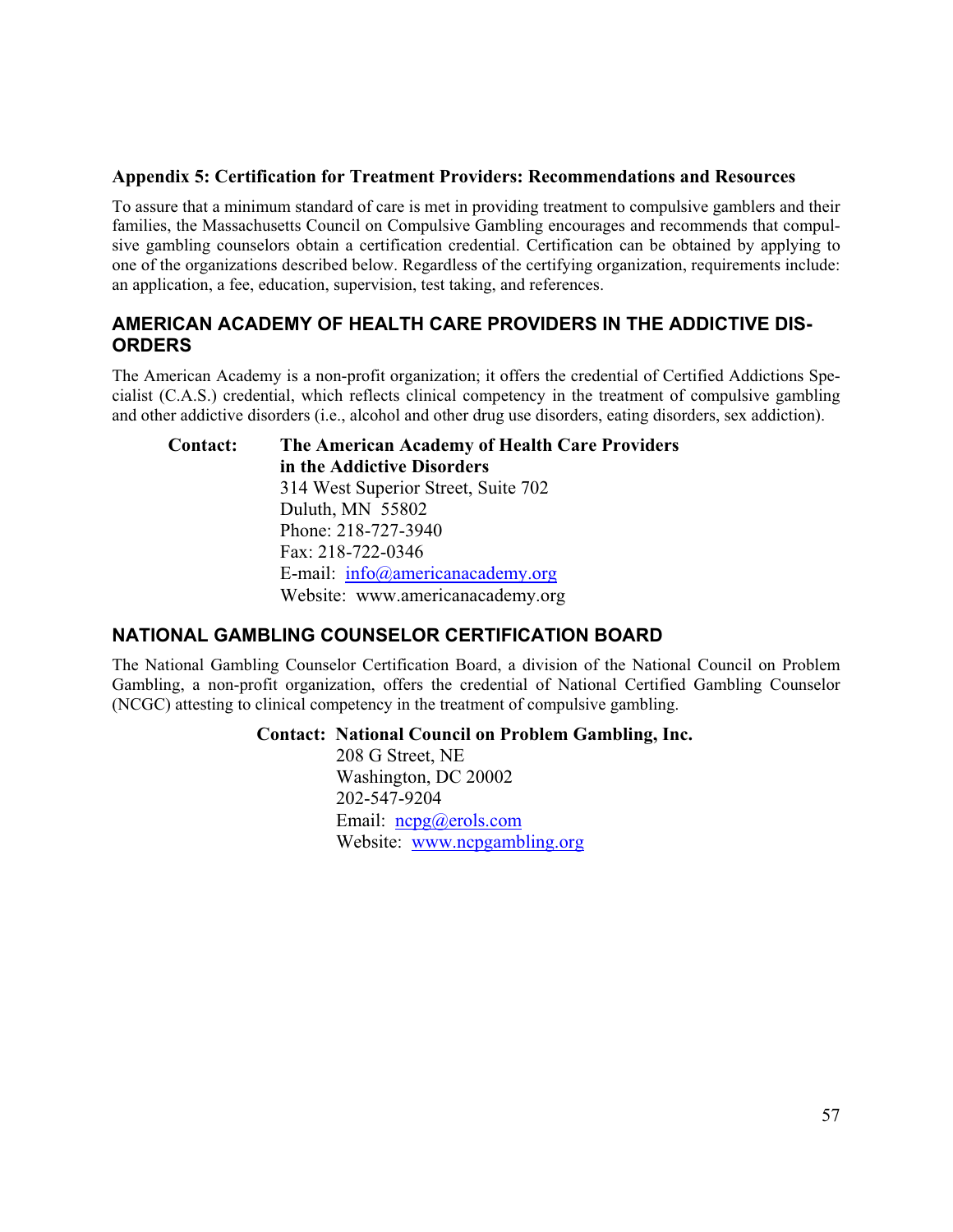### **Appendix 6: Criteria for Treatment Matching**

### **CRITERIA FOR ACUTE INPATIENT HOSPITAL CARE***<sup>15</sup>*

- 1. FAILURE TO PROGRESS IN LESS CONTROLLED AND INTENSE LEVELS OF TREATMENT.
- 2. HIGH-RISK CHEMICAL DETOXIFICATION, E.G., WITHDRAWAL THAT MIGHT BE ASSOCIATED WITH SEIZURES OR DELIRIUM TREMENS.
- 3. CHEMICAL DETOXIFICATION COMPLICATED BY HIGH LEVELS OF TOLERANCE TO MULTIPLE SUBSTANCES.
- 4. ACUTE EXACERBATION OF MEDICAL AND/OR PSYCHIATRIC PROBLEMS THAT RELATE TO CHEMICAL DEPENDENCE, E.G., CARDIOMYOPATHY, HEPATITIS, SEVERE DEPRESSION.
- 5. CONCOMITANT MEDICAL AND/OR PSYCHIATRIC PROBLEMS THAT POTENTIALLY COULD COMPLICATE TREATMENT, E.G., DIABETES, BIPOLAR AFFECTIVE DISORDER, HYPERTENSION.
- 6. SEVERELY IMPAIRED SOCIAL, FAMILIAL OR OCCUPATIONAL FUNCTIONING.

### **CRITERIA FOR NON-HOSPITAL RESIDENTIAL CARE**

- 1. FAILURE TO PROGRESS IN LESS INTENSIVE LEVELS OF TREATMENT.
- 2. CHEMICAL DETOXIFICATION, IF NECESSARY, CAN PROCEED SAFELY WITHOUT CLOSE MEDI-CAL SUPERVISION.
- 3. THE PATIENT IS PSYCHIATRICALLY AND/OR MEDICALLY STABLE BUT REQUIRES DAILY SU-PERVISION.
- 4. THE PATIENT'S SOCIAL AND/OR VOCATIONAL LEVEL OF FUNCTIONING REQUIRES SEPARA-TION FROM ASPECTS OF THEIR REGULAR ENVIRONMENT.
- 5. THE PATIENT'S INTERPERSONAL AND DAILY LIVING SKILLS ARE SUFFICIENTLY DEVELOPED TO PERMIT A SATISFACTORY LEVEL OF FUNCTIONING IN A MILIEU ENVIRONMENT.

<sup>&</sup>lt;sup>15</sup>Adapted from Giuliani and Schnoll (1985).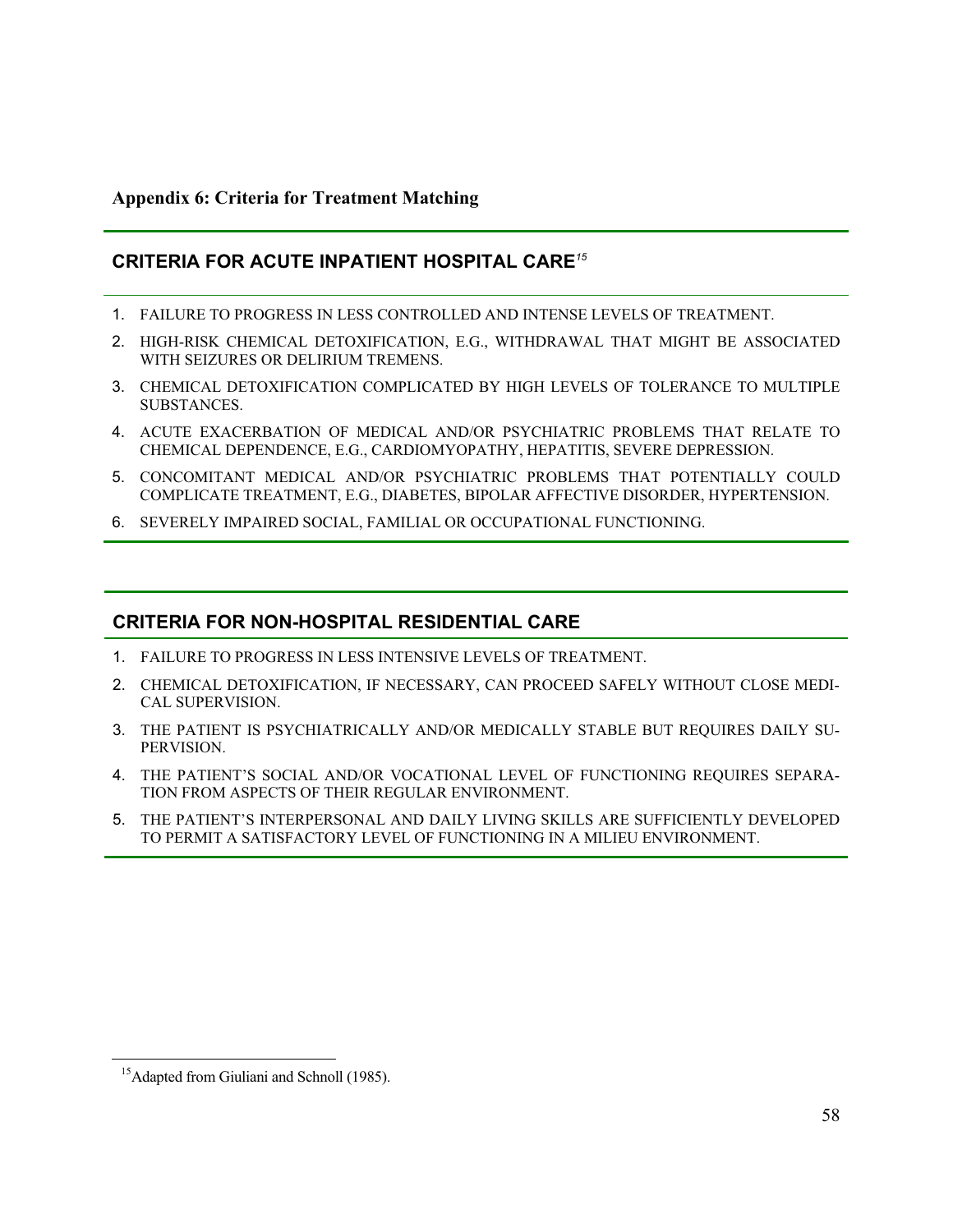# **CRITERIA FOR PARTIAL HOSPITALIZATION OR DAY TREATMENT CARE**

- 1. CHEMICAL DETOXIFICATION, IF NECESSARY, CAN PROCEED WITHOUT CLOSE MEDICAL SUPERVISION.
- 2. THE PATIENT IS PSYCHIATRICALLY AND/OR MEDICALLY STABLE BUT REQUIRES SUPER-VISION DAILY RATHER THAN WEEKLY OR BIWEEKLY.
- 3. THE PATIENT'S INTERPERSONAL AND DAILY LIVING SKILLS ARE SUFFICIENTLY DEVEL-OPED TO PERMIT AN AUTONOMOUS LEVEL OF FUNCTIONING IN A NON-RESIDENTIAL EN-VIRONMENT.
- 4. THE PATIENT IS PSYCHIATRICALLY STABLE BUT MAY NEED SOME TO MODERATE SUP-PORT.
- 5. THE PATIENT HAS A SOCIAL SYSTEM CAPABLE OF PROVIDING THE NECESSARY LEVEL OF SUPPORT, E.G., FRIENDS, FAMILY, WORK.

# **CRITERIA FOR OUTPATIENT CARE**

- 1. THE PATIENT'S PSYCHIATRIC/MEDICAL PROBLEMS ARE STABLE (I.E., DAILY OR WEEKLY SUPERVISION IS UNNECESSARY).
- 2. THE PATIENT IS CAPABLE OF AN AUTONOMOUS LEVEL OF FUNCTIONING IN THE PRESENT SOCIAL ENVIRONMENT.
- 3. THE PATIENT CAN FUNCTION EFFECTIVELY IN INDIVIDUAL, GROUP, AND/OR FAMILY THERAPY ENVIRONMENTS.
- 4. MEDICAL SUPERVISION IS UNNECESSARY FOR WITHDRAWAL.
- 5. THE PATIENT IS WILLING TO PARTICIPATE IN A TREATMENT PROGRAM.